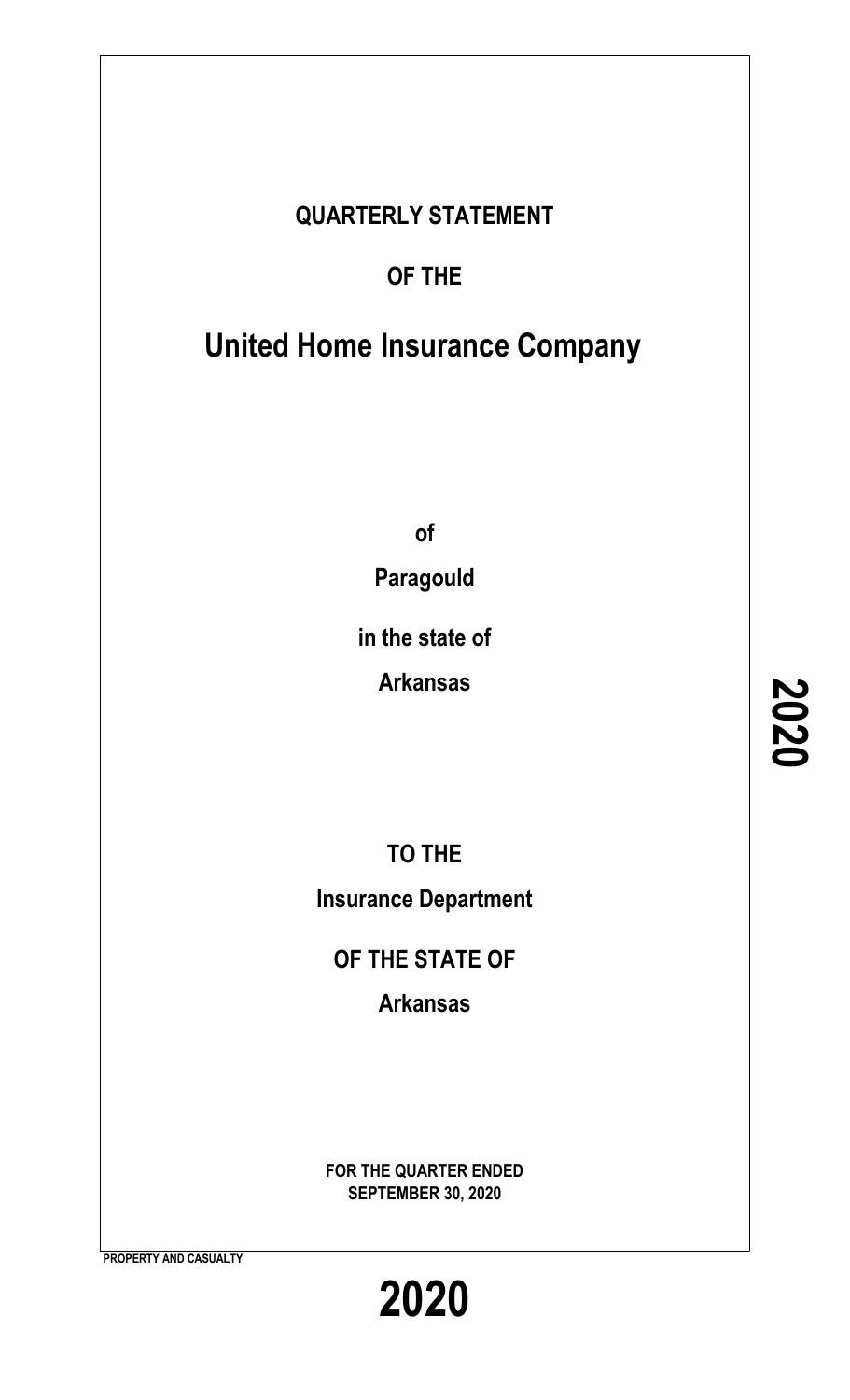

# **QUARTERLY STATEMENT**

**AS OF SEPTEMBER 30, 2020**

OF THE CONDITION AND AFFAIRS OF THE

**United Home Insurance Company**

| NAIC Group Code                       | 0000<br>(Current Period)   | 0000<br>(Prior Period)                                                                                                                                                                                                                                                                                                                                                                                                                                                                                                                                                                                                                                                                                                                                                                                                                                                                                                                                                                                                                                                                                                                                                                                                                                                                                                                                                                                                                                                                                                                                     | NAIC Company Code                                                  | 17647                                                         | Employer's ID Number                            | 73-1233518 |
|---------------------------------------|----------------------------|------------------------------------------------------------------------------------------------------------------------------------------------------------------------------------------------------------------------------------------------------------------------------------------------------------------------------------------------------------------------------------------------------------------------------------------------------------------------------------------------------------------------------------------------------------------------------------------------------------------------------------------------------------------------------------------------------------------------------------------------------------------------------------------------------------------------------------------------------------------------------------------------------------------------------------------------------------------------------------------------------------------------------------------------------------------------------------------------------------------------------------------------------------------------------------------------------------------------------------------------------------------------------------------------------------------------------------------------------------------------------------------------------------------------------------------------------------------------------------------------------------------------------------------------------------|--------------------------------------------------------------------|---------------------------------------------------------------|-------------------------------------------------|------------|
| Organized under the Laws of           |                            | Arkansas                                                                                                                                                                                                                                                                                                                                                                                                                                                                                                                                                                                                                                                                                                                                                                                                                                                                                                                                                                                                                                                                                                                                                                                                                                                                                                                                                                                                                                                                                                                                                   |                                                                    | State of Domicile or Port of Entry                            |                                                 | AR         |
| Country of Domicile                   |                            | United States of America                                                                                                                                                                                                                                                                                                                                                                                                                                                                                                                                                                                                                                                                                                                                                                                                                                                                                                                                                                                                                                                                                                                                                                                                                                                                                                                                                                                                                                                                                                                                   |                                                                    |                                                               |                                                 |            |
| Incorporated/Organized                |                            | 07/17/1984                                                                                                                                                                                                                                                                                                                                                                                                                                                                                                                                                                                                                                                                                                                                                                                                                                                                                                                                                                                                                                                                                                                                                                                                                                                                                                                                                                                                                                                                                                                                                 |                                                                    | <b>Commenced Business</b>                                     | 03/01/1985                                      |            |
| <b>Statutory Home Office</b>          |                            | 1201 West Court Street                                                                                                                                                                                                                                                                                                                                                                                                                                                                                                                                                                                                                                                                                                                                                                                                                                                                                                                                                                                                                                                                                                                                                                                                                                                                                                                                                                                                                                                                                                                                     |                                                                    |                                                               | Paragould, AR, US 72450                         |            |
| Main Administrative Office            |                            | (Street and Number)                                                                                                                                                                                                                                                                                                                                                                                                                                                                                                                                                                                                                                                                                                                                                                                                                                                                                                                                                                                                                                                                                                                                                                                                                                                                                                                                                                                                                                                                                                                                        |                                                                    | 1201 West Court Street                                        | (City or Town, State, Country and Zip Code)     |            |
|                                       |                            |                                                                                                                                                                                                                                                                                                                                                                                                                                                                                                                                                                                                                                                                                                                                                                                                                                                                                                                                                                                                                                                                                                                                                                                                                                                                                                                                                                                                                                                                                                                                                            |                                                                    | (Street and Number)                                           |                                                 |            |
|                                       |                            | Paragould, AR, US 72450                                                                                                                                                                                                                                                                                                                                                                                                                                                                                                                                                                                                                                                                                                                                                                                                                                                                                                                                                                                                                                                                                                                                                                                                                                                                                                                                                                                                                                                                                                                                    |                                                                    |                                                               | (870)236-2208                                   |            |
|                                       |                            | (City or Town, State, Country and Zip Code)                                                                                                                                                                                                                                                                                                                                                                                                                                                                                                                                                                                                                                                                                                                                                                                                                                                                                                                                                                                                                                                                                                                                                                                                                                                                                                                                                                                                                                                                                                                |                                                                    |                                                               | (Area Code) (Telephone Number)                  |            |
| <b>Mail Address</b>                   |                            | P.O. Box 1546                                                                                                                                                                                                                                                                                                                                                                                                                                                                                                                                                                                                                                                                                                                                                                                                                                                                                                                                                                                                                                                                                                                                                                                                                                                                                                                                                                                                                                                                                                                                              |                                                                    |                                                               | Paragould, AR, US 72451                         |            |
| (Street and Number or P.O. Box)       |                            |                                                                                                                                                                                                                                                                                                                                                                                                                                                                                                                                                                                                                                                                                                                                                                                                                                                                                                                                                                                                                                                                                                                                                                                                                                                                                                                                                                                                                                                                                                                                                            |                                                                    |                                                               | (City or Town, State, Country and Zip Code)     |            |
| Primary Location of Books and Records |                            |                                                                                                                                                                                                                                                                                                                                                                                                                                                                                                                                                                                                                                                                                                                                                                                                                                                                                                                                                                                                                                                                                                                                                                                                                                                                                                                                                                                                                                                                                                                                                            |                                                                    | 1201 West Court Street                                        |                                                 |            |
|                                       |                            |                                                                                                                                                                                                                                                                                                                                                                                                                                                                                                                                                                                                                                                                                                                                                                                                                                                                                                                                                                                                                                                                                                                                                                                                                                                                                                                                                                                                                                                                                                                                                            |                                                                    | (Street and Number)                                           |                                                 |            |
|                                       |                            | Paragould, AR, US 72450<br>(City or Town, State, Country and Zip Code)                                                                                                                                                                                                                                                                                                                                                                                                                                                                                                                                                                                                                                                                                                                                                                                                                                                                                                                                                                                                                                                                                                                                                                                                                                                                                                                                                                                                                                                                                     |                                                                    |                                                               | (870)236-2208<br>(Area Code) (Telephone Number) |            |
| Internet Web Site Address             |                            | www.unitedhomeins.com                                                                                                                                                                                                                                                                                                                                                                                                                                                                                                                                                                                                                                                                                                                                                                                                                                                                                                                                                                                                                                                                                                                                                                                                                                                                                                                                                                                                                                                                                                                                      |                                                                    |                                                               |                                                 |            |
|                                       |                            |                                                                                                                                                                                                                                                                                                                                                                                                                                                                                                                                                                                                                                                                                                                                                                                                                                                                                                                                                                                                                                                                                                                                                                                                                                                                                                                                                                                                                                                                                                                                                            |                                                                    |                                                               |                                                 |            |
| <b>Statutory Statement Contact</b>    |                            | Kris M Boozer                                                                                                                                                                                                                                                                                                                                                                                                                                                                                                                                                                                                                                                                                                                                                                                                                                                                                                                                                                                                                                                                                                                                                                                                                                                                                                                                                                                                                                                                                                                                              |                                                                    |                                                               | (870)236-2208-359                               |            |
|                                       |                            | (Name)                                                                                                                                                                                                                                                                                                                                                                                                                                                                                                                                                                                                                                                                                                                                                                                                                                                                                                                                                                                                                                                                                                                                                                                                                                                                                                                                                                                                                                                                                                                                                     |                                                                    |                                                               | (Area Code)(Telephone Number)(Extension)        |            |
|                                       |                            | KBoozer@unitedhomeins.com                                                                                                                                                                                                                                                                                                                                                                                                                                                                                                                                                                                                                                                                                                                                                                                                                                                                                                                                                                                                                                                                                                                                                                                                                                                                                                                                                                                                                                                                                                                                  |                                                                    |                                                               | (870)236-5717                                   |            |
|                                       |                            | (E-Mail Address)                                                                                                                                                                                                                                                                                                                                                                                                                                                                                                                                                                                                                                                                                                                                                                                                                                                                                                                                                                                                                                                                                                                                                                                                                                                                                                                                                                                                                                                                                                                                           |                                                                    |                                                               | (Fax Number)                                    |            |
|                                       |                            |                                                                                                                                                                                                                                                                                                                                                                                                                                                                                                                                                                                                                                                                                                                                                                                                                                                                                                                                                                                                                                                                                                                                                                                                                                                                                                                                                                                                                                                                                                                                                            | <b>OFFICERS</b>                                                    |                                                               |                                                 |            |
|                                       |                            | Name                                                                                                                                                                                                                                                                                                                                                                                                                                                                                                                                                                                                                                                                                                                                                                                                                                                                                                                                                                                                                                                                                                                                                                                                                                                                                                                                                                                                                                                                                                                                                       | Title                                                              |                                                               |                                                 |            |
|                                       |                            | William Kyle Harris<br>Matthew Stephen Miller<br>William Kyle Harris                                                                                                                                                                                                                                                                                                                                                                                                                                                                                                                                                                                                                                                                                                                                                                                                                                                                                                                                                                                                                                                                                                                                                                                                                                                                                                                                                                                                                                                                                       | <b>Chief Executive Officer</b><br>President<br>Secretary/Treasurer |                                                               |                                                 |            |
|                                       |                            |                                                                                                                                                                                                                                                                                                                                                                                                                                                                                                                                                                                                                                                                                                                                                                                                                                                                                                                                                                                                                                                                                                                                                                                                                                                                                                                                                                                                                                                                                                                                                            | <b>OTHERS</b>                                                      |                                                               |                                                 |            |
|                                       |                            |                                                                                                                                                                                                                                                                                                                                                                                                                                                                                                                                                                                                                                                                                                                                                                                                                                                                                                                                                                                                                                                                                                                                                                                                                                                                                                                                                                                                                                                                                                                                                            |                                                                    |                                                               |                                                 |            |
|                                       |                            |                                                                                                                                                                                                                                                                                                                                                                                                                                                                                                                                                                                                                                                                                                                                                                                                                                                                                                                                                                                                                                                                                                                                                                                                                                                                                                                                                                                                                                                                                                                                                            | <b>DIRECTORS OR TRUSTEES</b>                                       |                                                               |                                                 |            |
|                                       |                            | William Kyle Harris<br>Michael Ray Cline<br>Michael P Ford                                                                                                                                                                                                                                                                                                                                                                                                                                                                                                                                                                                                                                                                                                                                                                                                                                                                                                                                                                                                                                                                                                                                                                                                                                                                                                                                                                                                                                                                                                 |                                                                    | <b>Michael Thomas Harris</b><br><b>Matthew Stephen Miller</b> |                                                 |            |
| State of                              | Arkansas                   |                                                                                                                                                                                                                                                                                                                                                                                                                                                                                                                                                                                                                                                                                                                                                                                                                                                                                                                                                                                                                                                                                                                                                                                                                                                                                                                                                                                                                                                                                                                                                            |                                                                    |                                                               |                                                 |            |
| County of                             | <b>United States</b><br>SS |                                                                                                                                                                                                                                                                                                                                                                                                                                                                                                                                                                                                                                                                                                                                                                                                                                                                                                                                                                                                                                                                                                                                                                                                                                                                                                                                                                                                                                                                                                                                                            |                                                                    |                                                               |                                                 |            |
|                                       |                            |                                                                                                                                                                                                                                                                                                                                                                                                                                                                                                                                                                                                                                                                                                                                                                                                                                                                                                                                                                                                                                                                                                                                                                                                                                                                                                                                                                                                                                                                                                                                                            |                                                                    |                                                               |                                                 |            |
|                                       |                            | The officers of this reporting entity being duly sworn, each depose and say that they are the described officers of said reporting entity, and that on the reporting period stated above, all of the<br>herein described assets were the absolute property of the said reporting entity, free and clear from any liens or claims thereon, except as herein stated, and that this statement, together with<br>related exhibits, schedules and explanations therein contained, annexed or referred to, is a full and true statement of all the assets and liabilities and of the condition and affairs of the said<br>reporting entity as of the reporting period stated above, and of its income and deductions therefrom for the period ended, and have been completed in accordance with the NAIC Annual<br>Statement Instructions and Accounting Practices and Procedures manual except to the extent that: (1) state law may differ; or, (2) that state rules or regulations require differences in<br>reporting not related to accounting practices and procedures, according to the best of their information, knowledge and belief, respectively. Furthermore, the scope of this attestation by the<br>described officers also includes the related corresponding electronic filing with the NAIC, when required, that is an exact copy (except for formatting differences due to electronic filing) of the<br>enclosed statement. The electronic filing may be requested by various regulators in lieu of or in addition to the enclosed statement. |                                                                    |                                                               |                                                 |            |
|                                       |                            |                                                                                                                                                                                                                                                                                                                                                                                                                                                                                                                                                                                                                                                                                                                                                                                                                                                                                                                                                                                                                                                                                                                                                                                                                                                                                                                                                                                                                                                                                                                                                            |                                                                    |                                                               |                                                 |            |

| (Signature)                            | (Signature)                                | (Signature)         |
|----------------------------------------|--------------------------------------------|---------------------|
| William Kyle Harris                    | Matthew Stephen Miller                     | William Kyle Harris |
| (Printed Name)                         | (Printed Name)                             | (Printed Name)      |
|                                        | z.                                         |                     |
| <b>Chief Executive Officer</b>         | President                                  | Secretary/Treasurer |
| (Title)                                | (Title)                                    | (Title)             |
| Subscribed and sworn to before me this | a. Is this an original filing?             | Yes[X] No[]         |
| 2020<br>day of                         | b. If no,<br>1. State the amendment number |                     |
|                                        | 2. Date filed                              |                     |
|                                        | 3. Number of pages attached                |                     |
| (Notary Public Signature)              |                                            |                     |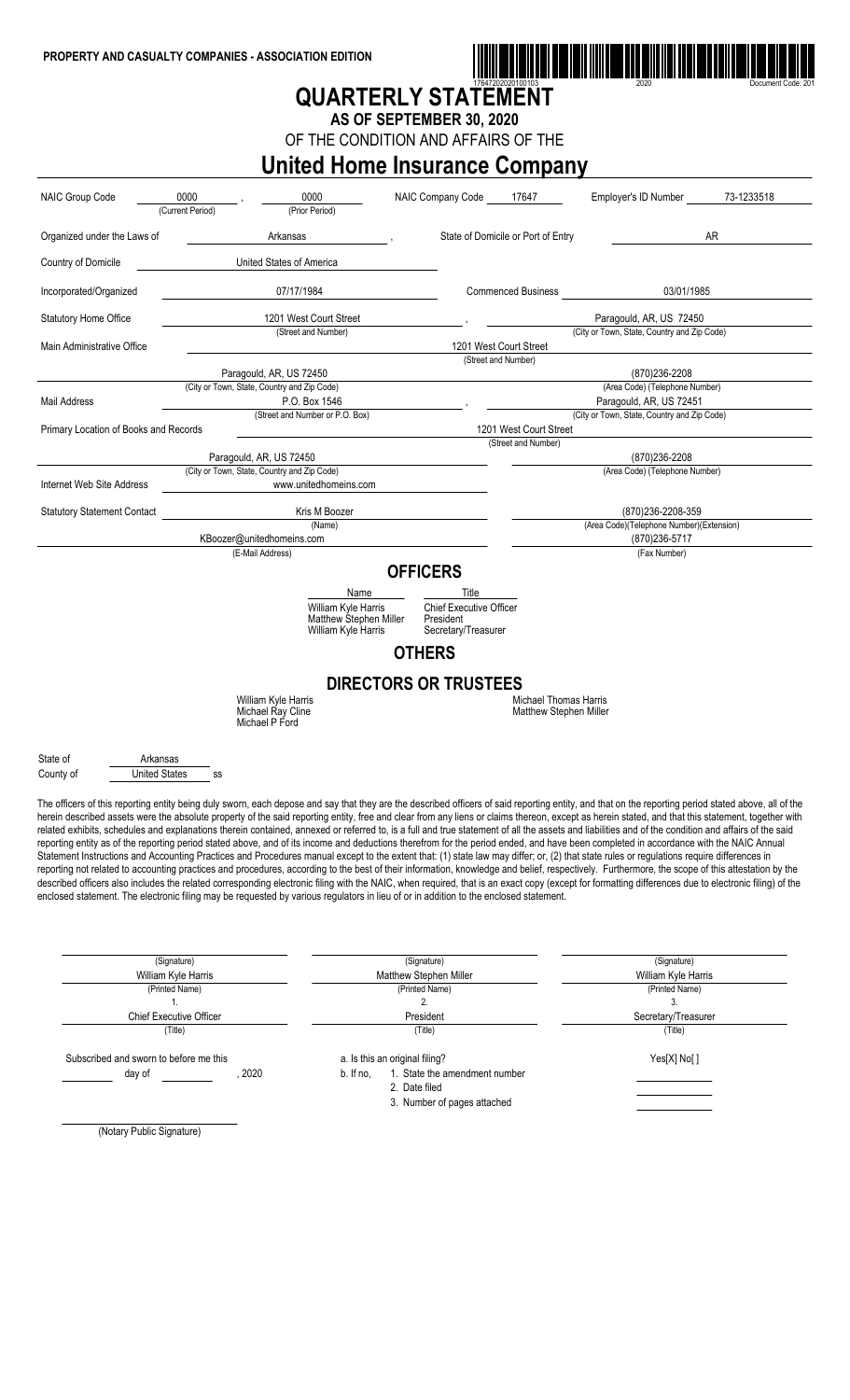|                |                | <b>ASSETS</b>                                                     |                     |                               |                             |                               |  |
|----------------|----------------|-------------------------------------------------------------------|---------------------|-------------------------------|-----------------------------|-------------------------------|--|
|                |                |                                                                   |                     | <b>Current Statement Date</b> |                             | 4                             |  |
|                |                |                                                                   | 1                   | 2<br>Nonadmitted              | 3<br>Net Admitted<br>Assets | December 31<br>Prior Year Net |  |
|                |                |                                                                   | Assets              | Assets                        | $(Cols. 1 - 2)$             | <b>Admitted Assets</b>        |  |
| 1.             |                |                                                                   | $\ldots$ 31,428,321 |                               | 31,428,321    31,537,932    |                               |  |
| 2.             | Stocks:<br>2.1 |                                                                   |                     |                               |                             |                               |  |
|                | 2.2            |                                                                   |                     |                               |                             |                               |  |
| 3.             |                | Mortgage loans on real estate:                                    |                     |                               |                             |                               |  |
|                | 3.1            |                                                                   |                     |                               |                             |                               |  |
|                | 3.2            |                                                                   |                     |                               |                             |                               |  |
| 4.             |                | Real estate:                                                      |                     |                               |                             |                               |  |
|                | 4.1            | Properties occupied by the company (less \$0                      |                     |                               |                             |                               |  |
|                | 4.2            | Properties held for the production of income (less \$0            |                     |                               |                             |                               |  |
|                | 4.3            |                                                                   |                     |                               |                             |                               |  |
| 5.             |                | Cash (\$4,954,506), cash equivalents (\$0) and short-term         |                     |                               |                             |                               |  |
|                |                |                                                                   |                     |                               |                             |                               |  |
| 6.             |                |                                                                   |                     |                               |                             |                               |  |
| 7.             |                |                                                                   |                     |                               |                             |                               |  |
| 8.             |                |                                                                   |                     |                               |                             |                               |  |
| 9.             |                |                                                                   |                     |                               |                             |                               |  |
| 10.            |                |                                                                   |                     |                               |                             |                               |  |
| 11.            |                |                                                                   |                     |                               |                             |                               |  |
| 12.            |                |                                                                   |                     |                               |                             |                               |  |
| 13.            |                |                                                                   |                     |                               |                             |                               |  |
| 14.            |                |                                                                   |                     |                               |                             |                               |  |
| 15.            |                | Premiums and considerations:                                      |                     |                               |                             |                               |  |
|                | 15.1           | Uncollected premiums and agents' balances in the course of        |                     |                               |                             |                               |  |
|                |                | 15.2 Deferred premiums, agents' balances and installments booked  |                     |                               |                             |                               |  |
|                |                | but deferred and not yet due (including \$0 earned but            |                     |                               |                             |                               |  |
|                |                |                                                                   |                     |                               |                             |                               |  |
|                |                | 15.3 Accrued retrospective premiums (\$0) and contracts           |                     |                               |                             |                               |  |
|                |                |                                                                   |                     |                               |                             |                               |  |
| 16.            |                | Reinsurance:                                                      |                     |                               |                             |                               |  |
|                | 16.1           |                                                                   |                     |                               |                             |                               |  |
|                |                |                                                                   |                     |                               |                             |                               |  |
|                | 16.3           |                                                                   |                     |                               |                             |                               |  |
| 17.            |                |                                                                   |                     |                               |                             |                               |  |
| 18.1           |                |                                                                   |                     |                               |                             |                               |  |
| 18.2           |                |                                                                   |                     |                               |                             |                               |  |
| 19.            |                |                                                                   |                     |                               |                             |                               |  |
| 20.<br>21.     |                | Furniture and equipment, including health care delivery assets    |                     |                               |                             |                               |  |
|                |                |                                                                   |                     |                               |                             |                               |  |
| 22.            |                |                                                                   |                     |                               |                             |                               |  |
| 23.            |                |                                                                   |                     |                               |                             |                               |  |
| 24.            |                |                                                                   |                     |                               |                             |                               |  |
| 25.            |                |                                                                   |                     |                               |                             |                               |  |
| 26.            |                | TOTAL assets excluding Separate Accounts, Segregated Accounts and |                     |                               |                             |                               |  |
|                |                |                                                                   |                     |                               |                             |                               |  |
| 27.            |                | From Separate Accounts, Segregated Accounts and Protected Cell    |                     |                               |                             |                               |  |
| 28.            |                | <b>DETAILS OF WRITE-INS</b>                                       |                     |                               |                             |                               |  |
| 1101.          |                |                                                                   |                     |                               |                             |                               |  |
| 1102.<br>1103. |                |                                                                   |                     |                               |                             |                               |  |
|                |                |                                                                   |                     |                               |                             |                               |  |
|                |                |                                                                   |                     |                               |                             |                               |  |
|                |                |                                                                   |                     |                               |                             |                               |  |
| 2503.          |                |                                                                   |                     |                               |                             |                               |  |
|                |                |                                                                   |                     |                               |                             |                               |  |
|                |                |                                                                   |                     |                               |                             |                               |  |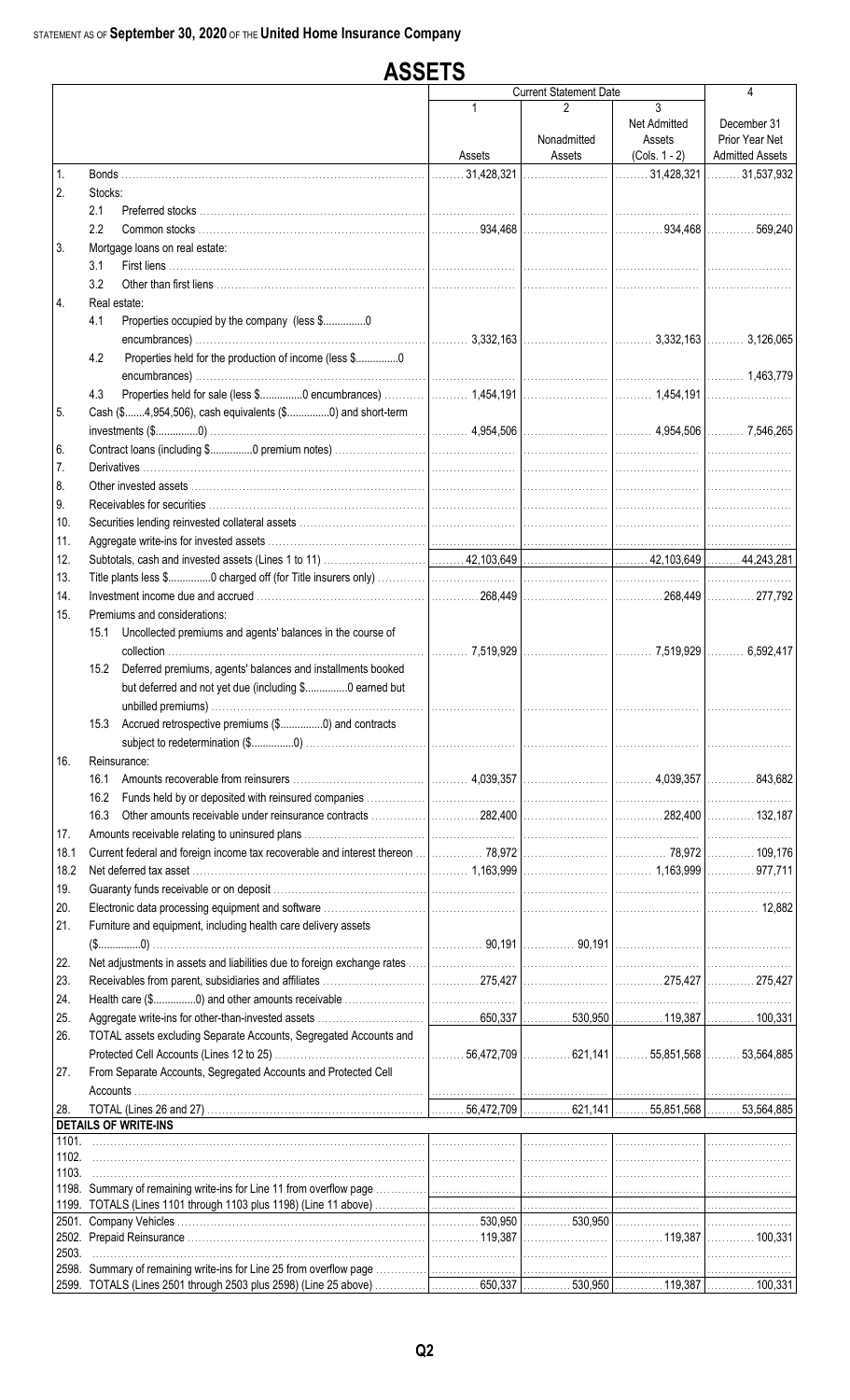# **LIABILITIES, SURPLUS AND OTHER FUNDS**

|                |                                                                                                                                                                                                                                     | $\mathbf{1}$                          | $\overline{2}$ |
|----------------|-------------------------------------------------------------------------------------------------------------------------------------------------------------------------------------------------------------------------------------|---------------------------------------|----------------|
|                |                                                                                                                                                                                                                                     | Current                               | December 31,   |
|                |                                                                                                                                                                                                                                     | <b>Statement Date</b>                 | Prior Year     |
| 1.             |                                                                                                                                                                                                                                     | $\ldots$ 8,709,114 $\ldots$ 7,469,611 |                |
| 2.             |                                                                                                                                                                                                                                     |                                       |                |
| 3.             |                                                                                                                                                                                                                                     |                                       |                |
| 4.             |                                                                                                                                                                                                                                     |                                       |                |
| 5.             |                                                                                                                                                                                                                                     |                                       |                |
| 6.             |                                                                                                                                                                                                                                     |                                       |                |
| 7.1<br>7.2     |                                                                                                                                                                                                                                     |                                       |                |
|                |                                                                                                                                                                                                                                     |                                       |                |
| 8.             |                                                                                                                                                                                                                                     |                                       |                |
| 9.             | Unearned premiums (after deducting unearned premiums for ceded reinsurance of \$5,373,853 and including                                                                                                                             |                                       |                |
|                | warranty reserves of \$0 and accrued accident and health experience rating refunds including \$0                                                                                                                                    |                                       |                |
|                |                                                                                                                                                                                                                                     |                                       |                |
| 10.            |                                                                                                                                                                                                                                     |                                       |                |
| 11.            | Dividends declared and unpaid:                                                                                                                                                                                                      |                                       |                |
|                | 11.1<br>11.2                                                                                                                                                                                                                        |                                       | $\frac{1}{2}$  |
|                |                                                                                                                                                                                                                                     |                                       |                |
| 12.            |                                                                                                                                                                                                                                     |                                       |                |
| 13.<br>14.     |                                                                                                                                                                                                                                     |                                       |                |
|                | Remittances and items not allocated <b>construction and intervention construction</b> and items not allocated construction and items in the set of the set of the set of the set of the set of the set of the set of the set of the |                                       |                |
| 15.<br>16.     |                                                                                                                                                                                                                                     |                                       |                |
|                |                                                                                                                                                                                                                                     |                                       |                |
| 17.            |                                                                                                                                                                                                                                     |                                       |                |
| 18.<br>19.     |                                                                                                                                                                                                                                     |                                       |                |
|                | Payable to parent, subsidiaries and affiliates with the content of the content of the content of the content of the content of the content of the content of the content of the content of the content of the content of the c      |                                       |                |
| 20.<br>21.     |                                                                                                                                                                                                                                     |                                       |                |
| 22.            |                                                                                                                                                                                                                                     |                                       |                |
| 23.            |                                                                                                                                                                                                                                     |                                       |                |
| 24.            |                                                                                                                                                                                                                                     |                                       |                |
| 25.            |                                                                                                                                                                                                                                     |                                       |                |
| 26.            |                                                                                                                                                                                                                                     |                                       |                |
| 27.            |                                                                                                                                                                                                                                     |                                       |                |
| 28.            |                                                                                                                                                                                                                                     |                                       |                |
| 29.            |                                                                                                                                                                                                                                     |                                       |                |
| 30.            |                                                                                                                                                                                                                                     |                                       |                |
| 31.            |                                                                                                                                                                                                                                     |                                       |                |
| 32.            |                                                                                                                                                                                                                                     |                                       |                |
| 33.            |                                                                                                                                                                                                                                     |                                       |                |
| 34.            |                                                                                                                                                                                                                                     |                                       |                |
| 35.            |                                                                                                                                                                                                                                     | $\vert$ 15,798,895 $\vert$ 15,970,567 |                |
| 36.            | Less treasury stock, at cost:                                                                                                                                                                                                       |                                       |                |
|                | 36.1                                                                                                                                                                                                                                |                                       |                |
|                | 36.2                                                                                                                                                                                                                                |                                       |                |
| 37.            |                                                                                                                                                                                                                                     |                                       |                |
| 38.            |                                                                                                                                                                                                                                     |                                       |                |
|                | <b>DETAILS OF WRITE-INS</b>                                                                                                                                                                                                         |                                       |                |
| 2501.          |                                                                                                                                                                                                                                     |                                       |                |
| 2502.<br>2503. |                                                                                                                                                                                                                                     |                                       |                |
| 2598.          |                                                                                                                                                                                                                                     |                                       |                |
| 2599.          |                                                                                                                                                                                                                                     |                                       |                |
| 2901.          |                                                                                                                                                                                                                                     |                                       |                |
| 2902.          |                                                                                                                                                                                                                                     |                                       |                |
| 2903.<br>2998. |                                                                                                                                                                                                                                     |                                       |                |
| 2999.          |                                                                                                                                                                                                                                     |                                       |                |
| 3201.          |                                                                                                                                                                                                                                     |                                       |                |
| 3202.          |                                                                                                                                                                                                                                     |                                       |                |
| 3203.<br>3298. |                                                                                                                                                                                                                                     |                                       |                |
| 3299.          |                                                                                                                                                                                                                                     |                                       |                |
|                |                                                                                                                                                                                                                                     |                                       |                |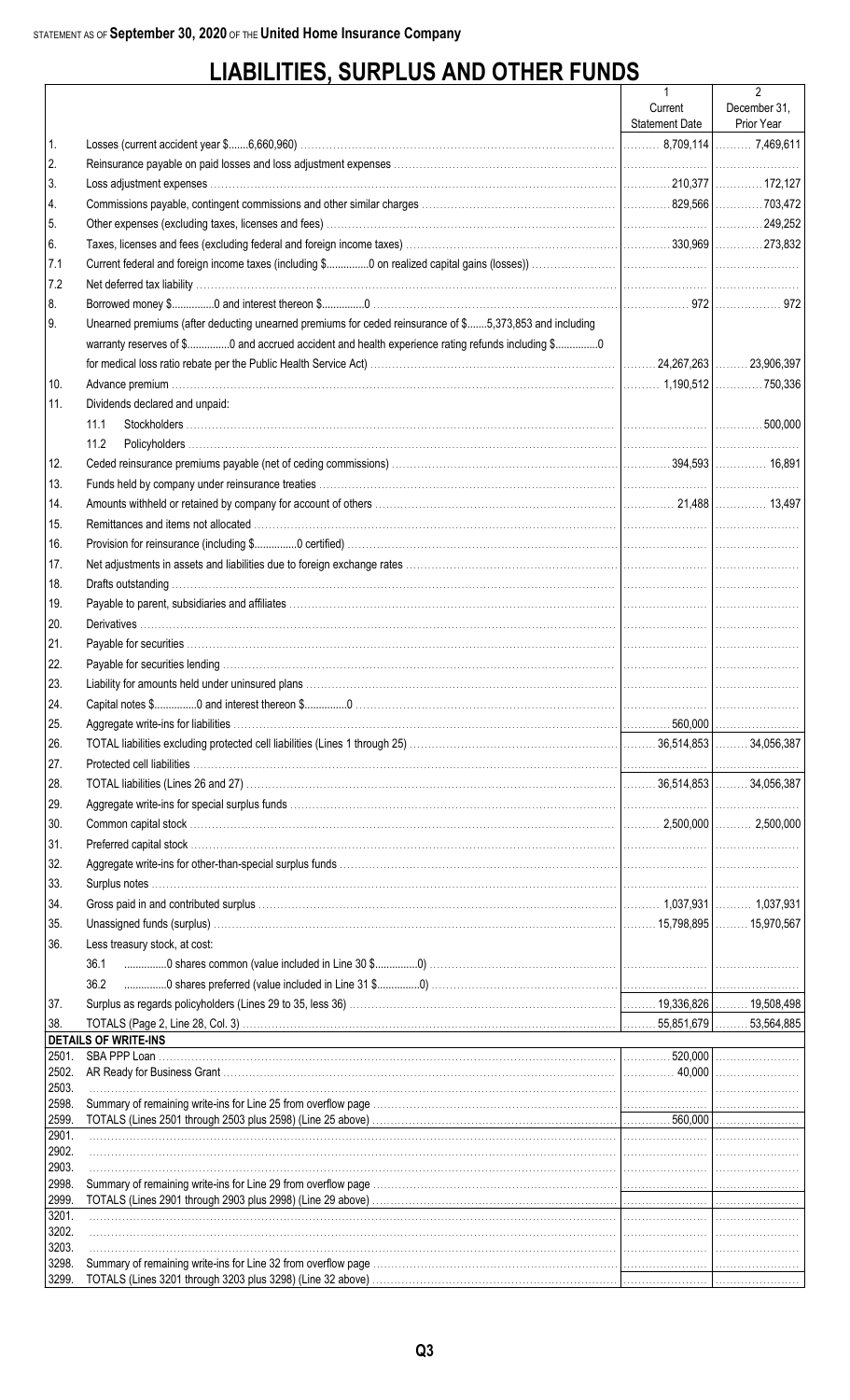# **STATEMENT OF INCOME**

|                    |                                                                                                        | 1                   | $\overline{2}$ | 3                |
|--------------------|--------------------------------------------------------------------------------------------------------|---------------------|----------------|------------------|
|                    |                                                                                                        | <b>Current Year</b> | Prior Year     | Prior Year Ended |
|                    |                                                                                                        | to Date             | to Date        | December 31      |
|                    | <b>UNDERWRITING INCOME</b>                                                                             |                     |                |                  |
| $\mathbf{1}$ .     | Premiums earned                                                                                        |                     |                |                  |
|                    | 1.1                                                                                                    |                     |                |                  |
|                    | 1.2                                                                                                    |                     |                |                  |
|                    | 1.3                                                                                                    |                     |                |                  |
|                    | 1.4                                                                                                    |                     |                |                  |
| <b>DEDUCTIONS:</b> |                                                                                                        |                     |                |                  |
| 2.                 | Losses incurred (current accident year \$30,687,419)                                                   |                     |                |                  |
|                    | 2.1                                                                                                    |                     |                |                  |
|                    | 2.2                                                                                                    |                     |                |                  |
|                    | 2.3                                                                                                    |                     |                |                  |
|                    | 2.4                                                                                                    |                     |                |                  |
| 3.                 |                                                                                                        |                     |                |                  |
| 4.                 |                                                                                                        |                     |                |                  |
| 5.                 |                                                                                                        |                     |                |                  |
| 6.                 |                                                                                                        |                     |                |                  |
| 17.                |                                                                                                        |                     |                |                  |
| 8.                 |                                                                                                        |                     |                |                  |
|                    | <b>INVESTMENT INCOME</b>                                                                               |                     |                |                  |
| 9.                 |                                                                                                        |                     |                |                  |
| 10.                |                                                                                                        |                     |                |                  |
| 11.                |                                                                                                        |                     |                |                  |
|                    | <b>OTHER INCOME</b>                                                                                    |                     |                |                  |
| 12.                | Net gain or (loss) from agents' or premium balances charged off (amount recovered \$                   |                     |                |                  |
|                    |                                                                                                        |                     |                |                  |
| 13.                |                                                                                                        |                     |                |                  |
| 14.                |                                                                                                        |                     |                |                  |
| 15.                |                                                                                                        |                     |                |                  |
| 16.                | Net income before dividends to policyholders, after capital gains tax and before all other federal and |                     |                |                  |
|                    |                                                                                                        |                     |                |                  |
| 17.                |                                                                                                        |                     |                |                  |
| 18.                | Net income, after dividends to policyholders, after capital gains tax and before all other federal and |                     |                |                  |
|                    |                                                                                                        |                     |                |                  |
| 19.                |                                                                                                        |                     |                |                  |
| 20.                |                                                                                                        |                     |                |                  |
|                    | <b>CAPITAL AND SURPLUS ACCOUNT</b>                                                                     |                     |                |                  |
| 21.                |                                                                                                        |                     |                |                  |
| 22.                |                                                                                                        |                     |                |                  |
| 23.                |                                                                                                        |                     |                |                  |
| 24.                |                                                                                                        |                     |                |                  |
| 25.                |                                                                                                        |                     |                |                  |
| 26.                |                                                                                                        |                     |                |                  |
| 27.                |                                                                                                        |                     |                |                  |
| 28.                |                                                                                                        |                     |                |                  |
| 29.                |                                                                                                        |                     |                |                  |
| 30.                |                                                                                                        |                     |                |                  |
| 31.                |                                                                                                        |                     |                |                  |
| 32.                | Capital changes:                                                                                       |                     |                |                  |
|                    | 32.1                                                                                                   |                     |                |                  |
|                    | 32.2                                                                                                   |                     |                |                  |
|                    | 32.3                                                                                                   |                     |                |                  |
| 33.                | Surplus adjustments:                                                                                   |                     |                |                  |
|                    | 33.1                                                                                                   |                     |                |                  |
|                    | 33.2                                                                                                   |                     |                |                  |
|                    | 33.3                                                                                                   |                     |                |                  |
| 34.                |                                                                                                        |                     |                |                  |
| 35.                |                                                                                                        |                     |                |                  |
| 36.                |                                                                                                        |                     |                |                  |
| 37.                |                                                                                                        |                     |                |                  |
| 38.                |                                                                                                        |                     |                |                  |
| 39.                |                                                                                                        |                     |                |                  |
|                    | <b>DETAILS OF WRITE-INS</b>                                                                            |                     |                |                  |
| 0501.              |                                                                                                        |                     |                |                  |
| 0502.              |                                                                                                        |                     |                |                  |
| 0503.              |                                                                                                        |                     |                |                  |
| 0598.              |                                                                                                        |                     |                |                  |
| 0599.              |                                                                                                        |                     |                |                  |
| 1401.              |                                                                                                        |                     |                |                  |
| 1402.              |                                                                                                        |                     |                |                  |
| 1403.              |                                                                                                        |                     |                |                  |
| 1498.              |                                                                                                        |                     |                |                  |
| 1499.              |                                                                                                        |                     |                |                  |
| 3701.              |                                                                                                        |                     |                |                  |
| 3702.              |                                                                                                        |                     |                |                  |
| 3703.              |                                                                                                        |                     |                |                  |
| 3798.              |                                                                                                        |                     |                |                  |
| 3799.              |                                                                                                        |                     |                |                  |
|                    |                                                                                                        |                     |                |                  |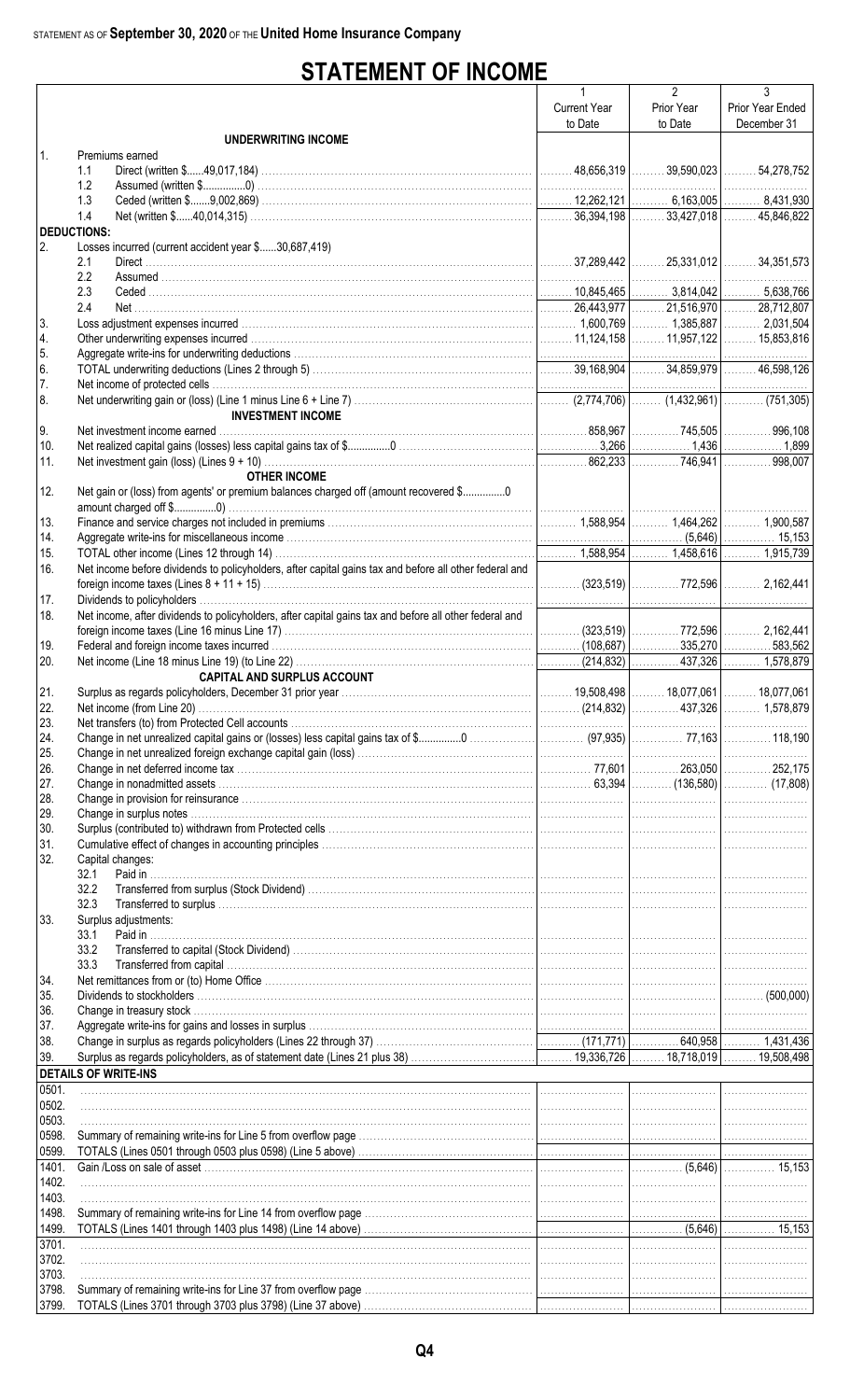|         |      | <b>CASH FLOW</b>                                                                            |                 |                                         |                     |
|---------|------|---------------------------------------------------------------------------------------------|-----------------|-----------------------------------------|---------------------|
|         |      |                                                                                             | $\mathbf{1}$    | $\overline{2}$                          | 3                   |
|         |      |                                                                                             | Current<br>Year | Prior<br>Year                           | Prior<br>Year Ended |
|         |      |                                                                                             | To Date         | To Date                                 | December 31         |
|         |      | <b>Cash from Operations</b>                                                                 |                 |                                         |                     |
| 1.      |      |                                                                                             |                 |                                         |                     |
| 2.      |      |                                                                                             |                 |                                         |                     |
| 3.      |      |                                                                                             |                 |                                         |                     |
| 4.      |      |                                                                                             |                 |                                         |                     |
| 5.      |      |                                                                                             |                 |                                         |                     |
| 6.      |      |                                                                                             |                 |                                         |                     |
| 7.      |      |                                                                                             |                 |                                         |                     |
| 8.      |      |                                                                                             |                 |                                         |                     |
| 9.      |      | Federal and foreign income taxes paid (recovered) net of \$0 tax on capital gains           |                 |                                         |                     |
|         |      |                                                                                             |                 |                                         |                     |
| 10.     |      |                                                                                             |                 |                                         |                     |
| 11.     |      |                                                                                             |                 |                                         |                     |
|         |      | <b>Cash from Investments</b>                                                                |                 |                                         |                     |
| 12.     |      | Proceeds from investments sold, matured or repaid:                                          |                 |                                         |                     |
|         | 12.1 |                                                                                             |                 |                                         |                     |
|         | 12.2 |                                                                                             |                 |                                         |                     |
|         | 12.3 |                                                                                             |                 |                                         |                     |
|         | 12.4 |                                                                                             |                 |                                         |                     |
|         | 12.5 |                                                                                             |                 |                                         |                     |
|         | 12.6 |                                                                                             |                 |                                         |                     |
|         | 12.7 |                                                                                             |                 |                                         |                     |
|         | 12.8 |                                                                                             |                 |                                         |                     |
| 13.     |      | Cost of investments acquired (long-term only):                                              |                 |                                         |                     |
|         | 13.1 |                                                                                             |                 |                                         |                     |
|         | 13.2 |                                                                                             |                 |                                         |                     |
|         | 13.3 |                                                                                             |                 |                                         |                     |
|         | 13.4 |                                                                                             |                 |                                         |                     |
|         | 13.5 |                                                                                             |                 |                                         |                     |
|         | 13.6 |                                                                                             |                 |                                         |                     |
|         | 13.7 |                                                                                             |                 |                                         |                     |
| 14.     |      |                                                                                             |                 |                                         |                     |
| 15.     |      |                                                                                             |                 |                                         |                     |
|         |      | <b>Cash from Financing and Miscellaneous Sources</b>                                        |                 |                                         |                     |
| 16.     |      | Cash provided (applied):                                                                    |                 |                                         |                     |
|         | 16.1 |                                                                                             |                 |                                         |                     |
|         | 16.2 |                                                                                             |                 |                                         |                     |
|         | 16.3 |                                                                                             |                 |                                         |                     |
|         | 16.4 |                                                                                             |                 |                                         |                     |
|         | 16.5 |                                                                                             |                 |                                         |                     |
|         | 16.6 |                                                                                             |                 |                                         |                     |
| 17.     |      | Net cash from financing and miscellaneous sources (Line 16.1 through 16.4 minus Line 16.5   |                 |                                         |                     |
|         |      |                                                                                             |                 |                                         |                     |
|         |      | RECONCILIATION OF CASH, CASH EQUIVALENTS AND SHORT-TERM INVESTMENTS                         |                 |                                         |                     |
| 18.     |      | Net change in cash, cash equivalents and short-term investments (Line 11, plus Lines 15 and |                 |                                         |                     |
|         |      |                                                                                             | 1.1.1.1.1.1     | . (2,591,759) $\vert$ 2,898,791 $\vert$ | 0.644,502           |
| 19.     |      | Cash, cash equivalents and short-term investments:                                          |                 |                                         |                     |
|         | 19.1 |                                                                                             |                 |                                         |                     |
|         | 19.2 |                                                                                             |                 |                                         |                     |
|         |      | Supplemental Disclosures of Cash Flow Information for Non-Cash Transactions:<br>Note:       |                 |                                         |                     |
| 20.0001 |      |                                                                                             |                 |                                         |                     |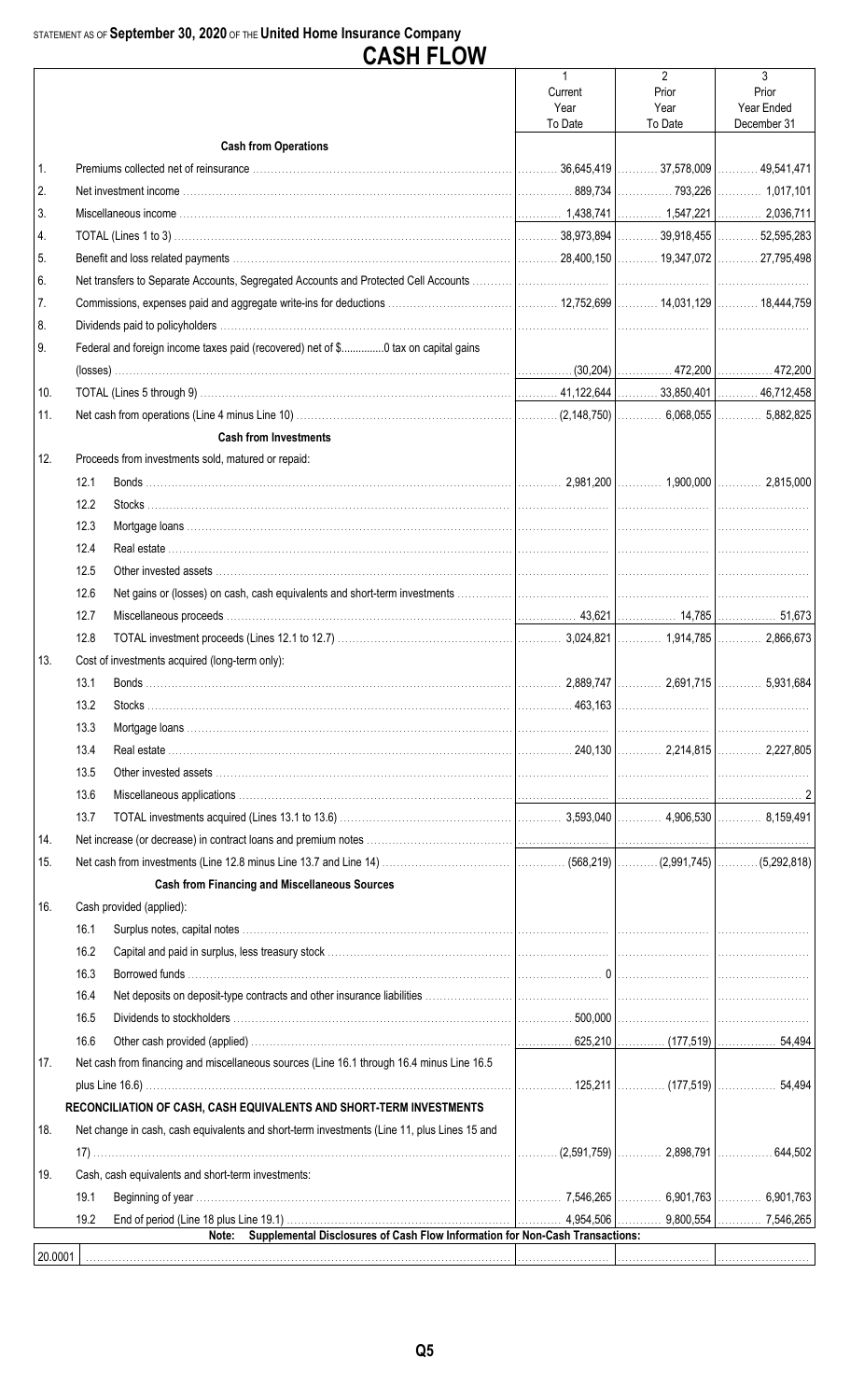## **Notes to Financial Statement**

#### **1. Summary of Significant Accounting Policies**

#### A. Accounting Practices

- A. The financial statements of United Home Insurance Company are presented on the basis of accounting practices prescribed or permitted by the Arkansas Insurance Department. The National Association of Insurance Commissioners' *Accounting Practices and Procedures Manual*  has been adopted as a component of prescribed or permitted practices by the state of Arkansas.
- B. The preparation of financial statements in conformity with Statutory Accounting Principles requires management to make estimates and assumptions that affect the reported amounts of assets and liabilities. It also requires disclosure of contingent assets and liabilities at the date of financial statements and reported amounts of revenue and expenses during the period. Actual results could differ from those estimates.
- C. Premiums are earned over the terms of the related insurance policies and reinsurance contracts. Unearned premium reserves are established to cover the unexpired portion of premiums written. Such reserves are computed by pro rata methods for direct business and are based on reports received from ceding companies for reinsurance. Expenses incurred in connection with acquiring new insurance business, including such acquisition cost as sales commissions, are charged to operations as incurred. In addition, the company also uses the following accounting policies:
	- a. Short term investments, if any, are listed at cost
	- b. Bonds are stated at amortized cost using the interest method.
	- c. Publicly traded common stocks, if any, are listed at market value
	- d. No preferred stock
	- e. No mortgage loans
	- f. Book value for mortgage-backed securities is the cost of remaining principal plus accrual of the discount or less amortization of the premium over the life of the bond to maturity
	- g. See # 3
	- h. No joint ventures, partnerships or LLC's
	- i. No derivatives
	- j. No anticipated investment income utilized in calculations
	- k. Case loss reserve estimates per onsite inspection of damage with IBNR tied to historical norms. There are no liability exposures to toxic waste, asbestos, etc.
	- l. Company has not changed its capitalization policy form prior period
	- m. No pharmaceutical rebate receivable

|     |                                                               | SSAP#      | F/S Page   | $F/S$ Line # | 2020       | 2019       |
|-----|---------------------------------------------------------------|------------|------------|--------------|------------|------------|
|     | <b>NET INCOME</b>                                             |            |            |              |            |            |
| (1) | State basis (Page 4, Line 20, Columns $1 \& 3$ )              | <b>XXX</b> | <b>XXX</b> | <b>XXX</b>   | (323, 419) | 1,578,880  |
| (2) | State Prescribed Practices that increase/(decrease) NAIC SAP: |            |            |              |            |            |
|     |                                                               |            |            |              |            |            |
| (3) | State Permitted Practices that increase/(decrease) NAIC SAP:  |            |            |              |            |            |
|     |                                                               |            |            |              |            | 0          |
| (4) | NAIC SAP (1-2-3=4)                                            | <b>XXX</b> | <b>XXX</b> | <b>XXX</b>   | (323, 419) | 1,578,880  |
|     | <b>SURPLUS</b>                                                |            |            |              |            |            |
| (5) | State basis (Page 3, Line 37, Columns $1 \& 2$ )              | <b>XXX</b> | <b>XXX</b> | XXX          | 19,336,826 | 19,508,498 |
| (6) | State Prescribed Practices that increase/(decrease) NAIC SAP: |            |            |              |            |            |
|     |                                                               |            |            |              |            |            |
| (7) | State Permitted Practices that increase/(decrease) NAIC SAP:  |            |            |              |            |            |
|     |                                                               |            |            |              |            | 0          |
| (8) | NAIC SAP $(5-6-7=8)$                                          | XXX        | XXX        | XXX          | 19.336.826 | 19,508,498 |

D. The management of United Home Insurance Company does not have any going concerns about the Company's ability to continue.

#### **2. Accounting Changes and Corrections of Errors**

The Company did not have any material changes in accounting principles and/or corrections of errors.

#### **3. Business Combinations and Goodwill**

Not applicable. The Company did not have any business combinations.

#### **4. Discontinued Operations**

Not applicable. The Company did not discontinue any of its operations.

#### **5. Investments**

- A. Mortgage Loans, including Mezzanine Real Estate Loans Not Applicable. The Company has no investments in real estate mortgage loans.
- B. Debt Restructuring Not Applicable. The Company did not have any debt investments restructured during 2020.
- C. Reverse Mortgages Not Applicable. The Company has no investments in reverse mortgages.

#### D. Loan-Backed Securities Not Applicable. The Company has no investments in loan-backed securities.

E. Dollar Repurchase Agreements and/or Securities Lending Transactions Not Applicable. The Company has no investments in repurchase agreement securities requiring collateral.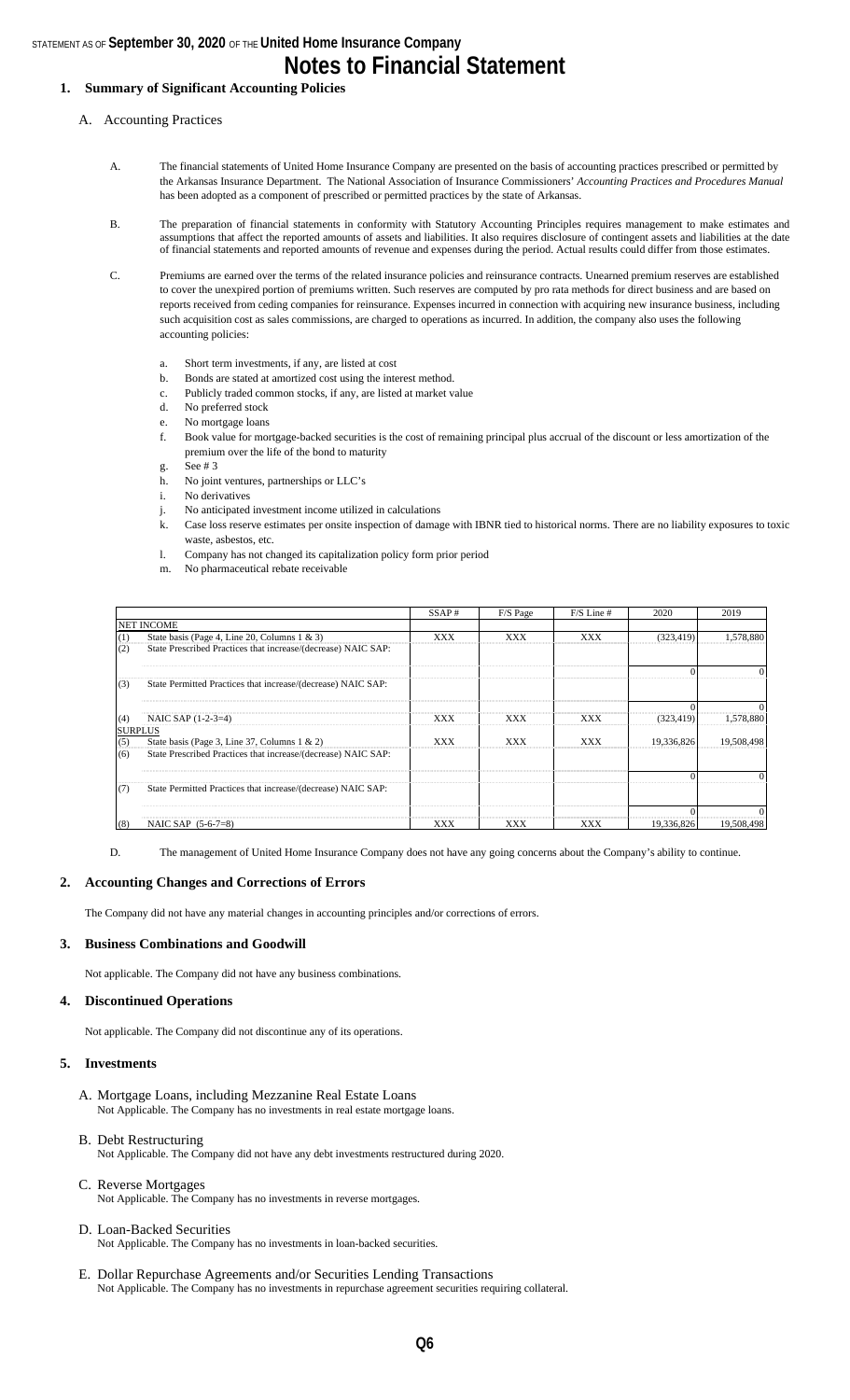## **Notes to Financial Statement**

- F. Repurchase Agreements Transactions Accounted for as Secured Borrowing Not Applicable.
- G. Reverse Repurchase Agreements Transactions Accounted for as Secured Borrowing Not Applicable.
- H. Repurchase Agreements Transactions Accounted for as a Sale Not Applicable.
- I. Reverse Repurchase Agreements Transactions Accounted for as a Sale Not Applicable

#### L. Restricted Assets

(1) Restricted Assets (Including Pledged)

|     |                                  |                      |                                                       |                        | Gross (Admitted & Nonadmited) Restricted |              |                   |                        | Current Year     |                        |                  |                       |
|-----|----------------------------------|----------------------|-------------------------------------------------------|------------------------|------------------------------------------|--------------|-------------------|------------------------|------------------|------------------------|------------------|-----------------------|
|     |                                  |                      |                                                       | Current Year           |                                          |              | 6                 | $\tau$                 | 8                | $\mathbf{Q}$           | Percentage       |                       |
|     |                                  |                      | 2                                                     | 3                      |                                          | 5            |                   |                        |                  |                        | 10               | 11                    |
|     |                                  |                      | G/A Supporting                                        | <b>Total Protected</b> | Protected Cell                           |              |                   |                        |                  | Total                  | Gross (Admitted  | Admitted              |
|     |                                  |                      | Protected Cell                                        | Cell Account           | <b>Account Assets</b>                    |              |                   | Increase/              | Total            | Admitted               | & Nonadmitted)   | Restricted to         |
|     |                                  | <b>Total General</b> | <b>Account Activity</b>                               | Restricted             | Supporting G/A                           | Total        | <b>Total From</b> | (Decrease)             | Nonadmitted      | Restricted             | Restricted to    | <b>Total Admitted</b> |
|     | <b>Restricted Asset Category</b> | Account $(G/A)$      | (a)                                                   | Assets                 | Activity (b)                             | $(1$ plus 3) | Prior Year        | $(5 \text{ minus } 6)$ | Restricted       | $(5 \text{ minus } 8)$ | Total Assets (c) | Assets (d)            |
| (a) | Subject to contractual           |                      |                                                       |                        |                                          |              |                   |                        |                  |                        |                  |                       |
|     | obligation for which             |                      |                                                       |                        |                                          |              |                   |                        |                  |                        |                  |                       |
|     | liability is not shown           | $\mathbf{0}$         | $\Omega$                                              | $\mathbf{0}$           | $\Omega$                                 | $\mathbf{0}$ | $\Omega$          | $\mathbf{0}$           | $\boldsymbol{0}$ | $\mathbf{0}$           | 0.000            | 0.000                 |
|     | (b) Collateral held under        |                      |                                                       |                        |                                          |              |                   |                        |                  |                        |                  |                       |
|     | security lending agreements      | $\Omega$             | $\Omega$                                              | $\mathbf{0}$           | $\mathbf{0}$                             | $\mathbf{0}$ | $\Omega$          | $\mathbf{0}$           | $\mathbf{0}$     | $\mathbf{0}$           | 0.000            | 0.000                 |
| (c) | Subject to repurchase            |                      |                                                       |                        |                                          |              |                   |                        |                  |                        |                  |                       |
|     | agreements                       | $\mathbf{0}$         | $\Omega$                                              | $\mathbf{0}$           | $\mathbf{0}$                             | $\mathbf{0}$ | $\Omega$          | $\Omega$               | $\mathbf{0}$     | $\mathbf{0}$           | 0.000            | 0.000                 |
|     | (d) Subject to reverse           |                      |                                                       |                        |                                          |              |                   |                        |                  |                        |                  |                       |
|     | repurchase agreements            | $\Omega$             | $\Omega$                                              | $\Omega$               | $\Omega$                                 | $\mathbf{0}$ | $\Omega$          | $\Omega$               | $\mathbf{0}$     | $\Omega$               | 0.000            | 0.000                 |
| (e) | Subject to dollar repurchase     |                      |                                                       |                        |                                          |              |                   |                        |                  |                        |                  |                       |
|     | agreements                       | $\Omega$             | $\Omega$                                              | $\mathbf{0}$           | $\mathbf{0}$                             | $\mathbf{0}$ | $\Omega$          | $\mathbf{0}$           | $\mathbf{0}$     | $\mathbf{0}$           | 0.000            | 0.000                 |
| (f) | Subject to dollar reverse        |                      |                                                       |                        |                                          |              |                   |                        |                  |                        |                  |                       |
|     | repurchase agreements            | $\mathbf{0}$         | $\Omega$                                              | $\mathbf{0}$           | $\mathbf{0}$                             | $\mathbf{0}$ | $\Omega$          | $\mathbf{0}$           | $\mathbf{0}$     | $\mathbf{0}$           | 0.000            | 0.000                 |
| (g) | Placed under option              |                      |                                                       |                        |                                          |              |                   |                        |                  |                        |                  |                       |
|     | contracts                        |                      | $\Omega$                                              | $\Omega$               | $\Omega$                                 | $\Omega$     | $\Omega$          | $\Omega$               | $\Omega$         | $\theta$               | 0.000            | 0.000                 |
| (h) | Letter stock or securities       |                      |                                                       |                        |                                          |              |                   |                        |                  |                        |                  |                       |
|     | restricted as to sale -          |                      |                                                       |                        |                                          |              |                   |                        |                  |                        |                  |                       |
|     | excluding FHLB capital           |                      |                                                       |                        |                                          |              |                   |                        |                  |                        |                  |                       |
|     | stock                            |                      | $\Omega$                                              | $\Omega$               | $\Omega$                                 | $\mathbf{0}$ |                   | $\Omega$               | $\mathbf{0}$     | $\Omega$               | 0.000            | 0.000                 |
| (i) | FHLB capital stock               |                      | $\Omega$                                              | $\Omega$               | $\Omega$                                 | $\Omega$     |                   | $\Omega$               | $\mathbf{0}$     | $\Omega$               | 0.000            | 0.000                 |
| (i) | On deposit with states           | 2,823,190            | $\Omega$                                              | $\Omega$               | $\Omega$                                 | 2,823,190    | 2,623,017         | 200,173                | $\mathbf{0}$     | 2,823,190              | 4.999            | 5.055                 |
| (k) | On deposit with other            |                      |                                                       |                        |                                          |              |                   |                        |                  |                        |                  |                       |
|     | regulatory bodies                | $\Omega$             | $\Omega$                                              | $\Omega$               | $\mathbf{0}$                             | $\mathbf{0}$ | $\Omega$          | $\Omega$               | $\overline{0}$   | $\Omega$               | 0.000            | 0.000                 |
| (1) | Pledged as collateral to         |                      |                                                       |                        |                                          |              |                   |                        |                  |                        |                  |                       |
|     | FHLB (including assets           |                      |                                                       |                        |                                          |              |                   |                        |                  |                        |                  |                       |
|     | backing funding                  |                      |                                                       |                        |                                          |              |                   |                        |                  |                        |                  |                       |
|     | agreements)                      | $\mathbf{0}$         | $\theta$                                              | $\Omega$               | $\mathbf{0}$                             | $\mathbf{0}$ | $\Omega$          | $\mathbf{0}$           | $\mathbf{0}$     | $\Omega$               | 0.000            | 0.000                 |
|     | (m) Pledged as collateral not    |                      |                                                       |                        |                                          |              |                   |                        |                  |                        |                  |                       |
|     | captured in other categories     | $\Omega$             | $\Omega$                                              | $\Omega$               | $\Omega$                                 | $\mathbf{0}$ | ſ                 | $\Omega$               | $\mathbf{0}$     | $\theta$               | 0.000            | 0.000                 |
| (n) | Other restricted assets          | $\theta$             | $\Omega$                                              | $\theta$               | $\theta$                                 | $\theta$     | $\Omega$          | $\Omega$               | $\theta$         | $\theta$               | 0.000            | 0.000                 |
| (O) | <b>Total Restricted Assets</b>   |                      |                                                       |                        |                                          | 2,823,1      |                   |                        |                  |                        |                  |                       |
|     |                                  | 2.823.190            |                                                       | $\Omega$               | $\Omega$                                 |              | 90 2,623,017      | 200.173                |                  | 0 2,823,190            |                  |                       |
|     |                                  |                      |                                                       |                        |                                          |              |                   |                        |                  |                        | 4.999            | 5.055                 |
|     | (a) Subset of column 1           |                      | (c) Column 5 divided by Asset Page Column 1, Line 28  |                        |                                          |              |                   |                        |                  |                        |                  |                       |
|     | (b) Subset of column 3           |                      | (d) Column 9 divided by Asset Page, Column 3, Line 28 |                        |                                          |              |                   |                        |                  |                        |                  |                       |

#### M. Working Capital Finance Investments

Not Applicable

#### N. Offsetting and Netting of Assets and Liabilities

Not Applicable

#### O. 5GI Securities

Not Applicable

#### P. Short Sales

Not Applicable

#### Q. Prepayment Penalty and Acceleration Fees

Not Applicable

## **6. Joint Ventures, Partnerships and Limited Liability Companies**

- A. The Company does not have any investments in joint ventures that exceed 10% of admitted assets.
- B. The Company did not recognize any impairment in its joint ventures.

## **7. Investment Income**

The Company does not have any investment income due and accrued over 90 days past due and does not have any amounts excluded from surplus.

## **8. Derivative Instruments**

Not applicable. The Company does not invest in derivative type investments.

## **9. Income Taxes**

## A. The components of the net deferred tax asset/(liability) at September 30 are as follows:

| . . |             | 09/30/2020 |                | 12/31/2019 |    |                 | Change       |                                      |                                  |
|-----|-------------|------------|----------------|------------|----|-----------------|--------------|--------------------------------------|----------------------------------|
|     |             | <br>ے ہ    | ۰<br>-4<br>. . |            | O. | (6)             |              | (8)                                  | (9)                              |
|     | Description |            | (Co1.          |            |    | t Col. 4<br>. ب | (Col.<br>$-$ | $\epsilon$<br>[COL, Z]<br>$-$<br>، ب | (Col.<br>$\overline{ }$<br>$+8)$ |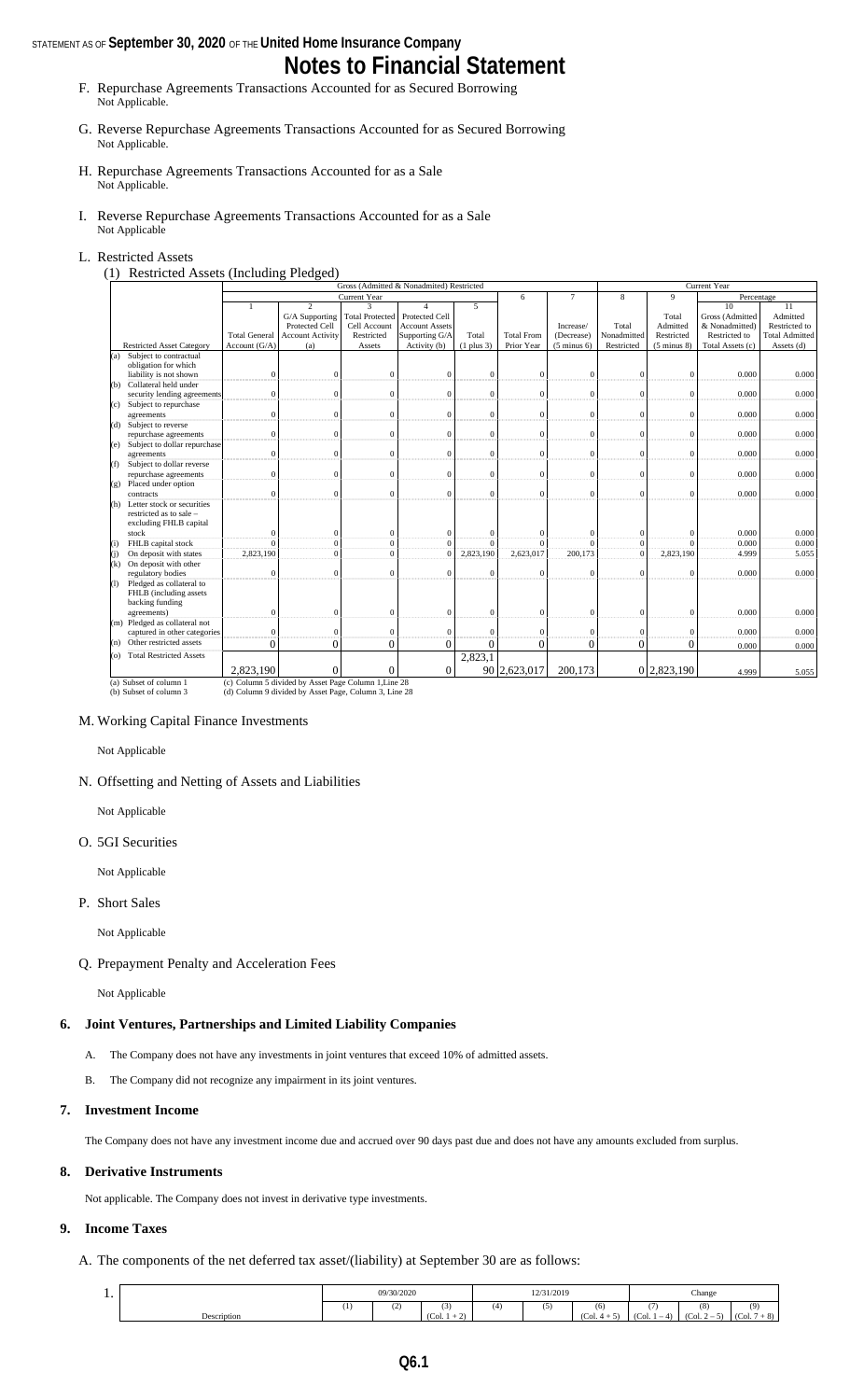# **Notes to Financial Statement**

|    |     |                                                                                                    | Ordinary                 | Capital     | Total          | Ordinary   | Capital      | Total          | Ordinary       | Capital        | Total                |
|----|-----|----------------------------------------------------------------------------------------------------|--------------------------|-------------|----------------|------------|--------------|----------------|----------------|----------------|----------------------|
|    | (a) | Gross Deferred Tax Assets                                                                          | 1,205,421                | 54,274      | 1,259,695      | 1,076,685  | 40,073       | 1,116,758      | 128,736        | 14,201         | 142,937              |
|    | (b) | <b>Statutory Valuation Allowance Adjustments</b>                                                   | $\mathbf{0}$             |             | $\mathbf{0}$   |            | $\mathbf{0}$ | $\Omega$       |                | $\Omega$       |                      |
|    | (c) | Adjusted Gross Deferred Tax Assets $(1a - 1b)$                                                     | 1,205,421                | 54,274      | 1,259,695      | 1,076,685  | 40,073       | 1,116,758      | 128,736        | 14,201         | 142,937              |
|    | (d) | Deferred Tax Assets Nonadmitted                                                                    | $\Omega$                 |             | $\Omega$       |            | $\Omega$     | $\Omega$       |                | $\Omega$       |                      |
|    | (e) | Subtotal Net Admitted Deferred Tax Asset $(1c - 1d)$                                               | 1,205,421                | 54,274      | 1,259,695      | 1,076,685  | 40.073       | 1,116,758      | 128,736        | 14.201         | 142.937              |
|    | (f) | Deferred Tax Liabilities                                                                           | 95,695                   | $\Omega$    | 95,695         | 124,507    | 14,540       | 139,047        | (28, 812)      | (14,540)       | (43, 352)            |
|    | (g) | Net Admitted Deferred Tax Asset/(Net Deferred Tax                                                  |                          |             |                |            |              |                |                |                |                      |
|    |     | Liability) $(1e - 1f)$                                                                             | 1,109,726                | 54,274      | 1,163,999      | 952,178    | 25,533       | 977,711        | 157,548        | 28,741         | 186,288              |
| 2. |     |                                                                                                    | 09/30/2020<br>12/31/2019 |             |                |            |              |                |                | Change         |                      |
|    |     |                                                                                                    | (1)                      | (2)         | (3)            | (4)        | (5)          | (6)            | (7)            | (8)            | (9)                  |
|    |     |                                                                                                    |                          |             | $(Col. 1 + 2)$ |            |              | $(Col. 4 + 5)$ | $(Col. 1 - 4)$ | $(Col. 2 - 5)$ | $(Col. 7 + 8)$       |
|    |     | Admission Calculation Components SSAP No. 101                                                      | Ordinary                 | Capital     | Total          | Ordinary   | Capital      | Total          | Ordinary       | Capital        | Total                |
|    | (a) | Federal Income Taxes Paid In Prior Years                                                           |                          |             |                |            |              |                |                |                |                      |
|    |     | Recoverable Through Loss Carrybacks                                                                | $\Omega$                 | $\Omega$    | $\Omega$       | $\Omega$   | $\Omega$     | $\Omega$       | $\Omega$       |                | $\Omega$<br>$\Omega$ |
|    | (b) | Adjusted Gross Deferred Tax Assets Expected To Be                                                  |                          |             |                |            |              |                |                |                |                      |
|    |     | Realized (Excluding The Amount Of Deferred Tax<br>Assets From 2(a) Above) After Application of the |                          |             |                |            |              |                |                |                |                      |
|    |     | Threshold Limitation (The Lesser of $2(b)1$ and $2(b)2$                                            |                          |             |                |            |              |                |                |                |                      |
|    |     | below)                                                                                             | 1,205,421                | 43,180      | 1,248,601      | 1,076,685  | 28,979       | 1,105,664      | 128,736        | 14,201         | 142,937              |
|    |     | 1. Adjusted Gross Deferred Tax Assets Expected to                                                  |                          |             |                |            |              |                |                |                |                      |
|    |     | be Realized Following the Balance Sheet Date                                                       | $\mathbf{0}$             | $\theta$    | $\mathbf{0}$   | $\Omega$   | $\mathbf{0}$ | $\mathbf{0}$   | $\Omega$       | $\Omega$       | $\mathbf{0}$         |
|    |     | 2. Adjusted Gross Deferred Tax Assets Allowed per                                                  |                          |             |                |            |              |                |                |                |                      |
|    |     | <b>Limitation Threshold</b>                                                                        | <b>XXX</b>               | <b>XXX</b>  | $\Omega$       | <b>XXX</b> | <b>XXX</b>   | $\Omega$       | <b>XXX</b>     | <b>XXX</b>     | $\Omega$             |
|    | (c) | Adjusted Gross Deferred Tax Assets (Excluding The                                                  |                          |             |                |            |              |                |                |                |                      |
|    |     | Amount Of Deferred Tax Assets From 2(a) and 2(b)                                                   |                          |             |                |            |              |                |                |                |                      |
|    |     | above) Offset by Gross Deferred Tax Liabilities                                                    | $\mathbf{0}$             | 11.094      | 11,094         |            | 11.094       | 11.094         | $\Omega$       |                | $\Omega$<br>$\Omega$ |
|    | (d) | Deferred Tax Assets Admitted as the result of                                                      |                          |             |                |            |              |                |                |                |                      |
|    |     | application of SSAP No. 101 Total $(2(a) + 2(b) +$                                                 |                          |             |                |            |              |                |                |                |                      |
|    |     | 2(c)                                                                                               | 1,205,421                | 54,274      | 1,259,695      | 1,076,685  | 40,073       | 1,116,758      | 128,736        | 14,201         | 142,937              |
| 3. |     |                                                                                                    |                          |             |                |            |              |                | 2020           |                | 2019                 |
|    |     |                                                                                                    |                          | Description |                |            |              |                |                |                |                      |
|    | (a) | Ratio Percentage Used To Determine Recovery Period And Threshold Limitation                        |                          |             |                |            |              |                |                |                |                      |
|    |     | Amount.                                                                                            |                          |             |                |            |              |                |                | 509.482        | 509.482              |
|    | (b) | Amount Of Adjusted Capital And Surplus Used To Determine Recovery Period                           |                          |             |                |            |              |                |                |                |                      |
|    |     |                                                                                                    |                          |             |                |            |              |                |                |                |                      |
|    |     | And Threshold Limitation in 2(b)2 Above.                                                           |                          |             |                |            |              |                |                | 18,530,787     | 18,530,787           |

| 4. |                                                                                                                                                                                             | 09/30/2020 |         |           | 12/31/2019 | Change         |                |
|----|---------------------------------------------------------------------------------------------------------------------------------------------------------------------------------------------|------------|---------|-----------|------------|----------------|----------------|
|    |                                                                                                                                                                                             | (1)        | (2)     | (3)       | (4)        | (5)            | (6)            |
|    |                                                                                                                                                                                             |            |         |           |            | $(Col. 1 - 3)$ | $(Col. 2 - 4)$ |
|    | Impact of Tax-Planning Strategies                                                                                                                                                           | Ordinary   | Capital | Ordinary  | Capital    | Ordinary       | Capital        |
|    | Determination of adjusted gross deferred<br>(a)<br>tax assets and net admitted deferred tax<br>assets, by tax character as a percentage<br>Adjusted gross DTAs amount from<br>Note $9A1(c)$ | 1,205,421  | 54,274  | 1,076,685 | 40,073     | 128.736        | 14,201         |
|    | Percentage of adjusted gross DTAs by<br>tax character attributable to the impact<br>of tax planning strategies                                                                              |            |         |           |            |                | $\Omega$       |
|    | Net Admitted Adjusted Gross DTAs<br>3.<br>amount from Note 9A1(e)                                                                                                                           | 1,205,421  | 54,274  | 1,076,685 | 40,073     | 128,736        | 14.201         |
|    | Percentage of net admitted adjusted<br>4.<br>gross DTAs by tax character admitted<br>because of the impact of tax planning<br>strategies                                                    |            |         |           |            | $\Omega$       | $\Omega$       |

(b) Does the Company's tax-planning strategies include the use of reinsurance? Yes[ ] No[X]

## B. Regarding deferred tax liabilities that are not recognized:

C. Current income taxes incurred consist of the following major components:

|    |     |                                                                  | (1)        | (2)              | (3)              |
|----|-----|------------------------------------------------------------------|------------|------------------|------------------|
|    |     |                                                                  |            |                  | $(Col. 1 - 2)$   |
|    |     | Description                                                      | 09/30/2020 | 12/31/2019       | Change           |
| 1. |     | <b>Current Income Tax</b>                                        |            |                  |                  |
|    | (a) | Federal                                                          | (108, 687) | 583,562          | (692, 249)       |
|    | (b) | Foreign                                                          |            |                  |                  |
|    | (c) | Subtotal                                                         | (108, 687) | 583,562          | (692, 249)       |
|    | (d) | Federal income tax on net capital gains                          |            |                  | 0                |
|    | (e) | Utilization of capital loss carry-forwards                       |            |                  | 0                |
|    | (f) | Other                                                            |            |                  | $\Omega$         |
|    | (g) | Federal and foreign income taxes incurred                        | (108, 687) | 583,562          | (692, 249)       |
| 2. |     | Deferred Tax Assets:                                             |            |                  |                  |
|    | (a) | Ordinary                                                         |            |                  |                  |
|    |     | (1) Discounting of unpaid losses                                 | 88,813     | 72,616           | 16,197           |
|    |     | (2) Unearned premium reserve                                     | 1,019,015  | 1,004,069        | 14,946           |
|    |     | (3) Policyholder reserves                                        |            |                  | $\Omega$         |
|    |     | (4) Investments                                                  | 6,027      | (14, 540)        | 20,567           |
|    |     | (5) Deferred acquisition costs                                   |            |                  | $\boldsymbol{0}$ |
|    |     | (6) Policyholder dividends accrual                               |            |                  | $\boldsymbol{0}$ |
|    |     | Fixed assets<br>(7)                                              | 0          | $\left( \right)$ | $\theta$         |
|    |     | (8) Compensation and benefits accrual                            | 0          |                  | $\overline{0}$   |
|    |     | (9) Pension accrual                                              |            |                  | $\theta$         |
|    |     | $(10)$ Receivables - nonadmitted                                 |            |                  | $\Omega$         |
|    |     | (11) Net operating loss carry-forward                            | 108,687    | 0                | 108,687          |
|    |     | (12) Tax credit carry-forward                                    |            |                  | $^{(1)}$         |
|    |     | (13) Other (including items $<$ 5% of total ordinary tax assets) |            |                  | $\overline{0}$   |
|    |     | (99) Subtotal                                                    | 1,222,542  | 1,062,145        | 160,397          |
|    |     | (b) Statutory valuation allowance adjustment                     |            |                  | $\theta$         |
|    |     | (c) Nonadmitted                                                  |            |                  | $^{(1)}$         |
|    |     | (d) Admitted ordinary deferred tax assets $(2a99 – 2b – 2c)$     | 1,222,542  | 1,062,145        | 160,397          |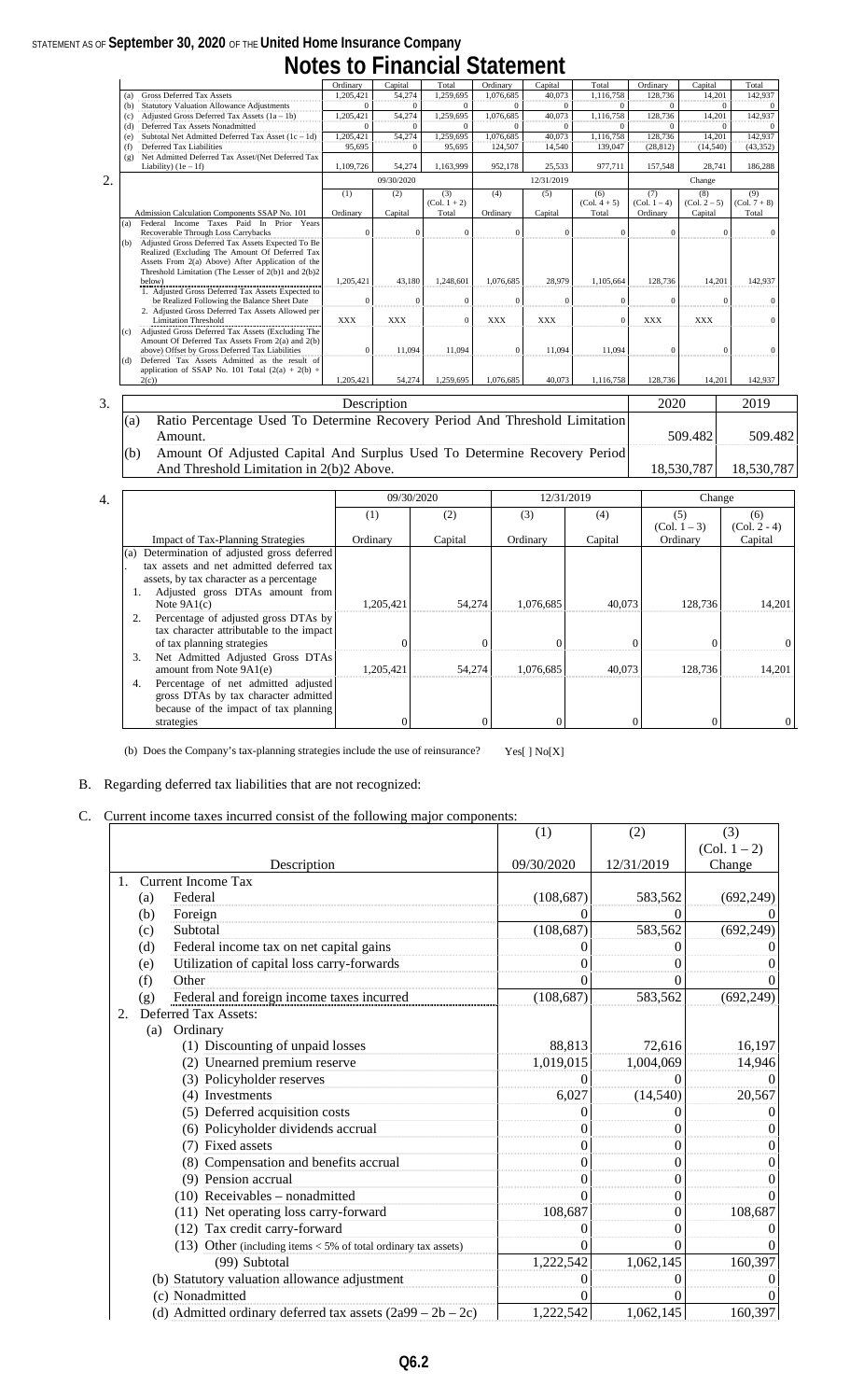## **Notes to Financial Statement**

| (e) Capital:                                                         |           |           |           |
|----------------------------------------------------------------------|-----------|-----------|-----------|
| (1) Investments                                                      | 26,059    | 28,979    | (2,920)   |
| (2) Net capital loss carry-forward                                   | 11,094    | 11,094    |           |
| (3) Real estate                                                      |           |           | $\Omega$  |
| (4) Other (including items $<$ 5% of total capital tax assets)       |           |           | $\theta$  |
| (99) Subtotal                                                        | 37,153    | 40,073    | (2,920)   |
| (f) Statutory valuation allowance adjustment                         |           |           |           |
| (g) Nonadmitted                                                      |           |           | $\theta$  |
| (h) Admitted capital deferred tax assets $(2e99 – 2f – 2g)$          | 37,153    | 40,073    | (2,920)   |
| (i) Admitted deferred tax assets $(2d + 2h)$                         | 1,259,695 | 1,102,218 | 157,477   |
| Deferred Tax Liabilities:<br>3.                                      |           |           |           |
| (a) Ordinary                                                         |           |           |           |
| (1) Investments                                                      |           |           | $\theta$  |
| (2) Fixed assets                                                     | 95,695    | 124,507   | (28, 812) |
| (3) Deferred and uncollected premium                                 |           |           |           |
| (4) Policyholder reserves                                            |           |           | $\theta$  |
| (5) Other (including items $<$ 5% of total ordinary tax liabilities) |           |           | $\Omega$  |
| (99) Subtotal                                                        | 95,695    | 124,507   | (28, 812) |
| (b) Capital:                                                         |           |           |           |
| (1) Investments                                                      | $\theta$  | $\left($  | $\theta$  |
| (2) Real estate                                                      |           |           | $\Omega$  |
| (3) Other (including items $<$ 5% of total capital tax liabilities)  |           |           | $\theta$  |
| (99) Subtotal                                                        |           |           | $\Omega$  |
| (c) Deferred tax liabilities $(3a99 + 3b99)$                         | 95,695    | 124,507   | (28, 812) |
| 4. Net deferred tax assets/liabilities $(2i – 3c)$                   | 1,163,999 | 977,711   | 186,288   |

#### I. Alternative Minimum Tax Credit

#### **10. Information Concerning Parent, Subsidiaries, Affiliates and Other Related Parties**

- A. As of September 30, 2020, all outstanding shares of the Company are owned by the parent company, Farmers Home Holding Company. B. United Home Insurance Company declared a dividend to Farmers Home Holding Company for \$500,000 on 12/17/2019. The dividend was paid on 1/31/2020. United Home Insurance Company is owned by the same parent company as Ford, Harris, and Lamb Insurance Agency, which writes business for United Home Insurance Company. United Home insurance Company had written premiums of \$49,017,184 of that \$981,577 was written by Ford Harris and Lamb. United Home Insurance Company paid \$152,890.63 in commission to Ford Harris and Lamb as of September 30, 2020.
- C. None
- D. None
- E. As of September 30, 2020, the Company has a \$275,427 receivable from Farmers Home Holding Company for their portion of income taxes due.
- F. None
- G. All outstanding shares of United Home Insurance Company are owned by the Parent Company, Farmers Home Holding Company, an insurance holding company domiciled in the state of Arkansas.
- H. Not Applicable.
- I. Not Applicable.
- J. Not Applicable.
- K. Not Applicable.
- L. Not Applicable.
- M. Not Applicable.
- N. Not Applicable.

#### **11. Debt**

**A.** Debt

- The company has no capital notes. It does have a \$1,000,000 line of credit with First National Bank of Paragould, AR. The outstanding balance at 09/30/2020 was \$972.44. This line of credit is collateralized by a \$1,541,343.20 certificate of deposit at the same bank.
- **B.** FHLB (Federal Home Loan Bank) Agreements Not Applicable.
- C. United Home Insurance Company received the Payroll Protection Program (PPP) loan from the Small Business Administration on 04/14/2020 in the amount of \$520,000.
- D. United Home Insurance Company received the AR Ready for Business Grant from the Arkansas Department of Commerce on 06/22/2020 in the amount of \$40,000.
- **12. Retirement Plans, Deferred Compensation, Postemployment Benefits and Compensated Absences and Other Postretirement Benefit Plans.**

#### Not Applicable

#### **13. Capital and Surplus, Dividend Restrictions and Quasi-Reorganizations**

- 1. The Company has 1,000,000 shares authorized, 1,000,000 shares issued and 1,000,000 shares outstanding. All shares are Class A Shares.
- There are 1,000,000 shares of United Home Insurance Company common stock authorized and outstanding with a par value of \$2.50 per share 2. The Company has no preferred stock outstanding
- 3. Without prior approval from the Arkansas Insurance Department, Dividends to shareholders are limited by the laws of the Company's state of incorporation, Arkansas, to 10% of surplus. However, since dividends paid by United Home to the holding company are used to retire debt, the Company is currently under an arrangement with the Arkansas Department not to pay any dividend without the written consent of the Department
- 4. An ordinary dividend in the amount of \$500,000 was declared on 12/17/2019 by the company and paid on 1/31/2020.
- 5. Within the limitations of (3) above, there are no restrictions placed on the portion of Company profits that may be paid as ordinary dividends to stockholders.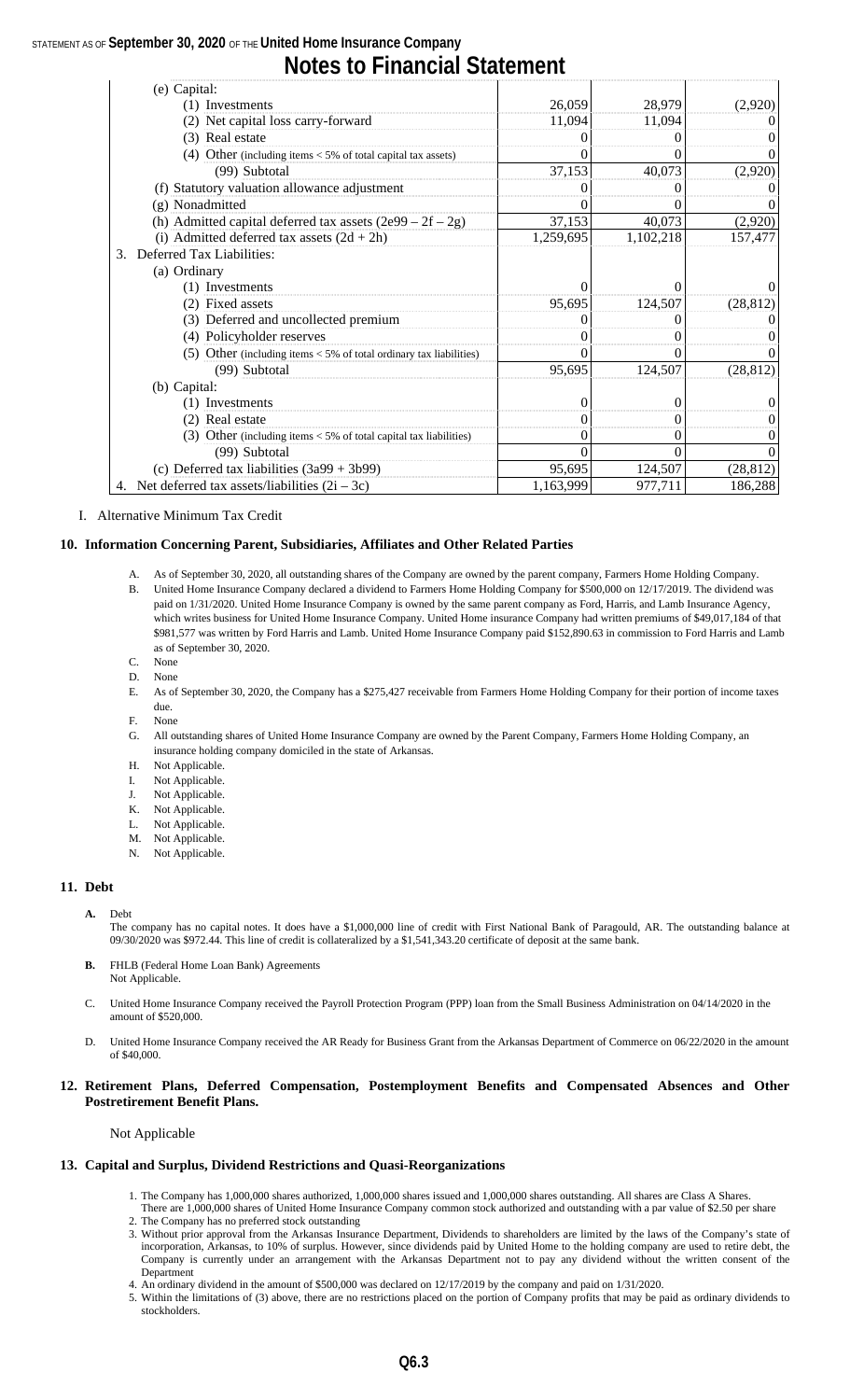## **Notes to Financial Statement**

- 6. There were no restrictions placed on the company's surplus, including for whom the surplus is being held.
- 7. The Arkansas Insurance Code requires that every company maintain a minimum surplus of \$750,000 (Section 2363-205 and 2363-207). By any amount that unassigned surplus does not equal the minimum, the Company agrees to recognize that amount of its paid in capital as surplus in order to meet the requirement.
- 8. The amounts of stock held by the Company, including stock of affiliated companies, for special purposes are: None
- 9. The Company does not have any changes in balances of special surplus funds from the prior year.
- 10. The portion of unassigned funds (surplus) represented or reduced by cumulative unrealized gains and losses is \$0
- 11. The Company does not have any surplus debentures or similar obligations.
- 12. The Company does not have any restatement due to prior quasi-reorganizations.

#### **14. Liabilities, Contingencies and Assessments**

- A. Contingent Commitments
- The Company has no commitments, contingent commitments or guarantees or commitments to provide additional capital contributions.
- B. Assessments Not Applicable.
- C. Gain Contingencies
- The Company has recorded no gain contingencies as of September 30, 2020.
- D. Claims Related to Extra Contractual Obligations and Bad Faith Losses Stemming from Lawsuits The Company has no claims related to extra contractual obligations or bad faith losses.
- E. Product Warranties Not Applicable.
- F. Joint and Several Liabilities Not Applicable.
- G. All Other Contingencies

In the normal course of business, the Company is subject to various contingent liabilities, including possible income tax assessment resulting from issues raised by taxing or regulatory authorities in their regular examinations. Management does not anticipate any significant losses or costs to result from any known or existing contingencies.

There are no material legal proceedings other than those arising in the normal course of business and which generally pertain to claim matters relating to insurance policies and contracts issued by the Company.

#### **15. Leases**

- A. Lessee Operating Lease Not Applicable.
- B. Lessor Leases Not Applicable.

#### **16. Information About Financial Instruments With Off-Balance-Sheet Risk And Financial Instruments With Concentrations of Credit Risk**

The Company does not invest in swaps, futures, derivatives or options.

#### **17. Sale, Transfer and Servicing of Financial Assets and Extinguishments of Liabilities**

Not Applicable.

#### **18. Gain or Loss to the Reporting Entity from Uninsured Plans and the Uninsured Portion of Partially Insured Plans**

The Company does not write insurance for these types of A&H Plans.

#### **19. Direct Premium Written/Produced by Managing General Agents/Third Party Administrators**

Not Applicable.

#### **20. Fair Value Measurements**

A.

(1) Fair Value Measurements at Reporting Date

|                                                  |           |           |           | Net Asset   |       |
|--------------------------------------------------|-----------|-----------|-----------|-------------|-------|
| Description for each class of asset or liability | (Level 1) | (Level 2) | (Level 3) | Value (NAV) | Total |
| a. Assets at fair value                          |           |           |           |             |       |
| Common Stock                                     | 34.468    |           |           |             |       |
| Total assets at fair value / NAV                 | 934 468   |           |           |             |       |
| b. Liabilities at fair value                     |           |           |           |             |       |
|                                                  |           |           |           |             |       |
| Total liabilities at fair value                  |           |           |           |             |       |

#### **21. Other Items**

- A. Unusual or Infrequent Items Not Applicable.
- B. Troubled Debt Restructuring Not Applicable.
- C. Other Disclosures Not Applicable
- D. Business Interruption Insurance Recoveries Not Applicable
- E. State Transferable and Non-transferable Tax Credits Not Applicable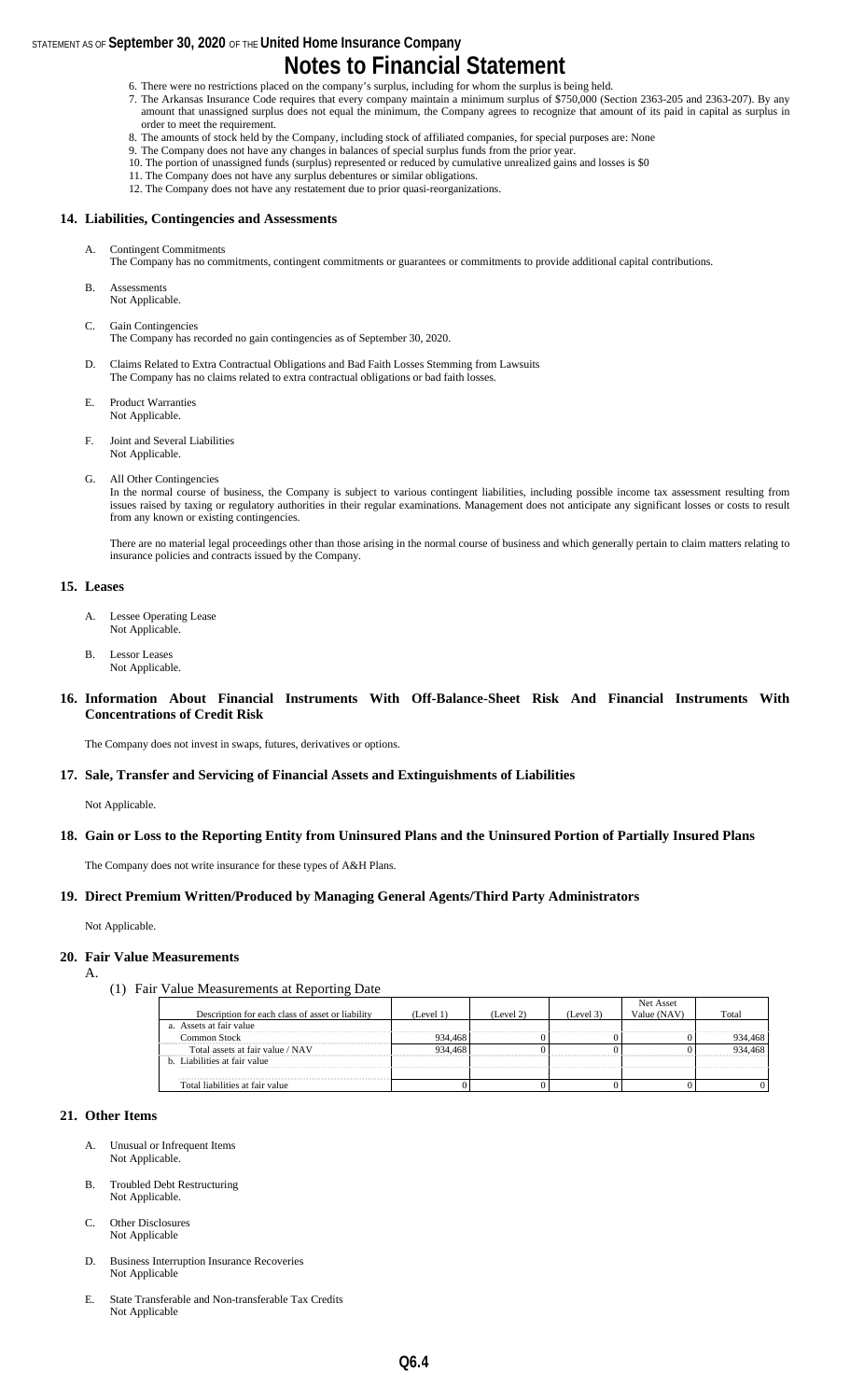## STATEMENT AS OF **September 30, 2020** OF THE **United Home Insurance Company Notes to Financial Statement**

- F. Subprime-Mortgage-Related Risk Exposure Not Applicable
- G. Insurance-Linked Securities (ILS) Contracts Not Applicable

#### **22. Events Subsequent**

There were no material events subsequent to September 30, 2020.

#### **23. Reinsurance**

#### B. Reinsurance Recoverable in Dispute

The Company has no reinsurance recoverable in dispute exceeding the disclosure requirement of 5% of policyholder's surplus for any one company or 10% of policyholder's surplus in the aggregate.

#### C. Reinsurance Assumed and Ceded

(1)

|                |                                 | <b>Assumed Reinsurance</b> |            |            | Ceded Reinsurance | Net      |                             |
|----------------|---------------------------------|----------------------------|------------|------------|-------------------|----------|-----------------------------|
|                |                                 | Premium                    | Commission | Premium    | Commission        | Premium  | Commission                  |
|                | Description                     | Reserve                    | Equity     | Reserve    | Equity            | Reserves | Equity                      |
|                | <b>Affiliates</b>               |                            |            |            |                   |          |                             |
| b.             | All Other                       |                            |            | 5,373,853  | 1.730.939         |          | $(5,373,853)$ $(1,730,939)$ |
| $\mathbf{c}$ . | <b>TOTAL</b>                    |                            |            | 5,373,853  | 1.730.939         |          | $(5,373,853)$ $(1,730,939)$ |
|                | Direct Unearned Premium Reserve |                            |            | 29,641,116 |                   |          |                             |

Line (c) of Ceded Reinsurance Premium Reserve Column must equal Page 3, Line 9, first inside amount.

#### (2) **DEINSURANCE**

| Description                                 | Direct | Assumed | ~eded   |          |
|---------------------------------------------|--------|---------|---------|----------|
| <b>Contingent Commission</b>                |        |         | 282,400 | 282,400) |
| Sliding Scale Adjustments                   |        |         |         |          |
| <b>Other Profit Commission arrangements</b> |        |         |         |          |
| TOTAL                                       |        |         | 282.400 |          |

#### (3)

#### D. Uncollectible Reinsurance

The Company has not written off any reinsurance balance during the current calendar year.

#### E. Commutation of Ceded Reinsurance

The Company has not commuted any reinsurance balance during the current calendar year.

#### F. Retroactive Reinsurance

The Company has not entered into any retroactive reinsurance agreements during the current calendar year.

#### **24. Retrospectively Rated Contracts & Contracts Subject to Redetermination**

The Company does not participate in this type of business

#### **25. Changes in Incurred Losses and Loss Adjustment Expenses**

Reserves for losses and loss adjustment expenses as of December 31, 2019 were \$7,641,738. As of September 30, 2020, \$4,963,313 has been paid for incurred losses and loss adjustment expenses attributable to insured events of prior years. Reserves remaining for prior years are now \$1,068,381 as a result of re-estimation of unpaid claims and claim adjustment expenses. Therefore, there has been no favorable prior year development from December 31, 2019 to September 30, 2020. The change is generally the result of ongoing analysis of the recent loss development trends. Original estimates are increased or decreased as additional information becomes known regarding individual claims.

#### **26. Intercompany Pooling Arrangements**

The Company does not participate in any intercompany pooling arrangements.

#### **27. Structured Settlements**

Not Applicable.

#### **28. Health Care Receivables**

Not Applicable.

#### **29. Participating Policies**

Not Applicable.

#### **30. Premium Deficiency Reserves**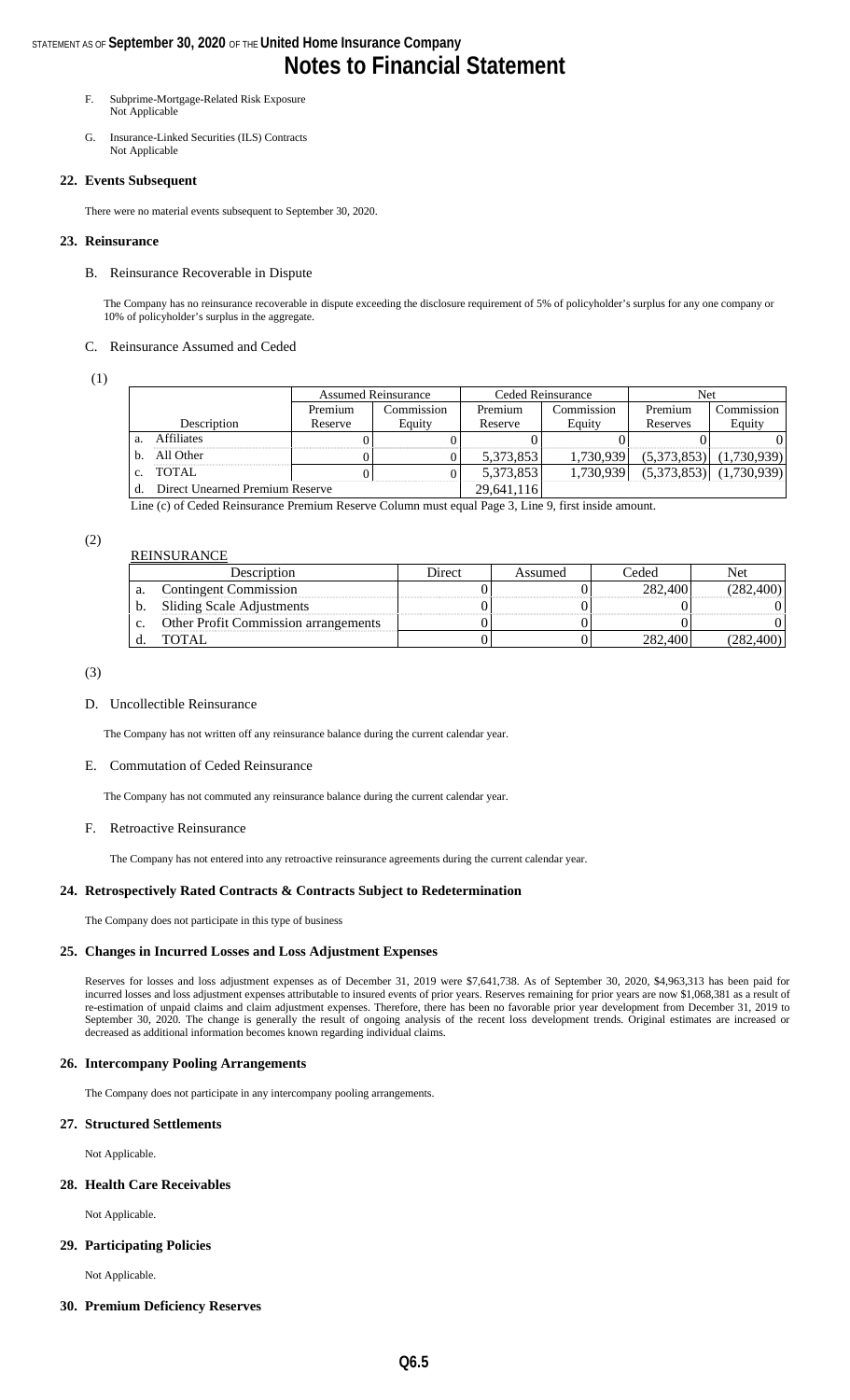# **Notes to Financial Statement**

As of September 30, 2020, the Company did not have any liabilities related to premium deficiency reserves.

#### **31. High Deductibles**

Not Applicable.

#### **32. Discounting of Liabilities for Unpaid Losses or Unpaid Loss Adjustment Expenses**

The Company does not discount liabilities for unpaid losses and loss adjustment expenses.

#### **33. Asbestos/Environmental Reserves**

The Company does not have exposure to asbestos or environmental claims.

#### **34. Subscriber Savings Accounts**

The Company does not utilize subscriber savings accounts.

#### **35. Multiple Peril Crop Insurance**

The Company does not write Multiple Peril Crop Insurance.

#### **36. Financial Guaranty Insurance**

The Company does not write Financial Guaranty Insurance.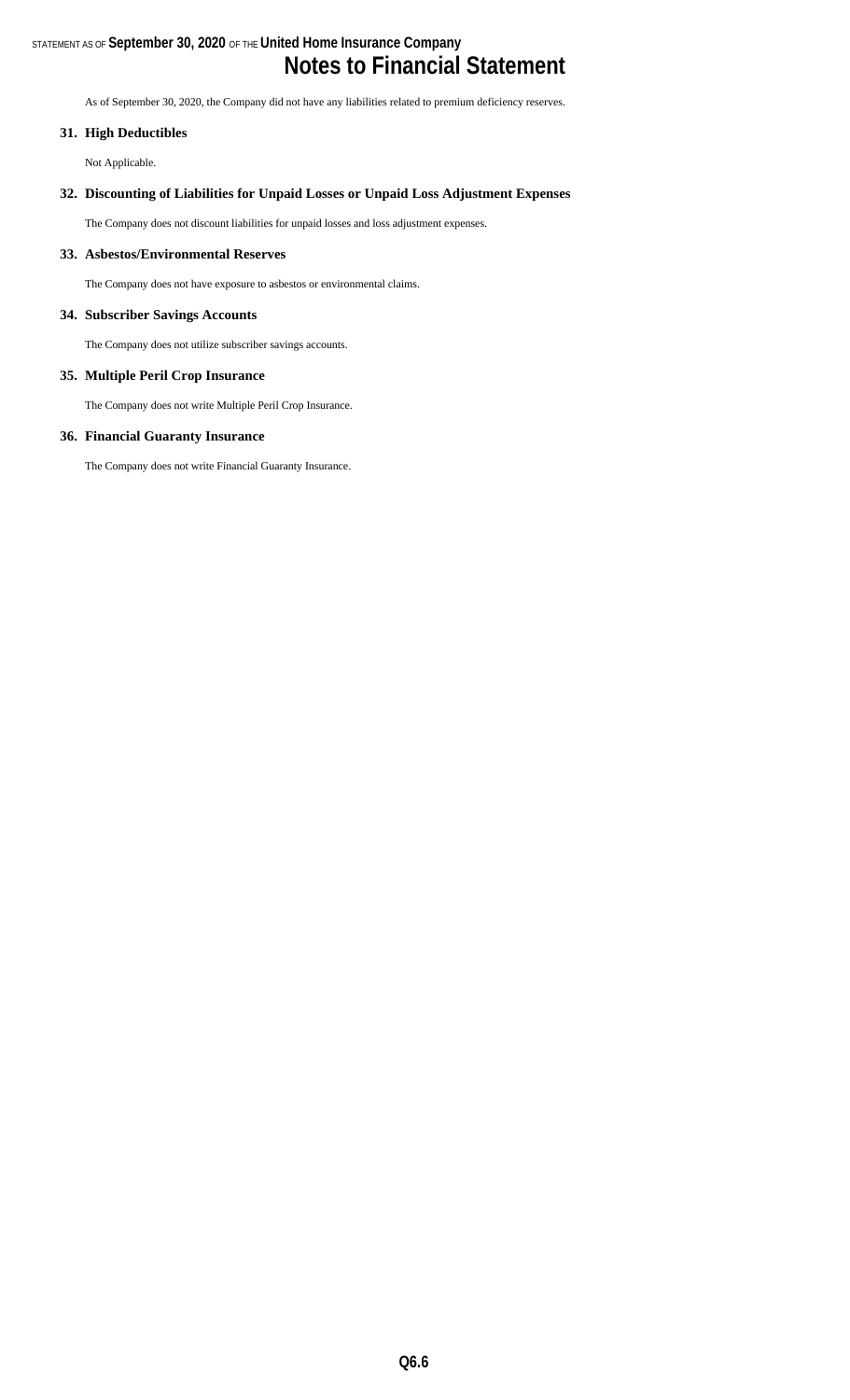## **GENERAL INTERROGATORIES**

## **PART 1 - COMMON INTERROGATORIES GENERAL**

1.1 Did the reporting entity experience any material transactions requiring the filing of Disclosure of Material Transactions with the State of

| Domicile, as required by the Model Act?<br>1.2 If yes, has the report been filed with the domiciliary state?                                                                                                                                                                                                                                                                                                                                                                                                                                                                                                               | Yes[] No[X]<br>Yes[ ] No[ ] N/A[X]         |
|----------------------------------------------------------------------------------------------------------------------------------------------------------------------------------------------------------------------------------------------------------------------------------------------------------------------------------------------------------------------------------------------------------------------------------------------------------------------------------------------------------------------------------------------------------------------------------------------------------------------------|--------------------------------------------|
| 2.1 Has any change been made during the year of this statement in the charter, by-laws, articles of incorporation, or deed of settlement of the<br>reporting entity?<br>2.2 If yes, date of change:                                                                                                                                                                                                                                                                                                                                                                                                                        | Yes[ ] No[X]                               |
| 3.1 Is the reporting entity a member of an Insurance Holding Company System consisting of two or more affiliated persons, one or more of which is<br>an insurer?<br>If yes, complete Schedule Y, Parts 1 and 1A.<br>3.2 Have there been any substantial changes in the organizational chart since the prior quarter end?<br>3.3 If the response to 3.2 is yes, provide a brief description of those changes:<br>3.4 Is the reporting entity publicly traded or a member of a publicly traded group?<br>3.5 If the response to 3.4 is yes, provide the CIK (Central Index Key) code issued by the SEC for the entity/group. | Yes[ ] No[X]<br>Yes[] No[X]<br>Yes[] No[X] |
| 4.1 Has the reporting entity been a party to a merger or consolidation during the period covered by this statement?                                                                                                                                                                                                                                                                                                                                                                                                                                                                                                        | Yes[]No[X]                                 |

If yes, complete and file the merger history data file with the NAIC. 4.2 If yes, provide the name of entity, NAIC Company Code, and state of domicile (use two letter state abbreviation) for any entity that has ceased to exist as a result of the merger or consolidation.

| Name | Code | ')omicile |
|------|------|-----------|
|      |      |           |

| 5. If the reporting entity is subject to a management agreement, including third-party administrator(s), managing general agent(s), attorney-in-fact,<br>or similar agreement, have there been any significant changes regarding the terms of the agreement or principals involved?<br>If yes, attach an explanation.                                                                                                                                                            | Yes[] No[] N/A[X]                          |
|----------------------------------------------------------------------------------------------------------------------------------------------------------------------------------------------------------------------------------------------------------------------------------------------------------------------------------------------------------------------------------------------------------------------------------------------------------------------------------|--------------------------------------------|
| 6.1 State as of what date the latest financial examination of the reporting entity was made or is being made.                                                                                                                                                                                                                                                                                                                                                                    | 12/31/2018                                 |
| 6.2 State the as of date that the latest financial examination report became available from either the state of domicile or the reporting entity. This<br>date should be the date of the examined balance sheet and not the date the report was completed or released.                                                                                                                                                                                                           | 12/31/2018                                 |
| 6.3 State as of what date the latest financial examination report became available to other states or the public from either the state of domicile or<br>the reporting entity. This is the release date or completion date of the examination report and not the date of the examination (balance sheet<br>date).                                                                                                                                                                | 06/09/2020                                 |
| 6.4 By what department or departments?<br>Arkansas Insurance Department                                                                                                                                                                                                                                                                                                                                                                                                          |                                            |
| 6.5 Have all financial statement adjustments within the latest financial examination report been accounted for in a subsequent financial statement                                                                                                                                                                                                                                                                                                                               |                                            |
| filed with Departments?<br>6.6 Have all of the recommendations within the latest financial examination report been complied with?                                                                                                                                                                                                                                                                                                                                                | Yes[ ] No[ ] N/A[X]<br>Yes[ ] No[ ] N/A[X] |
| 7.1 Has this reporting entity had any Certificates of Authority, licenses or registrations (including corporate registration, if applicable) suspended or<br>revoked by any governmental entity during the reporting period?<br>7.2 If yes, give full information                                                                                                                                                                                                                |                                            |
| 8.1 Is the company a subsidiary of a bank holding company regulated by the Federal Reserve Board?                                                                                                                                                                                                                                                                                                                                                                                |                                            |
| 8.2 If response to 8.1 is yes, please identify the name of the bank holding company.<br>8.3 Is the company affiliated with one or more banks, thrifts or securities firms?<br>8.4 If response to 8.3 is yes, please provide below the names and location (city and state of the main office) of any affiliates regulated by a federal<br>requisitory convices agency Lie the Eoderal Peserve Poard (EDD) the Office of the Comptreller of the Currency (OCC) the Eoderal Deposit | Yes[] No[X]                                |

regulatory services agency [i.e. the Federal Reserve Board (FRB), the Office of the Comptroller of the Currency (OCC), the Federal Deposit Insurance Corporation (FDIC) and the Securities Exchange Commission (SEC)] and identify the affiliate's primary federal regulator.]

| State) | ™RΒ |          |              |
|--------|-----|----------|--------------|
|        |     | NO    NO | 1. <b>No</b> |

| 9.1 Are the senior officers (principal executive officer, principal financial officer, principal accounting officer or controller, or persons performing<br>similar functions) of the reporting entity subject to a code of ethics, which includes the following standards?<br>(a) Honest and ethical conduct, including the ethical handling of actual or apparent conflicts of interest between personal and professional<br>relationships:<br>(b) Full, fair, accurate, timely and understandable disclosure in the periodic reports required to be filed by the reporting entity;<br>Compliance with applicable governmental laws, rules and regulations;<br>(c<br>The prompt internal reporting of violations to an appropriate person or persons identified in the code; and<br>(d)<br>(e) Accountability for adherence to the code. | Yes[X] No[] |
|--------------------------------------------------------------------------------------------------------------------------------------------------------------------------------------------------------------------------------------------------------------------------------------------------------------------------------------------------------------------------------------------------------------------------------------------------------------------------------------------------------------------------------------------------------------------------------------------------------------------------------------------------------------------------------------------------------------------------------------------------------------------------------------------------------------------------------------------|-------------|
| 9.11 If the response to 9.1 is No, please explain:<br>9.2 Has the code of ethics for senior managers been amended?                                                                                                                                                                                                                                                                                                                                                                                                                                                                                                                                                                                                                                                                                                                         | Yes[] No[X] |
| 9.21 If the response to 9.2 is Yes, provide information related to amendment(s).<br>9.3 Have any provisions of the code of ethics been waived for any of the specified officers?                                                                                                                                                                                                                                                                                                                                                                                                                                                                                                                                                                                                                                                           | Yes[] No[X] |
| 9.31 If the response to 9.3 is Yes, provide the nature of any waiver(s).<br><b>FINANCIAL</b>                                                                                                                                                                                                                                                                                                                                                                                                                                                                                                                                                                                                                                                                                                                                               |             |
| 10.1 Does the reporting entity report any amounts due from parent, subsidiaries or affiliates on Page 2 of this statement?                                                                                                                                                                                                                                                                                                                                                                                                                                                                                                                                                                                                                                                                                                                 | Yes[X] No[] |

#### 10.2 If yes, indicate any amounts receivable from parent included in the Page 2 amount: \$. . . . . . . . . . . . . . . 275,427

## **INVESTMENT** 11.1 Were any of the stocks, bonds, or other assets of the reporting entity loaned, placed under option agreement, or otherwise made available for use by another person? (Exclude securities under securities lending agreements.) Yes[ ] No[X] 11.2 If yes, give full and complete information relating thereto: 12. Amount of real estate and mortgages held in other invested assets in Schedule BA: \$. . . . . . . . . . . . . . . . . . . . . . . 0 13. Amount of real estate and mortgages held in short-term investments:  $\emptyset$ 14.1 Does the reporting entity have any investments in parent, subsidiaries and affiliates? Yeses and a reporting the state of the Ves[] No[X]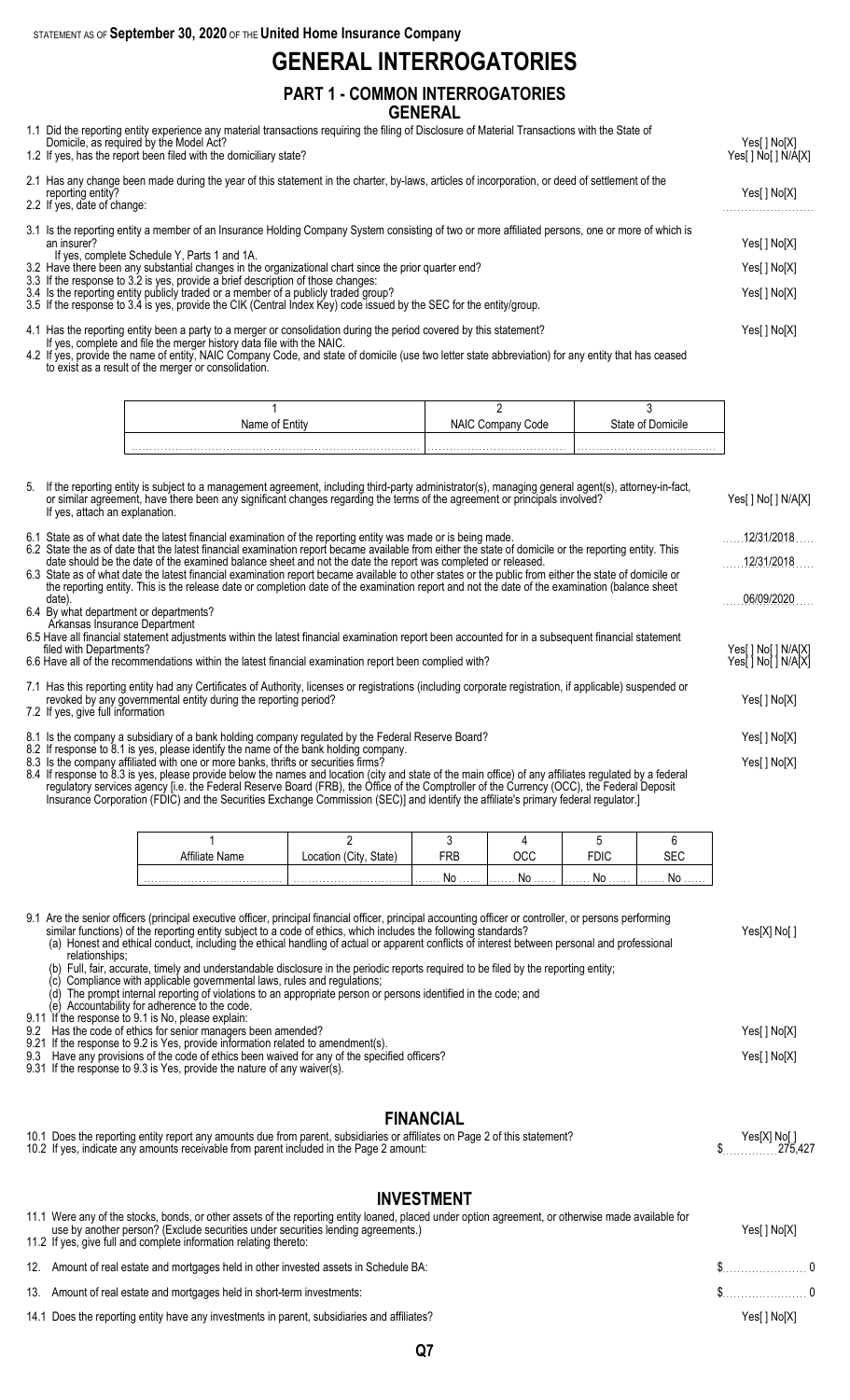# **GENERAL INTERROGATORIES (Continued)**

## **INVESTMENT**

14.2 If yes, please complete the following:

|       |                                                                                                                                                                                                                                                                       | Prior Year-End<br>Book/Adjusted | <b>Current Quarter</b><br>Book/Adjusted |
|-------|-----------------------------------------------------------------------------------------------------------------------------------------------------------------------------------------------------------------------------------------------------------------------|---------------------------------|-----------------------------------------|
|       |                                                                                                                                                                                                                                                                       | Carrying Value                  | Carrying Value                          |
| 14.21 | Bonds                                                                                                                                                                                                                                                                 |                                 |                                         |
| 14.22 | Preferred Stock                                                                                                                                                                                                                                                       |                                 |                                         |
| 14.23 | Common Stock                                                                                                                                                                                                                                                          |                                 |                                         |
| 14.24 |                                                                                                                                                                                                                                                                       |                                 |                                         |
| 14.25 |                                                                                                                                                                                                                                                                       |                                 |                                         |
| 14.26 | All Other                                                                                                                                                                                                                                                             |                                 |                                         |
| 14.27 |                                                                                                                                                                                                                                                                       |                                 |                                         |
| 14.28 | Total Investment in Parent included in Lines 14.21 to 14.26 above                                                                                                                                                                                                     |                                 |                                         |
|       | 15.1 Has the reporting entity entered into any hedging transactions reported on Schedule DB?<br>15.2 If yes, has a comprehensive description of the hedging program been made available to the domiciliary state?<br>If no, attach a description with this statement. |                                 | Yes[ ] No[X]<br>Yes[1No[1N/A[X]         |

16. For the reporting entity's security lending program, state the amount of the following as of the current statement date: 16.1 Total fair value of reinvested collateral assets reported on Schedule DL, Parts 1 and 2 \$. . . . . . . . . . . . . . . . . . . . . . . 0

- 16.2 Total book adjusted/carrying value of reinvested collateral assets reported on Schedule DL, Parts 1 and 2 \$. . . . . . . . . . . . . . . . . . . . . . . 0
- 16.3 Total payable for securities lending reported on the liability page \$. . . . . . . . . . . . . . . . . . . . . . . 0
- 17. Excluding items in Schedule E Part 3 Special Deposits, real estate, mortgage loans and investments held physically in the reporting entity's offices, vaults or safety deposit boxes, were all stocks, bonds and other securities, owned throughout the current year held pursuant to a custodial agreement with a qualified bank or trust company in accordance with Section 1, III - General Examination Considerations, F. Outsourcing of Critical Functions, Custodial or Safekeeping Agreements of the NAIC Financial Condition Examiners Handbook? Yes[X] No[ ]
- 17.1 For all agreements that comply with the requirements of the NAIC Financial Condition Examiners Handbook, complete the following:

| Name of Custodian(s) | Custodian Address                                                                          |
|----------------------|--------------------------------------------------------------------------------------------|
|                      | $ 2901 \text{ E}$ Highland Dr, Jonesboro, AR 72401                                         |
|                      | 1020 West 2nd Street, Little Rock, AR 72201<br>238 Madison Street, Jefferson City MO 65102 |

17.2 For all agreements that do not comply with the requirements of the NAIC Financial Condition Examiners Handbook, provide the name, location and a complete explanation:

| Name(s | ncationi | Complete Explanation(<br><b>anauonis</b> |
|--------|----------|------------------------------------------|
|        |          |                                          |
|        |          |                                          |

17.3 Have there been any changes, including name changes, in the custodian(s) identified in 17.1 during the current quarter? Yesell No[X] 17.4 If yes, give full and complete information relating thereto:

| hlC | 1011<br>∵ustodian | מזפו<br>ി 1 |  |
|-----|-------------------|-------------|--|
|     |                   |             |  |

17.5 Investment management - Identify all investment advisors, investment managers, broker/dealers, including individuals that have the authority to make investment decisions on behalf of the reporting entity. For assets that are managed internally by employees of the reporting entity, note as such. [" that have access to the investment accounts"; " handle securities"]

| Name of Firm or Individual |  |
|----------------------------|--|
|                            |  |

17.5097 For those firms/individuals listed in the table for Question 17.5, do any firms/individuals unaffiliated with the reporting entity (i.e. designated with a "U") manage more than 10% of the reporting entity's invested assets? Yese Yeses are than 10% of the reporting entity's invested assets?

17.5098 For firms/individuals unaffiliated with the reporting entity (i.e. designated with a "U") listed in the table for Question 17.5, does the total assets under management aggregate to more than 50% of the reporting entity's invested assets? Yes[ ] No[X] 17.6 For those firms or individuals listed in the table for 17.5 with an affiliation code of "A" (affiliated) or "U" (unaffiliated), provide the information

for the table below.

| Central Registration |                            | ∟egal Entity     | Registered | Investment Management |
|----------------------|----------------------------|------------------|------------|-----------------------|
| Depository Number    | Name of Firm or Individual | Identifier (LEI) | With       | Agreement (IMA) Filed |
|                      |                            |                  |            |                       |

18.1 Have all the filing requirements of the Purposes and Procedures Manual of the NAIC Investment Analysis Office been followed? Yes[X] No[ ] 18.2 If no, list exceptions:

19. By self-designating 5GI securities, the reporting entity is certifying the following elements for each self-designated 5GI security:

a. Documentation necessary to permit a full credit analysis of the security does not exist or an NAIC CRP credit rating for an FE or PL

security is not available. b. Issuer or obligor is current on all contracted interest and principal payments.

Has the reporting entity self-designated 5GI securities? Yes[] No[X]

20. By self-designating PLGI securities, the reporting entity is certifying the following elements for each self-designated PLGI security:

The insurer has an actual expectation of ultimate payment of all contracted interest and principal.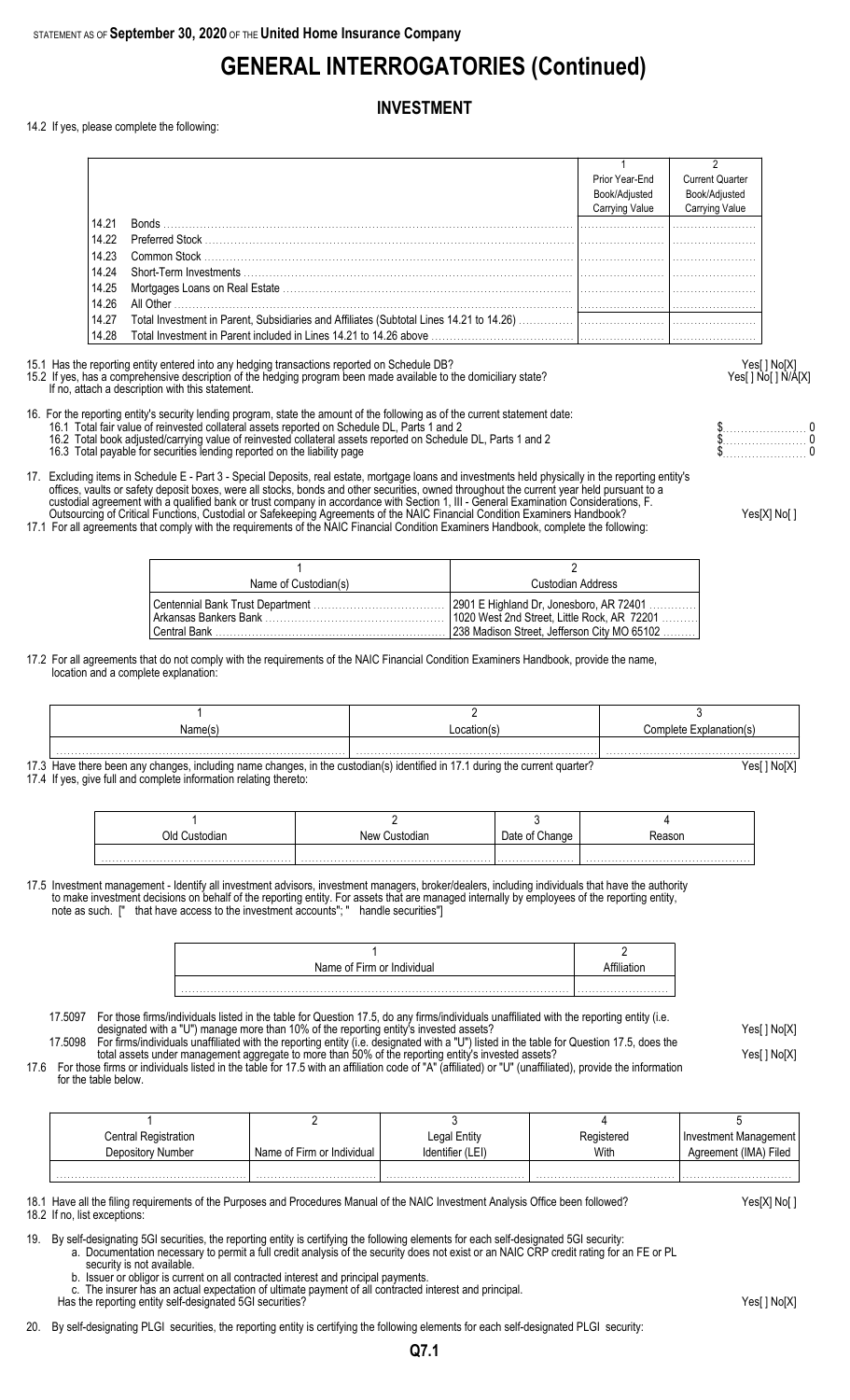# **GENERAL INTERROGATORIES (Continued)** a. The security was purchased prior to January 1, 2018.

- b. The reporting entity is holding capital commensurate with the NAIC Designation reported for the security.
- c. The NAIC Designation was derived from the credit rating assigned by an NAIC CRP in its legal capacity as a NRSRO which is shown
- on a current private letter rating held by the insurer and available for examination by state insurance regulators.
- d. The reporting entity is not permitted to share this credit rating of the PL security with the SVO.

Has the reporting entity self-designated PLGI securities? Yes[ ] No[X]

- 21. By assigning FE to a Schedule BA non-registered private fund, the reporting entity is certifying the following elements of each self-designated FE fund:
	- a. The shares were purchased prior to January 1, 2019.
	- b. The reporting entity is holding capital commensurate with the NAIC Designation reported for the security
	- c. The security had a public credit rating(s) with annual surveillance assigned by an NAIC CRP in its legal capacity as an NRSRO prior to January 1, 2019.
	- d. The fund only or predominantly holds bonds in its portfolio.
	- e. The current reported NAIC Designation was derived from the public credit rating(s) with annual surveillance assigned by an NAIC
	- CRP in its legal capacity as an NRSRO. f. The public credit rating(s) with annual surveillance assigned by an NAIC CRP has not lapsed.
	- Has the reporting entity assigned FE to Schedule BA non-registered private funds that complied with the above criteria? Yes[ ] No[X]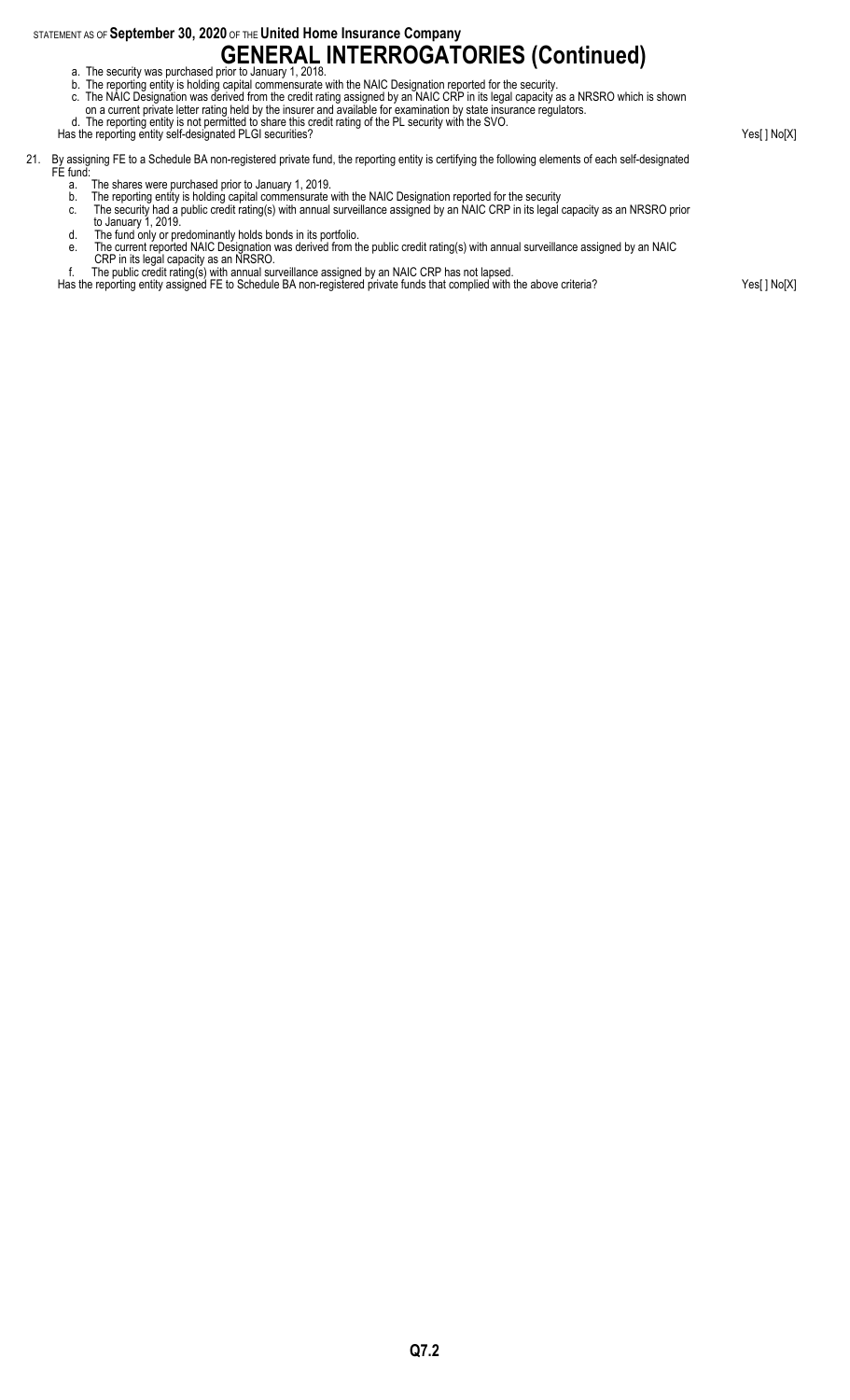# **GENERAL INTERROGATORIES**

## **PART 2 - PROPERTY & CASUALTY INTERROGATORIES**

- 1. If the reporting entity is a member of a pooling arrangement, did the agreement or the reporting entity's participation change? Yes[ ] No[ ] N/A[X] If yes, attach an explanation.
- 2 . Has the reporting entity reinsured any risk with any other reporting entity and agreed to release such entity from liability, in whole or in part, from any loss that may occur on the risk, or portion thereof, reinsured? Yes[ ] No[X] If yes, attach an explanation.
- 3.1 Have any of the reporting entity's primary reinsurance contracts been canceled? Yes[ ] No[X]
- 3.2 If yes, give full and complete information thereto
- 4.1 Are any of the liabilities for unpaid losses and loss adjustment expenses other than certain workers' compensation tabular reserves (see annual statement instructions pertaining to disclosure of discounting for definition of "tabular reserves,") discounted at a rate of interest greater than zero? Yes[ ] No[X]
- 4.2 If yes, complete the following schedule:

|                                                                                                                                                                                                                                                                                        |          |             |        |        | TOTAL DISCOUNT |              |        | DISCOUNT TAKEN DURING PERIOD |             |                               |  |
|----------------------------------------------------------------------------------------------------------------------------------------------------------------------------------------------------------------------------------------------------------------------------------------|----------|-------------|--------|--------|----------------|--------------|--------|------------------------------|-------------|-------------------------------|--|
|                                                                                                                                                                                                                                                                                        | 2        | 3           |        |        | 6              |              |        | 9                            | 10          | 11                            |  |
|                                                                                                                                                                                                                                                                                        | Maximum  | Discount    | Unpaid | Unpaid |                |              | Unpaid | Unpaid                       |             |                               |  |
| Line of Business                                                                                                                                                                                                                                                                       | Interest | Rate        | Losses | LAE    | <b>IBNR</b>    | <b>TOTAL</b> | Losses | LAE                          | <b>IBNR</b> | TOTAL                         |  |
| 04.2999 Total                                                                                                                                                                                                                                                                          |          |             |        |        |                |              |        |                              |             |                               |  |
| 5. Operating Percentages:<br>5.1 A&H loss percent<br>5.2 A&H cost containment percent<br>5.3 A&H expense percent excluding cost containment expenses                                                                                                                                   |          |             |        |        |                |              |        |                              |             | 0.000%<br>0.000%<br>$0.000\%$ |  |
| 6.1 Do you act as a custodian for health savings accounts?<br>6.2 If yes, please provide the amount of custodial funds held as of the reporting date.                                                                                                                                  |          |             |        |        |                |              |        |                              |             | Yes[ ] No[X]                  |  |
| 6.3 Do you act as an administrator for health savings accounts?                                                                                                                                                                                                                        |          |             |        |        |                |              |        |                              |             | Yes[ ] No[X]                  |  |
| 6.4 If yes, please provide the balance of the funds administered as of the reporting date.                                                                                                                                                                                             |          |             |        |        |                |              |        |                              |             |                               |  |
| 7. Is the reporting entity licensed or chartered, registered, qualified, eligible or writing business in at least two states?<br>7.1 If no, does the reporting entity assume reinsurance business that covers risks residing in at least one state other than the state of domicile of |          |             |        |        |                |              |        |                              |             | Yes[X] No[]                   |  |
| the reporting entity?                                                                                                                                                                                                                                                                  |          | Yes[] No[X] |        |        |                |              |        |                              |             |                               |  |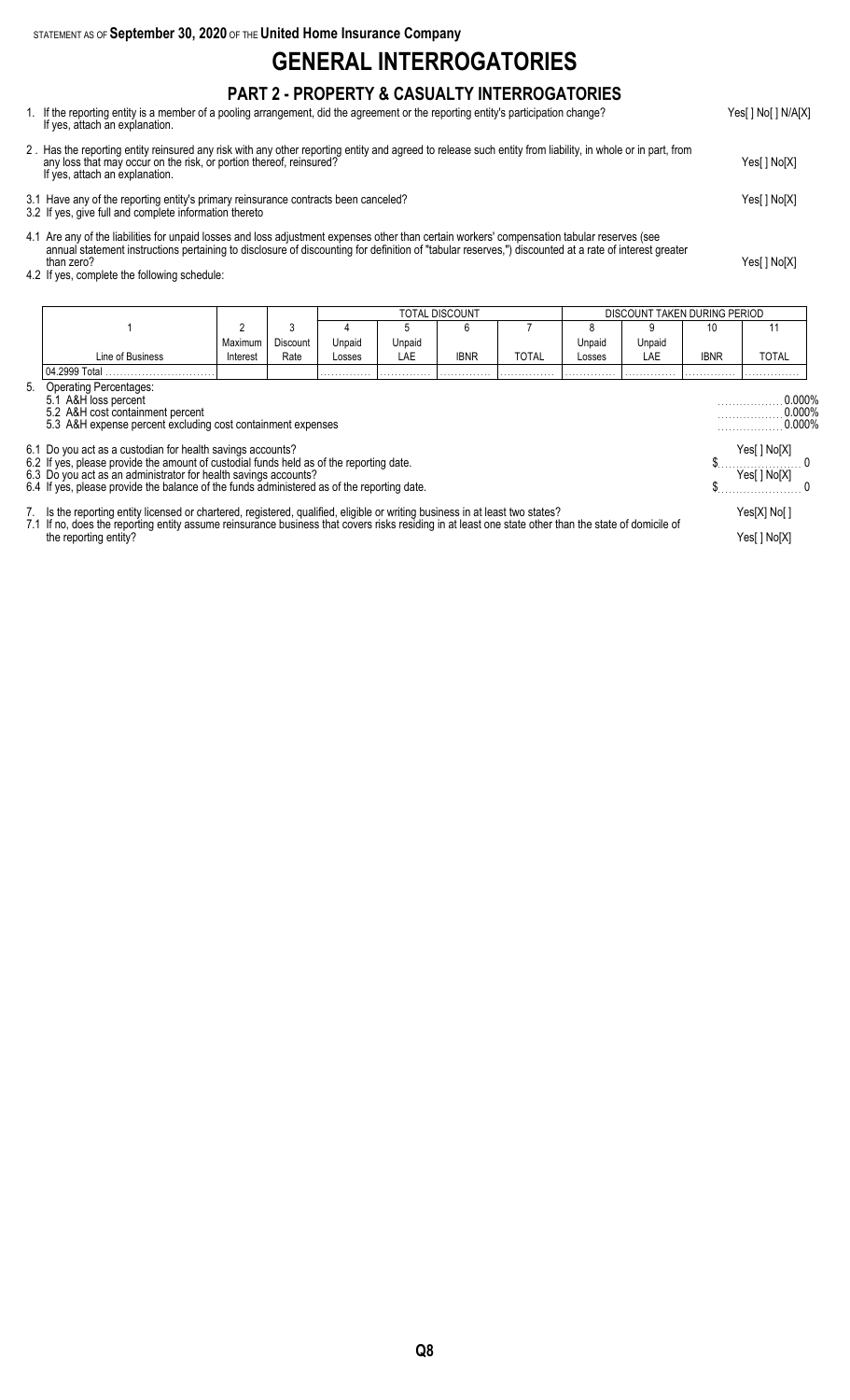# **SCHEDULE F - CEDED REINSURANCE**

**Showing all new reinsurers - Current Year to Date**

| <b>NAIC</b>        |                  |                                |              |            | Certified               | <b>Effective Date</b>   |
|--------------------|------------------|--------------------------------|--------------|------------|-------------------------|-------------------------|
| Company            |                  | Name of                        | Domiciliary  | Type of    | <b>Reinsurer Rating</b> | of Certified            |
| Code               | <b>ID Number</b> | Reinsurer                      | Jurisdiction | Reinsurer  | $(1$ through 6)         | <b>Reinsurer Rating</b> |
|                    |                  |                                |              |            |                         |                         |
| U.S. insurers      |                  |                                |              |            |                         |                         |
| 27847.             | 95-2769232       | INSURANCE CO OF THE WEST       | CA           | Authorized |                         |                         |
|                    |                  |                                |              |            |                         |                         |
|                    |                  |                                |              |            |                         |                         |
| All other insurers |                  |                                |              |            |                         |                         |
| 00000<br>.         | AA-1120067       | Lloyd's Syndicate Number 4242  | <b>GBR</b>   | Authorized |                         |                         |
| 00000              | AA-1120171       | Lloyd's Syndicate Number 1856  | <b>GBR</b>   | Authorized |                         |                         |
| 00000              | AA-1120157       | LLÓYD'S SYNDICATE NUMBER 1729. | <b>GBR</b>   | Authorized |                         |                         |
| 00000              | AA-1126510       | LLOYD'S SYNDICATE NUMBER 510.  | <b>GBR</b>   | Authorized |                         |                         |
|                    |                  |                                |              |            |                         |                         |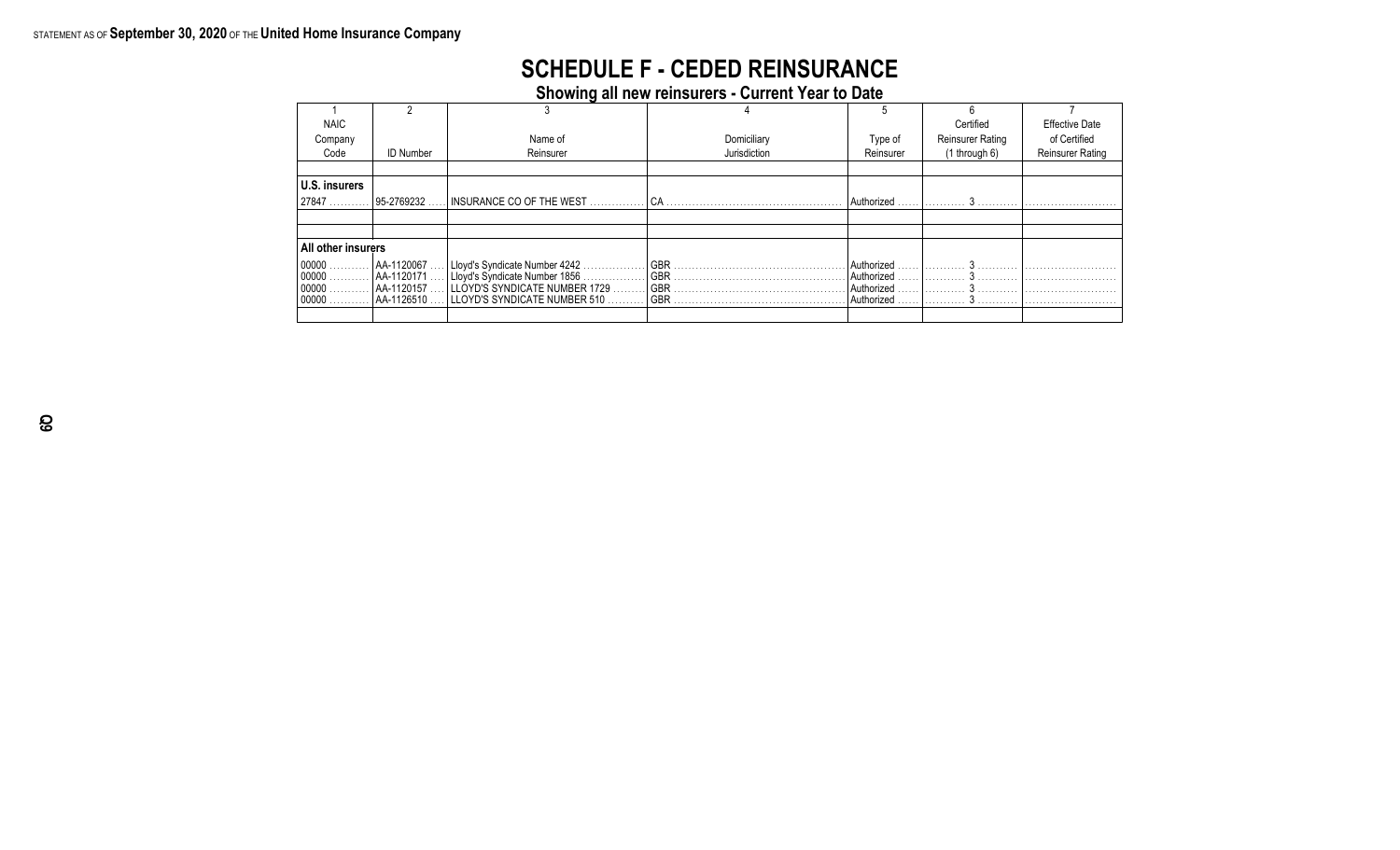# STATEMENT AS OF September 30, 2020 OF THE United Home Insurance Company<br>SCHEDULE T - EXHIBIT OF PREMIUMS WRITTEN Current Year to Date - Allocated by States and Territories

|        |                                                                                                                                                                                                                 |                         |                     | <b>vuu</b><br>Direct Premiums Written | oo unu Turnuudu     | Direct Losses Paid (Deducting Salvage)                                               |                                                                | Direct Losses Unpaid |
|--------|-----------------------------------------------------------------------------------------------------------------------------------------------------------------------------------------------------------------|-------------------------|---------------------|---------------------------------------|---------------------|--------------------------------------------------------------------------------------|----------------------------------------------------------------|----------------------|
|        |                                                                                                                                                                                                                 |                         | $\overline{2}$      | $\mathbf{3}$                          | 4                   |                                                                                      | 6                                                              |                      |
|        |                                                                                                                                                                                                                 |                         |                     |                                       |                     |                                                                                      |                                                                |                      |
|        |                                                                                                                                                                                                                 | <b>Active Status</b>    | <b>Current Year</b> | Prior Year                            | <b>Current Year</b> | Prior Year                                                                           | <b>Current Year</b>                                            | Prior Year           |
|        | States, etc.                                                                                                                                                                                                    | (a)                     | To Date             | To Date                               | To Date             | To Date                                                                              | To Date                                                        | To Date              |
| 1.     |                                                                                                                                                                                                                 |                         |                     |                                       | .                   | .                                                                                    | .                                                              | .                    |
| 2.     |                                                                                                                                                                                                                 |                         |                     |                                       |                     | .                                                                                    | .                                                              | .                    |
| 3.     |                                                                                                                                                                                                                 |                         |                     |                                       |                     |                                                                                      |                                                                | .                    |
| 4.     | Arkansas (AR) ……………………………………… L …… L…… 21,787,414 …… 21,691,114 …… 16,550,738 …… 10,671,388 …… 5,551,286 …… 5,112,674                                                                                           |                         |                     |                                       |                     |                                                                                      |                                                                |                      |
| 5.     |                                                                                                                                                                                                                 |                         |                     |                                       |                     |                                                                                      |                                                                |                      |
| 6.     |                                                                                                                                                                                                                 |                         |                     |                                       |                     |                                                                                      | <b>Contract Contract Contract Contract</b>                     |                      |
| 7.     |                                                                                                                                                                                                                 |                         |                     |                                       |                     |                                                                                      |                                                                | .                    |
| 8.     |                                                                                                                                                                                                                 |                         |                     |                                       |                     |                                                                                      |                                                                |                      |
| 9.     |                                                                                                                                                                                                                 |                         |                     |                                       |                     |                                                                                      |                                                                |                      |
| 10.    |                                                                                                                                                                                                                 |                         |                     |                                       |                     |                                                                                      |                                                                |                      |
| 11.    |                                                                                                                                                                                                                 |                         |                     |                                       |                     |                                                                                      |                                                                |                      |
| 12.    |                                                                                                                                                                                                                 |                         |                     |                                       |                     |                                                                                      |                                                                |                      |
|        |                                                                                                                                                                                                                 |                         |                     |                                       |                     |                                                                                      |                                                                |                      |
| 13.    |                                                                                                                                                                                                                 |                         |                     |                                       |                     |                                                                                      |                                                                | .                    |
| 14.    |                                                                                                                                                                                                                 |                         |                     |                                       |                     |                                                                                      |                                                                | .                    |
| 15.    |                                                                                                                                                                                                                 |                         |                     |                                       |                     | .                                                                                    |                                                                |                      |
| 16.    |                                                                                                                                                                                                                 |                         |                     |                                       |                     |                                                                                      |                                                                | .                    |
| 17.    |                                                                                                                                                                                                                 |                         |                     |                                       |                     |                                                                                      |                                                                |                      |
| 18.    |                                                                                                                                                                                                                 |                         |                     |                                       |                     |                                                                                      |                                                                |                      |
| 19.    |                                                                                                                                                                                                                 |                         |                     |                                       |                     |                                                                                      |                                                                | 1.                   |
| 20.    |                                                                                                                                                                                                                 |                         |                     |                                       |                     |                                                                                      |                                                                |                      |
| 21.    |                                                                                                                                                                                                                 |                         |                     |                                       |                     |                                                                                      |                                                                |                      |
| 22.    |                                                                                                                                                                                                                 |                         |                     |                                       |                     |                                                                                      |                                                                |                      |
| 23.    |                                                                                                                                                                                                                 |                         |                     |                                       |                     |                                                                                      |                                                                |                      |
| 24.    |                                                                                                                                                                                                                 |                         |                     |                                       |                     |                                                                                      |                                                                |                      |
| 25.    |                                                                                                                                                                                                                 |                         |                     |                                       |                     |                                                                                      |                                                                | .                    |
| 26.    |                                                                                                                                                                                                                 |                         |                     |                                       |                     |                                                                                      |                                                                |                      |
| 27.    |                                                                                                                                                                                                                 |                         |                     |                                       |                     |                                                                                      |                                                                | 1.                   |
| 28.    |                                                                                                                                                                                                                 |                         |                     |                                       |                     |                                                                                      |                                                                |                      |
| 29.    |                                                                                                                                                                                                                 |                         |                     |                                       |                     |                                                                                      |                                                                |                      |
| 30.    |                                                                                                                                                                                                                 |                         |                     |                                       |                     | .                                                                                    |                                                                | . <b>.</b> .         |
| 31.    |                                                                                                                                                                                                                 |                         |                     |                                       |                     |                                                                                      |                                                                | .                    |
| 32.    |                                                                                                                                                                                                                 |                         |                     |                                       |                     |                                                                                      |                                                                |                      |
| 33.    |                                                                                                                                                                                                                 |                         |                     |                                       |                     |                                                                                      |                                                                | .                    |
| 34.    | $\overline{N}$<br>North Carolina (NC)                                                                                                                                                                           |                         |                     |                                       |                     |                                                                                      |                                                                |                      |
| 35.    |                                                                                                                                                                                                                 |                         |                     |                                       |                     |                                                                                      |                                                                |                      |
|        |                                                                                                                                                                                                                 |                         |                     |                                       |                     |                                                                                      |                                                                |                      |
| 36.    |                                                                                                                                                                                                                 |                         |                     |                                       |                     |                                                                                      |                                                                | .                    |
| 37.    | Oklahoma (OK) ………………………………………… L…… L…… 10,176,951 …… 9,899,512 …… 5,685,775 …… 4,645,501 …… 1,617,202 …… 2,530,554                                                                                              |                         |                     |                                       |                     |                                                                                      |                                                                |                      |
| 38.    |                                                                                                                                                                                                                 |                         |                     |                                       |                     | .                                                                                    | .                                                              | .                    |
| 39.    |                                                                                                                                                                                                                 |                         |                     |                                       | .                   | .                                                                                    |                                                                |                      |
| 40.    |                                                                                                                                                                                                                 |                         |                     |                                       |                     | .                                                                                    | .                                                              |                      |
| 41.    |                                                                                                                                                                                                                 |                         |                     |                                       |                     |                                                                                      |                                                                |                      |
| 42.    |                                                                                                                                                                                                                 |                         |                     |                                       |                     | .                                                                                    |                                                                | .                    |
| 43.    | Tennessee (TN) ……………………………………… L …… L…… 1,054,324 ……… 267,708 ……… 530,794 ……… 19,178 …………92,332 ………… 19,519                                                                                                     |                         |                     |                                       |                     |                                                                                      |                                                                |                      |
| 44.    |                                                                                                                                                                                                                 |                         |                     |                                       |                     | .                                                                                    |                                                                | .                    |
| 45.    |                                                                                                                                                                                                                 |                         |                     |                                       |                     | .                                                                                    |                                                                | .                    |
| 46.    |                                                                                                                                                                                                                 |                         |                     |                                       |                     |                                                                                      |                                                                | .                    |
| 47.    |                                                                                                                                                                                                                 |                         |                     |                                       |                     |                                                                                      |                                                                | .                    |
| 48.    |                                                                                                                                                                                                                 |                         |                     |                                       |                     |                                                                                      |                                                                | .                    |
| 49.    |                                                                                                                                                                                                                 |                         |                     |                                       |                     | .                                                                                    |                                                                | .                    |
| 50.    |                                                                                                                                                                                                                 |                         |                     | .                                     | .                   | .                                                                                    |                                                                |                      |
| 51.    |                                                                                                                                                                                                                 |                         |                     |                                       | .                   | .                                                                                    | .                                                              |                      |
| 52.    |                                                                                                                                                                                                                 |                         |                     |                                       | .                   | .                                                                                    |                                                                |                      |
| 53.    |                                                                                                                                                                                                                 |                         |                     |                                       | .                   | .                                                                                    | .                                                              |                      |
| 54.    |                                                                                                                                                                                                                 |                         |                     |                                       | .                   | .                                                                                    | .                                                              |                      |
| 55.    |                                                                                                                                                                                                                 |                         |                     |                                       | .                   | .                                                                                    | .                                                              |                      |
| 56.    |                                                                                                                                                                                                                 |                         |                     |                                       |                     |                                                                                      |                                                                |                      |
| 57.    |                                                                                                                                                                                                                 |                         |                     |                                       |                     | .<br>.                                                                               | .<br>.                                                         | .<br>.               |
|        |                                                                                                                                                                                                                 |                         |                     |                                       |                     |                                                                                      |                                                                |                      |
| 58.    |                                                                                                                                                                                                                 |                         |                     |                                       |                     |                                                                                      |                                                                |                      |
| 59.    |                                                                                                                                                                                                                 |                         |                     |                                       |                     |                                                                                      |                                                                |                      |
|        | <b>DETAILS OF WRITE-INS</b>                                                                                                                                                                                     |                         |                     |                                       |                     |                                                                                      |                                                                |                      |
| 58001. |                                                                                                                                                                                                                 | $\ldots$ X X X $\ldots$ | .                   | .                                     | .                   | .                                                                                    |                                                                |                      |
| 58002. |                                                                                                                                                                                                                 | $\ldots$ X X X $\ldots$ | .                   | .                                     | .                   | .                                                                                    |                                                                |                      |
| 58003. |                                                                                                                                                                                                                 | $$ X X X $$             | .                   | .                                     | .                   | .                                                                                    | .                                                              |                      |
|        | 58998Summary of remaining write-ins for Line                                                                                                                                                                    |                         |                     |                                       |                     |                                                                                      |                                                                |                      |
|        | 58 from overflow page                                                                                                                                                                                           |                         |                     |                                       |                     | .                                                                                    | .                                                              |                      |
|        | 58999TOTALS (Lines 58001 through 58003                                                                                                                                                                          |                         |                     |                                       |                     |                                                                                      |                                                                |                      |
|        | plus 58998) (Line 58 above)                                                                                                                                                                                     | <b>XXX</b>              | .                   | . 1                                   | .                   | .                                                                                    | .                                                              |                      |
|        | (a) Active Status Counts:                                                                                                                                                                                       |                         |                     |                                       |                     |                                                                                      |                                                                |                      |
|        | L Licensed or Chartered - Licensed insurance carrier or domiciled RRG<br>E Eligible - Reporting entities eligible or approved to write surplus lines in the state (other than their state of domicile See DSLI) |                         |                     |                                       | 8                   | R Registered - Non-domiciled RRGs<br>Q Qualified - Qualified or accredited reinsurer |                                                                |                      |
|        | D Domestic Surplus Lines Insurer (DSLI) Reporting entities authorized to write surplus lines in the state of domicile.                                                                                          |                         |                     |                                       |                     |                                                                                      | N None of the above Not allowed to write business in the state | 49                   |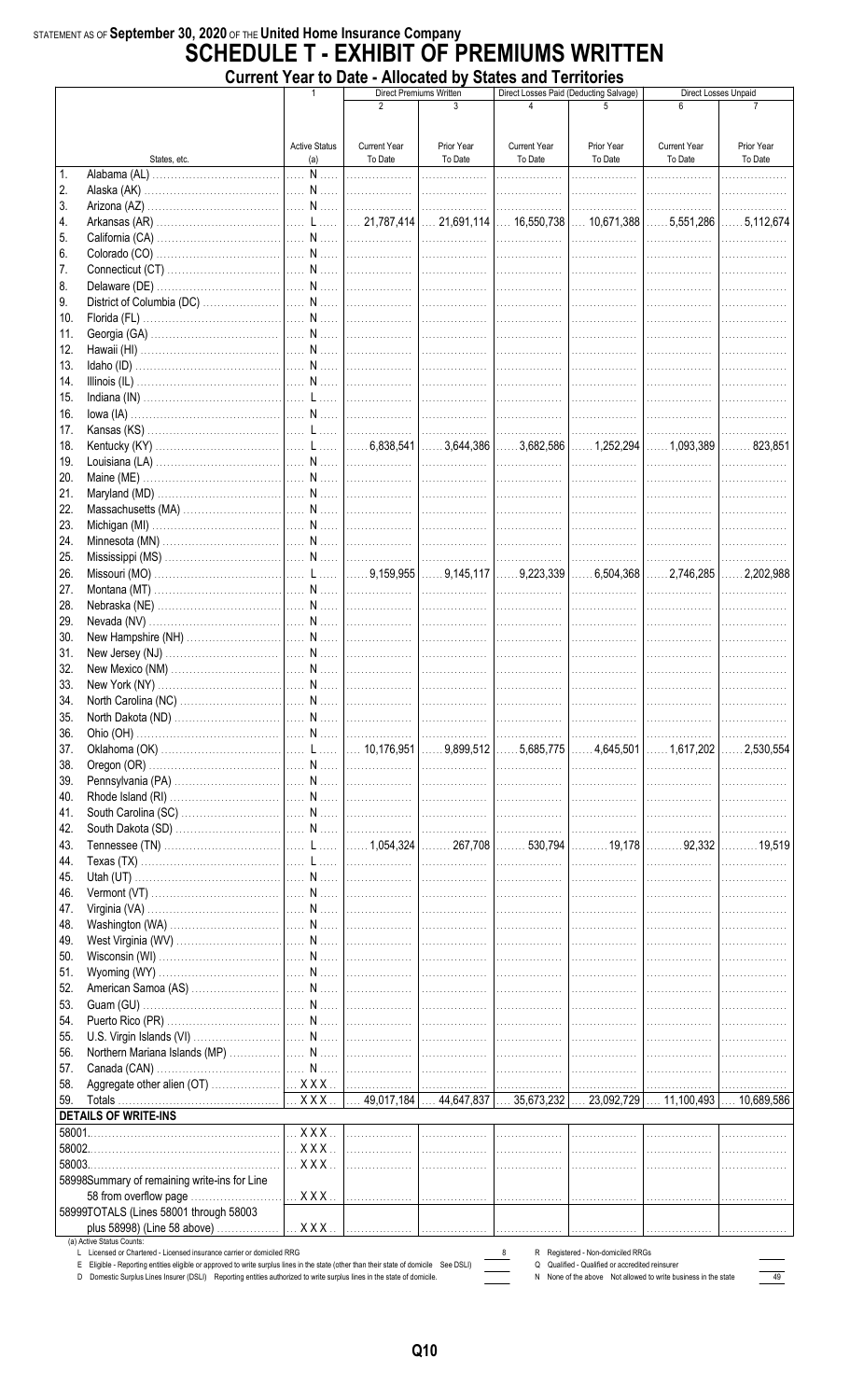## **SCHEDULE Y - INFORMATION CONCERNING ACTIVITIES OF INSURER**

**MEMBERS OF A HOLDING COMPANY GROUP**

**PART 1 - ORGANIZATIONAL CHART**

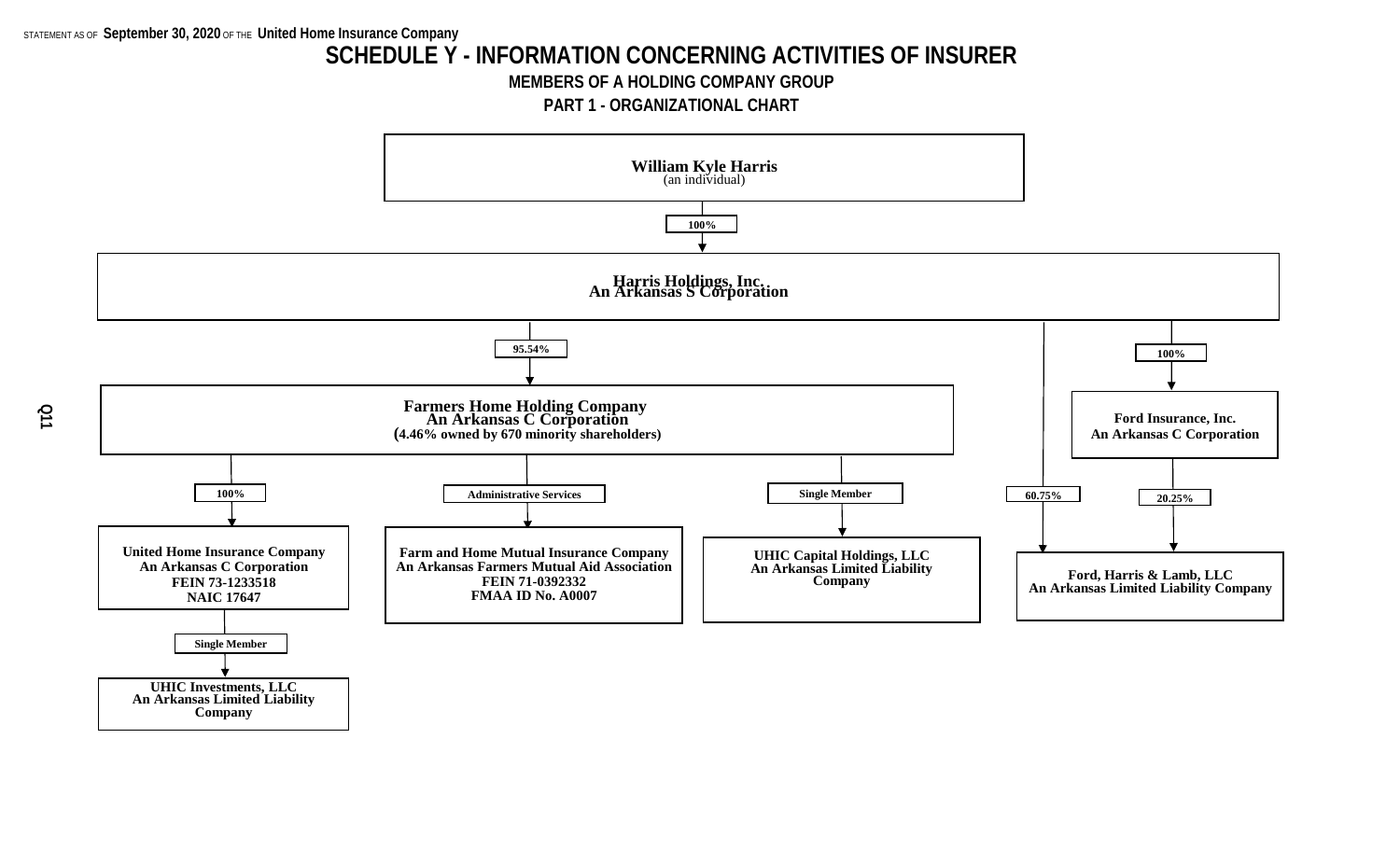# **SCHEDULE Y<br>PART 1A - DETAIL OF INSURANCE HOLDING COMPANY SYSTEM**

|       |            |      |                   |             |            | Name of           |                             |        |            | Directly                       | Type of Control       |            |                              |            |   |
|-------|------------|------|-------------------|-------------|------------|-------------------|-----------------------------|--------|------------|--------------------------------|-----------------------|------------|------------------------------|------------|---|
|       |            |      |                   |             |            | Securities        | Names of                    |        | Relation-  | Controlled                     | (Ownership,           | If Control |                              | Is an      |   |
|       |            |      |                   |             |            | Exchange          | Parent.                     | Domic- | ship to    |                                | <b>Board</b>          |            | Ultimate                     | <b>SCA</b> |   |
|       |            |      |                   |             |            | if Publicly       | Subsidiaries                | iliary | Report-    | (Name of                       | Management.           | Ownership  | Controlling                  | Filina     |   |
| Group |            | any  |                   | FEDERAL     |            | Fraded (U.S.      |                             | Loca-  |            | Entity                         | Attorney-in-Fact,     | Provide    | Entity(ies)                  |            |   |
| Code  | Group Name | Code | Number            | <b>RSSD</b> | <b>CIK</b> | or International) | Affiliates                  | tion   | Entity     | Person)                        | Influence, Other)     | Percentage | / Person(s)                  | (Y/N)      |   |
| 0000  |            |      |                   | .           | .          |                   | Harris Holdings Inc<br>.    |        | . UIP      | , William Kyle Harris          | Ownership, Management |            | 100.0 William Kyle Harris.   |            |   |
|       |            |      | 20-3097003        | .           | .          |                   | l Farmers Home Holding<br>. |        | <b>UDP</b> | Harris Holdings Inc.           |                       |            | 95.5 Harris Holdings Inc.    |            |   |
|       |            |      | 173-1233518       | .           |            |                   | United Home Insuracne       |        | <b>UDP</b> | Farmers Home Holding Company   |                       |            | 100.0   Harris Holdings Inc. |            |   |
|       |            |      | 7-537372          | .           | .          |                   | ∣ UHIC Investments LLC .    |        | <b>UDF</b> | United Home Insurance Company. |                       |            | 100.0   Harris Holdings Inc. |            |   |
|       |            |      | 100000 81-4872550 | .           | .          |                   | UHIC Capital Holdings, LLC. |        | . UDP      | Farmers Home Holding Company   |                       |            | .100.0   Harris Holdings Inc |            | . |
|       |            |      |                   |             |            |                   |                             |        |            |                                |                       |            |                              |            |   |

| Asterisk | xplanatıo |
|----------|-----------|
| 0000001  |           |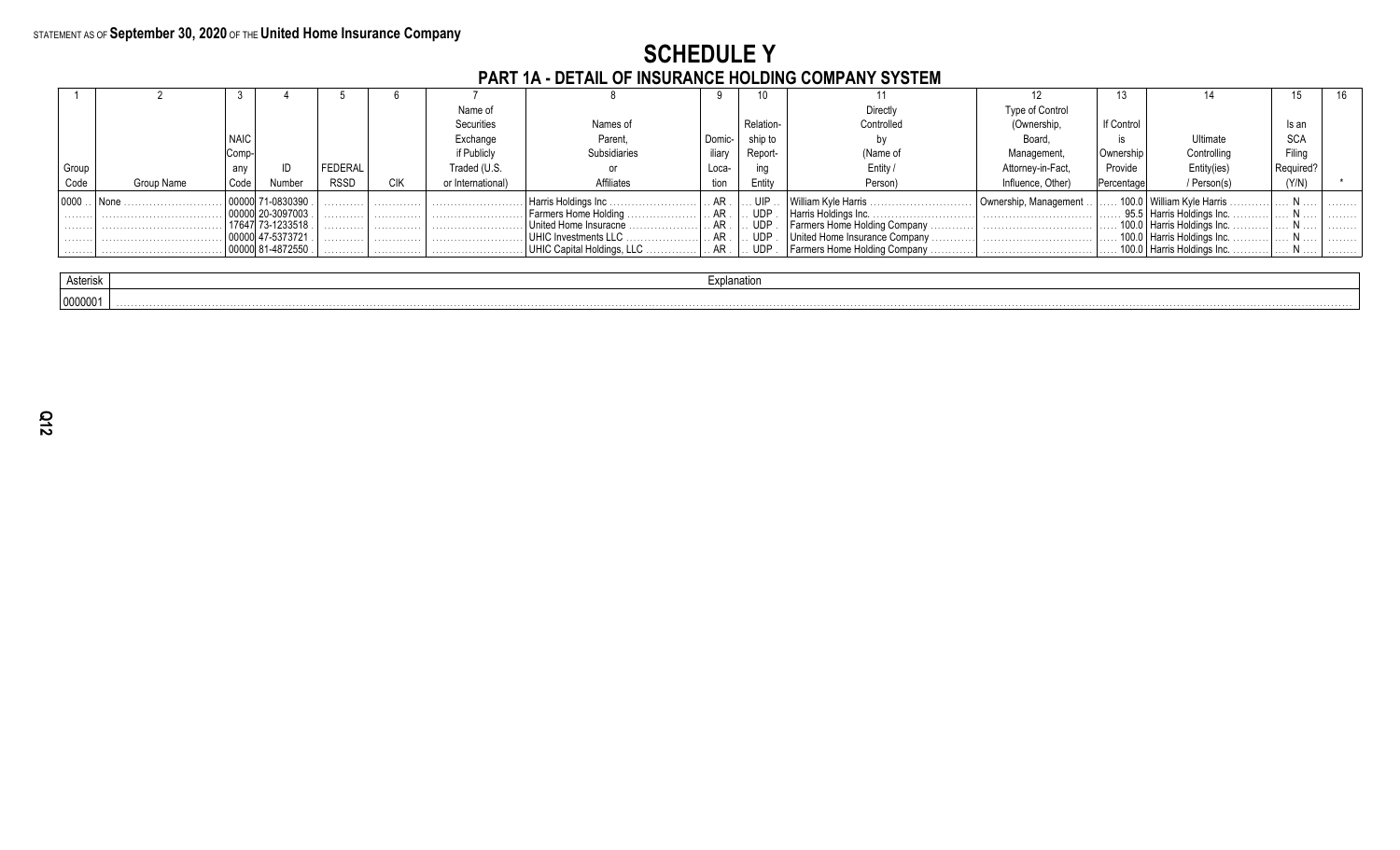# STATEMENT AS OF September 30, 2020 OF THE United Home Insurance Company<br>PART 1 - LOSS EXPERIENCE

|                 |                                                                                                                       | FANT THUYY EAFENIENVE  |                      |                 | 4                                    |
|-----------------|-----------------------------------------------------------------------------------------------------------------------|------------------------|----------------------|-----------------|--------------------------------------|
|                 |                                                                                                                       |                        | Current Year to Date |                 |                                      |
|                 |                                                                                                                       | $\mathbf{1}$           | $\mathfrak{p}$       | $\overline{3}$  | Prior Year to Date                   |
|                 |                                                                                                                       | <b>Direct Premiums</b> | Direct Losses        | Direct          | Direct Loss                          |
|                 | Line of Business                                                                                                      | Earned                 | Incurred             | Loss Percentage | Percentage                           |
| $\mathbf{1}$ .  |                                                                                                                       |                        |                      |                 |                                      |
| 2.              |                                                                                                                       |                        |                      |                 | . 48.210                             |
| 3.              |                                                                                                                       |                        |                      |                 | $\ldots \ldots \ldots \ldots 37.650$ |
| 4.              |                                                                                                                       |                        |                      |                 | . 64.977                             |
| 5.              |                                                                                                                       |                        |                      |                 |                                      |
| 6.              |                                                                                                                       |                        |                      |                 |                                      |
| 8.              |                                                                                                                       |                        |                      |                 |                                      |
| 9.              |                                                                                                                       |                        |                      |                 |                                      |
| 10.             |                                                                                                                       |                        |                      |                 |                                      |
| 11.1            |                                                                                                                       |                        |                      |                 |                                      |
| 11.2            |                                                                                                                       |                        |                      |                 |                                      |
| 12.             |                                                                                                                       |                        |                      |                 |                                      |
| 13.             |                                                                                                                       |                        |                      |                 |                                      |
| 14.             |                                                                                                                       |                        |                      |                 |                                      |
| 15.             |                                                                                                                       |                        |                      |                 |                                      |
| 16.             |                                                                                                                       |                        |                      |                 |                                      |
| 17.1            |                                                                                                                       |                        |                      |                 |                                      |
| 17.2            |                                                                                                                       |                        |                      |                 |                                      |
| 17.3            |                                                                                                                       |                        |                      |                 |                                      |
| 18.1            |                                                                                                                       |                        |                      |                 |                                      |
| 18.2            |                                                                                                                       |                        |                      |                 |                                      |
| 19.1            |                                                                                                                       |                        |                      |                 |                                      |
| 19.3            |                                                                                                                       |                        |                      |                 |                                      |
| 21.             |                                                                                                                       |                        |                      |                 |                                      |
| 22.             |                                                                                                                       |                        |                      |                 |                                      |
| 23.             |                                                                                                                       |                        |                      |                 |                                      |
| 24.             |                                                                                                                       |                        |                      |                 |                                      |
| 26.             |                                                                                                                       |                        |                      |                 |                                      |
| 27.             |                                                                                                                       |                        |                      |                 |                                      |
| 28.             |                                                                                                                       |                        |                      |                 |                                      |
| 29.             |                                                                                                                       |                        |                      |                 |                                      |
| 30 <sub>1</sub> |                                                                                                                       |                        |                      |                 |                                      |
| 31.             |                                                                                                                       |                        |                      |                 |                                      |
| 32.             |                                                                                                                       |                        |                      |                 | XXX                                  |
| 33.             |                                                                                                                       |                        |                      |                 |                                      |
| 34.             |                                                                                                                       |                        |                      |                 |                                      |
| 35.             |                                                                                                                       |                        |                      |                 |                                      |
|                 | <b>DETAILS OF WRITE-INS</b>                                                                                           |                        |                      |                 |                                      |
| 3401.           | <u> 2003 - Andrea Andrea Andrea Andrea Andrea Andrea Andrea Andrea Andrea Andrea Andrea Andrea Andrea Andrea Andr</u> |                        |                      |                 |                                      |
| 3402.           |                                                                                                                       |                        |                      |                 |                                      |
| 3403.           |                                                                                                                       |                        |                      |                 |                                      |
| 3498.           |                                                                                                                       |                        |                      |                 |                                      |
|                 |                                                                                                                       |                        |                      |                 |                                      |
| 3499.           |                                                                                                                       |                        |                      |                 |                                      |

## **PART 2 - DIRECT PREMIUMS WRITTEN**

|                 |                                                                                |         | z       | J          |
|-----------------|--------------------------------------------------------------------------------|---------|---------|------------|
|                 |                                                                                | Current | Current | Prior Year |
|                 |                                                                                |         |         |            |
| $\mathbf{1}$ .  |                                                                                |         |         |            |
| 2.              |                                                                                |         |         |            |
| 3.              |                                                                                |         |         |            |
| 4.              |                                                                                |         |         |            |
| 5.              |                                                                                |         |         |            |
| 6.              |                                                                                |         |         |            |
| 8.              |                                                                                |         |         |            |
| 9.              |                                                                                |         |         |            |
| 10 <sub>1</sub> |                                                                                |         |         |            |
| 11.1            |                                                                                |         |         |            |
| 11.2            |                                                                                |         |         |            |
| 12.             |                                                                                |         |         |            |
| 13.             |                                                                                |         |         |            |
| 14.             |                                                                                |         |         |            |
| 15.             |                                                                                |         |         |            |
| 16.             |                                                                                |         |         |            |
| 17.1            |                                                                                |         |         |            |
| 17.2            |                                                                                |         |         |            |
| 17.3            |                                                                                |         |         |            |
| 18.1            |                                                                                |         |         |            |
| 18.2            |                                                                                |         |         |            |
| 19.1            |                                                                                |         |         |            |
| 19.3            |                                                                                |         |         |            |
| 21.             |                                                                                |         |         |            |
| 22.             |                                                                                |         |         |            |
| 23.             |                                                                                |         |         |            |
| 24.             |                                                                                |         |         |            |
| 26.             |                                                                                |         |         |            |
| 27.             |                                                                                |         |         |            |
| 28.             |                                                                                |         |         |            |
| 29.             |                                                                                |         |         |            |
| 30.             |                                                                                |         |         |            |
| 31.             |                                                                                |         |         |            |
| 32.             |                                                                                |         |         |            |
| 33.             |                                                                                |         |         |            |
| 34.             |                                                                                |         |         |            |
|                 |                                                                                |         |         |            |
| 35.             |                                                                                |         |         |            |
|                 | <b>DETAILS OF WRITE-INS</b><br><u> 1980 - Andrea Amerikaanse kommunister (</u> |         |         |            |
| 3401.           |                                                                                |         |         |            |
| 3402.           |                                                                                |         |         |            |
| 3403.           |                                                                                |         |         |            |
| 3498.           |                                                                                |         |         |            |
| 3499.           |                                                                                |         |         |            |
|                 |                                                                                |         |         |            |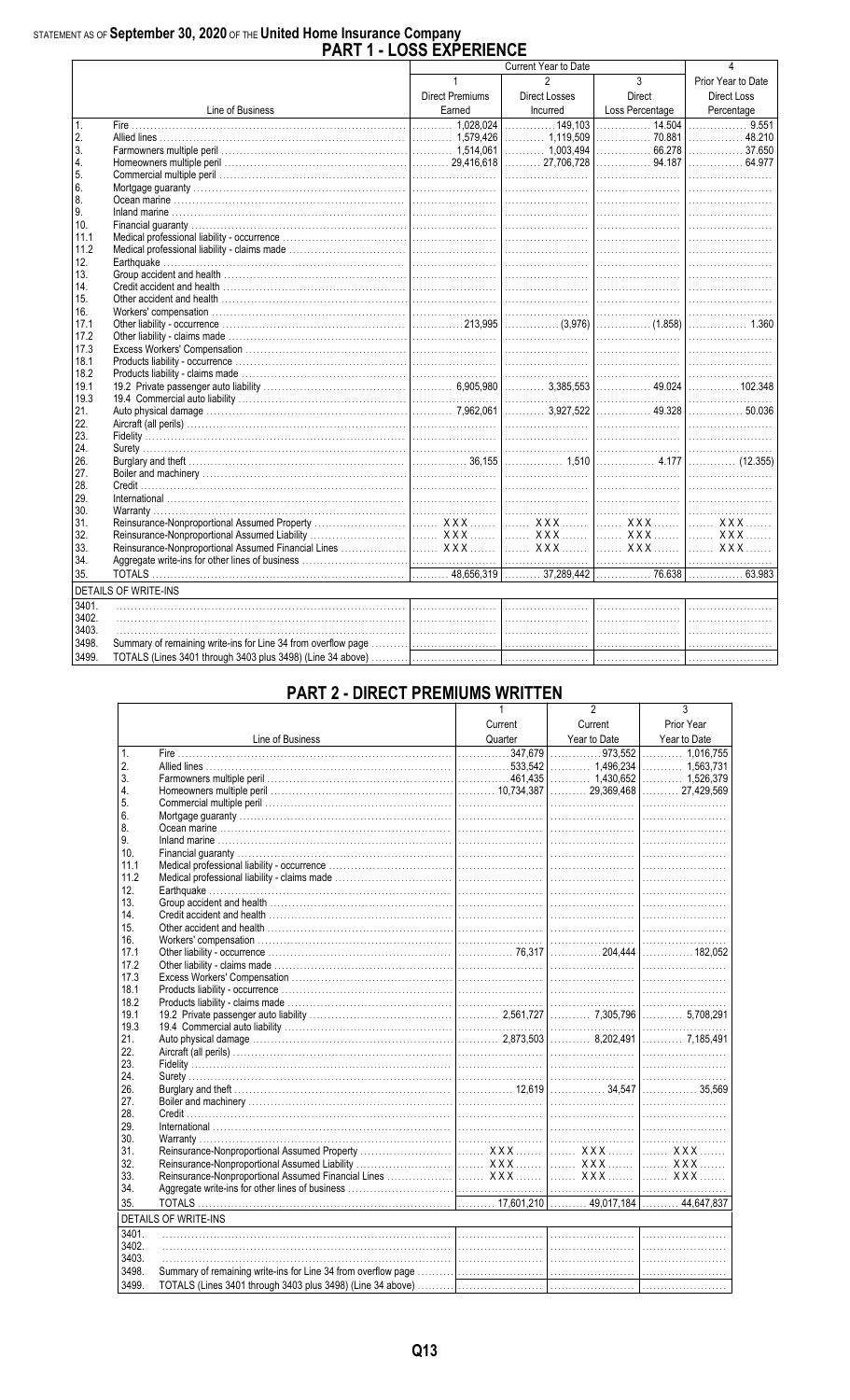## **PART 3 (000 omitted) LOSS AND LOSS ADJUSTMENT EXPENSE RESERVES SCHEDULE**

|      |                           |            |                           |                              |                            |             |                       |                  |                    |                  |                       |                  | 12                       | 13                 |
|------|---------------------------|------------|---------------------------|------------------------------|----------------------------|-------------|-----------------------|------------------|--------------------|------------------|-----------------------|------------------|--------------------------|--------------------|
|      |                           |            |                           |                              |                            |             |                       | Q.S. Date        | Q.S. Date          |                  |                       | Prior Year-End   | Prior Year-End           | Prior Year-End     |
|      |                           |            |                           |                              | 2020                       | 2020 Loss   |                       | Known Case       | Known Case         |                  |                       | Known Case Loss  | <b>IBNR Loss</b>         | <b>Total Loss</b>  |
|      |                           | Prior      | Prior                     | <b>Total Prior</b>           | Loss and LAE               | and LAE     |                       | Loss and LAE     | Loss and LAE       |                  |                       | and LAE Reserves | and LAE Reserves         | and LAE            |
|      |                           | Year-End   | Year-End                  | Year-End                     | Payments                   | Payments    | Total                 | Reserves         | Reserves on Claims |                  | Total                 | Developed        | Developed                | Reserves           |
|      |                           | Known      | <b>IBNR</b>               | Loss and                     | on Claims                  | on Claims   | 2020 Loss             | on Claims        | Reported or        | Q.S. Date        | Q.S. Loss             | (Savings)/       | (Savings)/               | Developed          |
|      | Years in Which            | Case Loss  | Loss and                  | LAE                          | Reported                   | Unreported  | and LAE               | Reported and     | Reopened           | <b>IBNR Loss</b> | and LAE               | Deficiency       | Deficiency               | (Savings)/         |
|      | Losses                    | and LAE    | LAE                       | Reserves                     | as of Prior                | as of Prior | Payments              | Open as of Prior | Subsequent         | and LAE          | Reserves              | $(Cols. 4 + 7)$  | $(Cols. 5 + 8 + 9)$      | Deficiency         |
|      | Occurred                  | Reserves   | Reserves                  | $(Cols. 1 + 2)$              | Year-End                   | Year-End    | $(Cols. 4 + 5)$       | Year-End         | to Prior Year-End  | Reserves         | $(Cols. 7 + 8 + 9)$   | minus Col. 1)    | minus Col. 2)            | (Cols. $11 + 12$ ) |
|      | 2017 + Prior              | 240        | 363                       | 603                          | 152                        | 61          | 213                   |                  | 33                 | 106              | 210                   | (17)             | (163)                    |                    |
|      | 2018                      | 343        | 380<br>.                  | 723<br>.                     | . 312                      | 126<br>.    | . 438                 | 189<br>.         |                    | 132              | 335<br>.              | 158              | (109)<br>.               |                    |
|      | Subtotals 2018 + Prior.   | 583        | 743                       | 1,326                        | $\ldots \ldots \ldots 464$ | 187         | 651                   | 260              |                    | 238              | 544                   | . 141            | (272)                    | $\ldots$ (131)     |
|      |                           | 3,967      | 2,349                     | 6,316                        | 4,500                      | . 944       | 5,443                 | 681              |                    | 636              | 1.414                 | 1,214            | (672)                    |                    |
|      | Subtotals 2019 + Prior.   | . $4,550$  | $\overline{\cdots}$ 3,092 | $\ldots \ldots \ldots$ 7,642 | $\ldots \ldots 4,963$      | . 1,130     | $\ldots \ldots 6,094$ | . 941            | . 144              | . 873            | $\ldots \ldots 1,959$ |                  | $\ldots$ (944)           | $\ldots$ 411       |
| l 6. | 2020                      | XXX.       | <b>XXX</b>                | <b>XXX</b>                   | <b>X X X</b> .             | 20,670<br>. | 20,670                | $\ldots$ $XXX$   | 5,075<br>.         | . 1,889          | . 6,964               | XXX              |                          | $XXX$              |
|      | . Fotals                  | . $4,550$  | .3,092                    | . 7,642                      | $\ldots$ 4,963             | .21,800     | .26,764               | 941              | 5,219              | 2,762            | 8,923                 | 1,355            |                          | . 411              |
|      |                           |            |                           |                              |                            |             |                       |                  |                    |                  |                       | Col. 11, Line 7  | Col. 12, Line 7          | Col. 13, Line 7    |
|      |                           |            |                           |                              |                            |             |                       |                  |                    |                  |                       | As % of Col. 1   | As % of Col. 2           | As % of Col. $3$   |
|      |                           |            |                           |                              |                            |             |                       |                  |                    |                  |                       | Line 7           | Line 7                   | Line 7             |
| 18.  | Prior Year-End Surplus As |            |                           |                              |                            |             |                       |                  |                    |                  |                       |                  |                          |                    |
|      | Regards Policyholders     | 19,508,498 |                           |                              |                            |             |                       |                  |                    |                  |                       |                  | $29.776$   2<br>(30.537) | .5.373             |
|      |                           |            |                           |                              |                            |             |                       |                  |                    |                  |                       |                  |                          | Col. 13, Line 7    |
|      |                           |            |                           |                              |                            |             |                       |                  |                    |                  |                       |                  |                          | Line 8             |
|      |                           |            |                           |                              |                            |             |                       |                  |                    |                  |                       |                  |                          |                    |
|      |                           |            |                           |                              |                            |             |                       |                  |                    |                  |                       |                  |                          | .0.002             |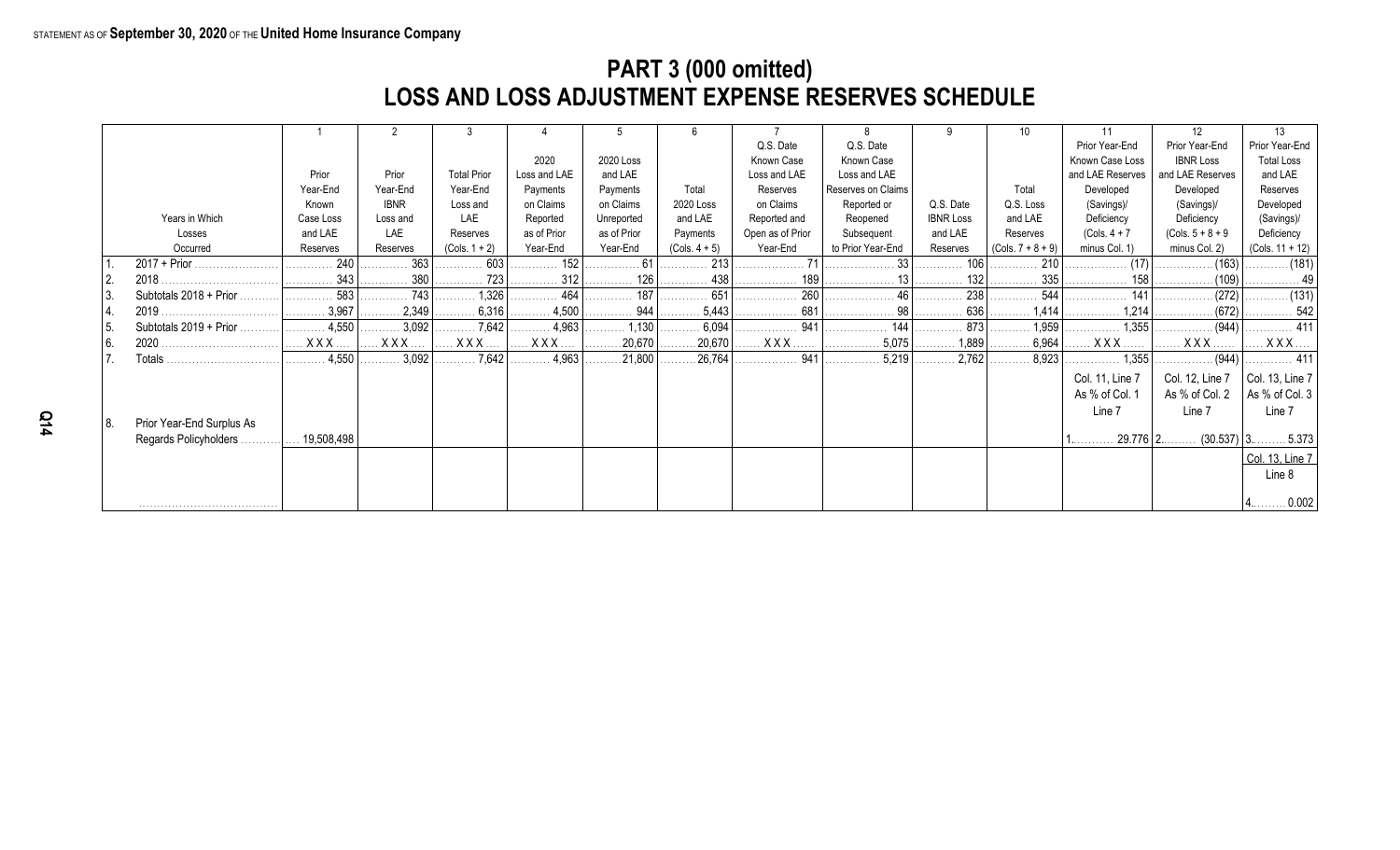# **SUPPLEMENTAL EXHIBITS AND SCHEDULES INTERROGATORIES**

The following supplemental reports are required to be filed as part of your statement filing. However, in the event that your company does not transact the type of business for which the special report must be filed, your response of NO to the specific interrogatory will be accepted in lieu of filing a "NONE" report and a bar code will be printed below. If the supplement is required of your company but is not being filed for whatever reason enter SEE EXPLANATION and provide an explanation following the interrogatory questions.

**RESPONSES** 1. Will the Trusteed Surplus Statement be filed with the state of domicile and the NAIC with this statement? No 2. Will Supplement A to Schedule T (Medical Professional Liability Supplement) be filed with this statement? No 3. Will the Medicare Part D Coverage Supplement be filed with the state of domicile and the NAIC with this statement? No 3. Will the Medicare Part D Coverage Supplement be filed with the state of domicile and the NAIC with this statement?<br>4. Will the Director and Officer Insurance Coverage Supplement be filed with the state of domicile and t Explanations: Bar Codes:







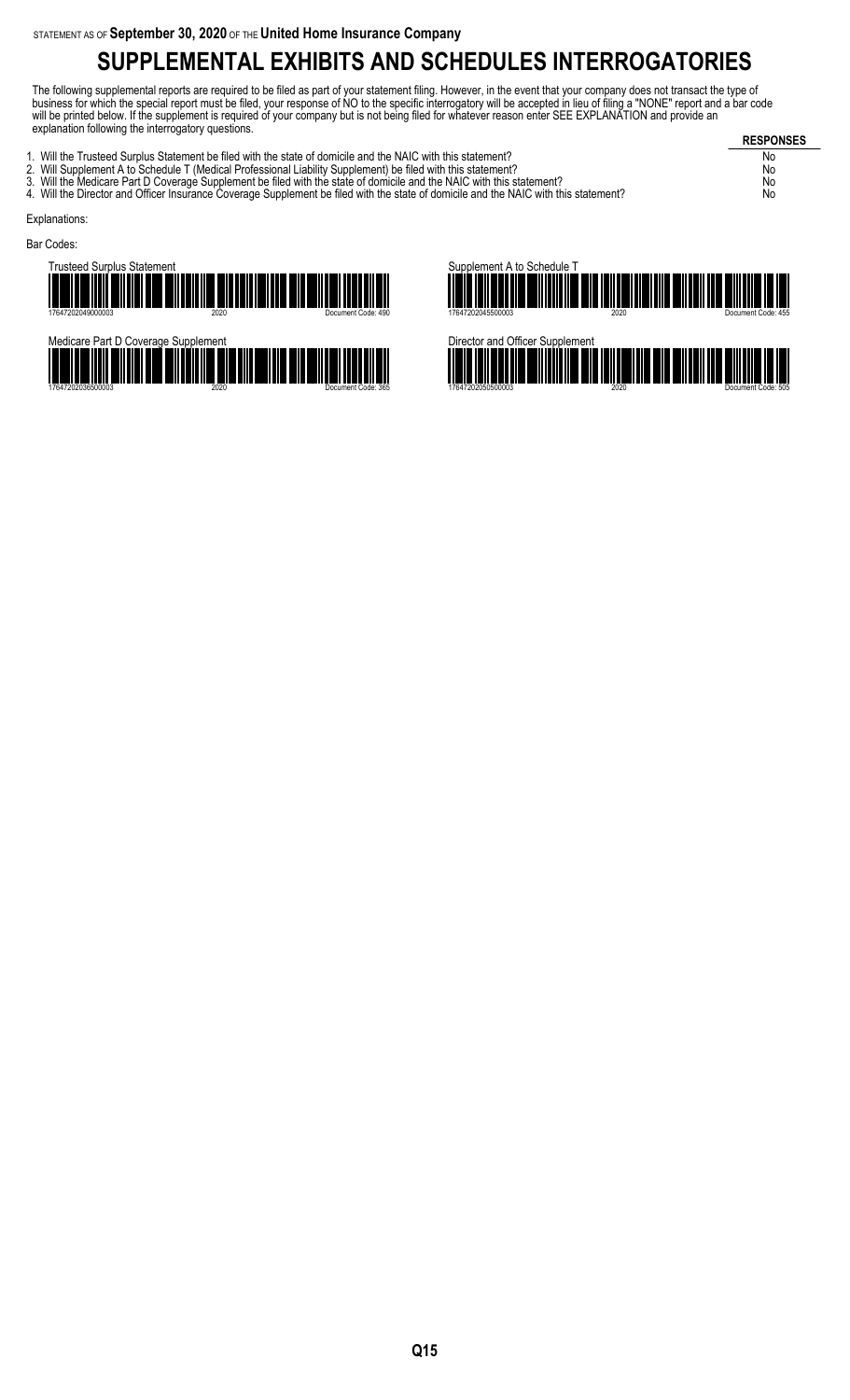**OVERFLOW PAGE FOR WRITE-INS** 

# **STATEMENT OF INCOME**

|       |                                                                       | <b>Current Year</b> | Prior Year | Prior Year Ended |
|-------|-----------------------------------------------------------------------|---------------------|------------|------------------|
|       |                                                                       | to Date             | to Date    | December 31      |
| 0597. | Summary of remaining write-ins for Line 5 (Lines 0504 through 0596)   |                     |            |                  |
| 1404. |                                                                       |                     |            |                  |
| 1405. |                                                                       |                     |            |                  |
| 1497. | Summary of remaining write-ins for Line 14 (Lines 1404 through 1496). |                     |            |                  |
| 3704. |                                                                       |                     |            |                  |
| 3705. |                                                                       |                     |            |                  |
| 3706. |                                                                       |                     |            |                  |
| 3707. |                                                                       |                     |            |                  |
| 3708. |                                                                       |                     |            |                  |
| 3709. |                                                                       |                     |            |                  |
| 3710. |                                                                       |                     |            |                  |
| 3711  |                                                                       |                     |            |                  |
| 3712. |                                                                       |                     |            |                  |
| 3713. |                                                                       |                     |            |                  |
| 3714. |                                                                       |                     |            |                  |
| 3715. |                                                                       |                     |            |                  |
| 3797. | Summary of remaining write-ins for Line 37 (Lines 3704 through 3796). |                     |            |                  |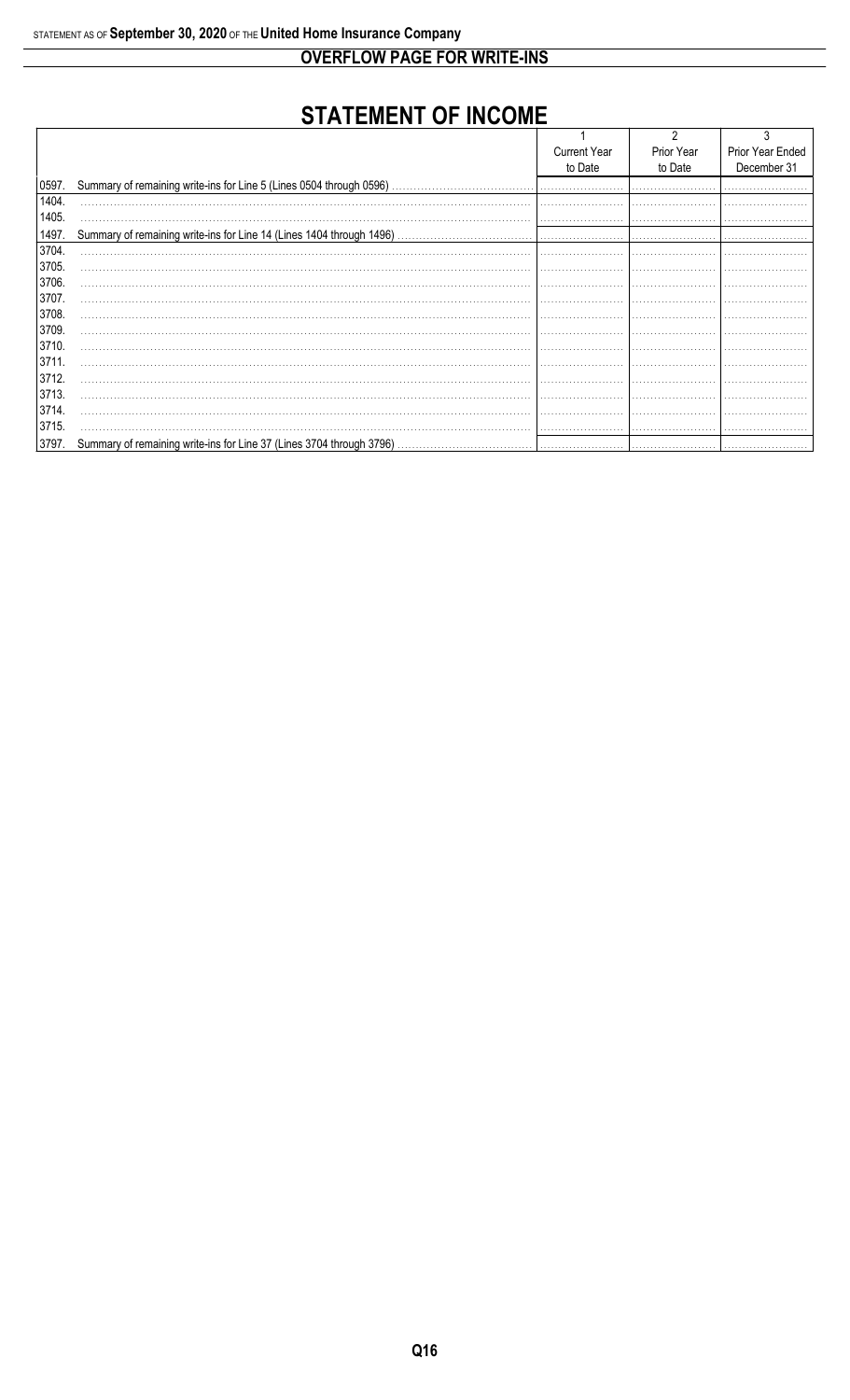## STATEMENT AS OF **September 30, 2020** OF THE **United Home Insurance Company SCHEDULE A - VERIFICATION**

**Real Estate**

|               |                                     |              | <b>Prior Year Ended</b> |
|---------------|-------------------------------------|--------------|-------------------------|
|               |                                     | Year To Date | December 31             |
|               |                                     |              |                         |
| <sup>2.</sup> | Cost of acquired:                   |              |                         |
|               | 2.1                                 |              |                         |
|               | $2.2^{\circ}$                       |              |                         |
| 3.            |                                     |              |                         |
| 4.            |                                     |              |                         |
| 5.            |                                     |              |                         |
| 6.            |                                     |              |                         |
| 17.           |                                     |              |                         |
| 8.            | Deduct current year's depreciation. |              |                         |
| l 9.          |                                     |              |                         |
| 10.           | Deduct total nonadmitted amounts    |              |                         |
|               |                                     |              | 4.589.844               |

#### **SCHEDULE B - VERIFICATION Mortgage Loans**

|     |                                                                                                                                                                    |              | <b>Prior Year Ended</b> |
|-----|--------------------------------------------------------------------------------------------------------------------------------------------------------------------|--------------|-------------------------|
|     |                                                                                                                                                                    | Year To Date | December 31             |
|     | Book value/recorded investment excluding accrued interest, December 31 of prior year.                                                                              |              |                         |
| 2.  | Cost of acquired:                                                                                                                                                  |              |                         |
|     |                                                                                                                                                                    |              |                         |
|     | $2.2^{\circ}$<br>Additional investment made after acquisition www.communication.communications.com/ www.fluxestment made after acquisition www.communications.com/ |              |                         |
| 3.  |                                                                                                                                                                    |              |                         |
| 4.  | Accrual of discount                                                                                                                                                |              |                         |
| 5.  |                                                                                                                                                                    |              |                         |
| 6.  | Total gain (loss) on disposals<br>Deduct amounts received on disposals<br>Deduct amortization of premium and mortgage interest poin                                |              |                         |
| 7.  |                                                                                                                                                                    |              |                         |
| 8.  |                                                                                                                                                                    |              |                         |
| 9.  | Total foreign exchange change in book value/recorded inve                                                                                                          |              |                         |
| 10. |                                                                                                                                                                    |              |                         |
| 11. | Book value/recorded investment excluding accrued interest at end of current period (Lines $1 + 2 + 3 + 4 + 5 + 1$ )                                                |              |                         |
|     |                                                                                                                                                                    |              |                         |
| 12. |                                                                                                                                                                    |              |                         |
| 13. |                                                                                                                                                                    |              |                         |
| 14. |                                                                                                                                                                    |              |                         |
| 15. |                                                                                                                                                                    |              |                         |

#### **SCHEDULE BA - VERIFICATION Other Long-Term Invested Assets**

|      |                                                                                                                                                                                                                                |              | Prior Year Ended |
|------|--------------------------------------------------------------------------------------------------------------------------------------------------------------------------------------------------------------------------------|--------------|------------------|
|      |                                                                                                                                                                                                                                | Year To Date | December 31      |
|      |                                                                                                                                                                                                                                |              |                  |
| 2.   | Cost of acquired:                                                                                                                                                                                                              |              |                  |
|      | Actual cost at time of acquisition<br>2.1                                                                                                                                                                                      |              |                  |
|      | $2.2^{\circ}$                                                                                                                                                                                                                  |              |                  |
| 3.   | Capitalized deferred interest and other with the contract of the control of the control of the control of the control of the control of the control of the control of the control of the control of the control of the control |              |                  |
| 14.  |                                                                                                                                                                                                                                |              |                  |
| 5.   |                                                                                                                                                                                                                                |              |                  |
| l 6. |                                                                                                                                                                                                                                |              |                  |
| 7.   |                                                                                                                                                                                                                                |              |                  |
| 8.   |                                                                                                                                                                                                                                |              |                  |
| I9.  |                                                                                                                                                                                                                                |              |                  |
| 10.  |                                                                                                                                                                                                                                |              |                  |
| 11.  |                                                                                                                                                                                                                                |              |                  |
| 12.  | Deduct total nonadmitted amounts                                                                                                                                                                                               |              |                  |
| 13.  |                                                                                                                                                                                                                                |              |                  |

#### **SCHEDULE D - VERIFICATION Bonds and Stocks**

|               | DUIIUS AIIU OLUUNS               |              |                  |
|---------------|----------------------------------|--------------|------------------|
|               |                                  |              |                  |
|               |                                  |              | Prior Year Ended |
|               |                                  | Year To Date | December 31      |
|               |                                  |              |                  |
| 2.            |                                  |              |                  |
| 3.            |                                  |              |                  |
| 4.            |                                  |              |                  |
| <sup>5.</sup> |                                  |              |                  |
| 6.            |                                  |              |                  |
| 7.            |                                  |              |                  |
| 8.            |                                  |              |                  |
| ∣9.           |                                  |              |                  |
| 10.           |                                  |              |                  |
| 11.           |                                  |              |                  |
| 12.           | Deduct total nonadmitted amounts |              |                  |
| 13.           |                                  |              |                  |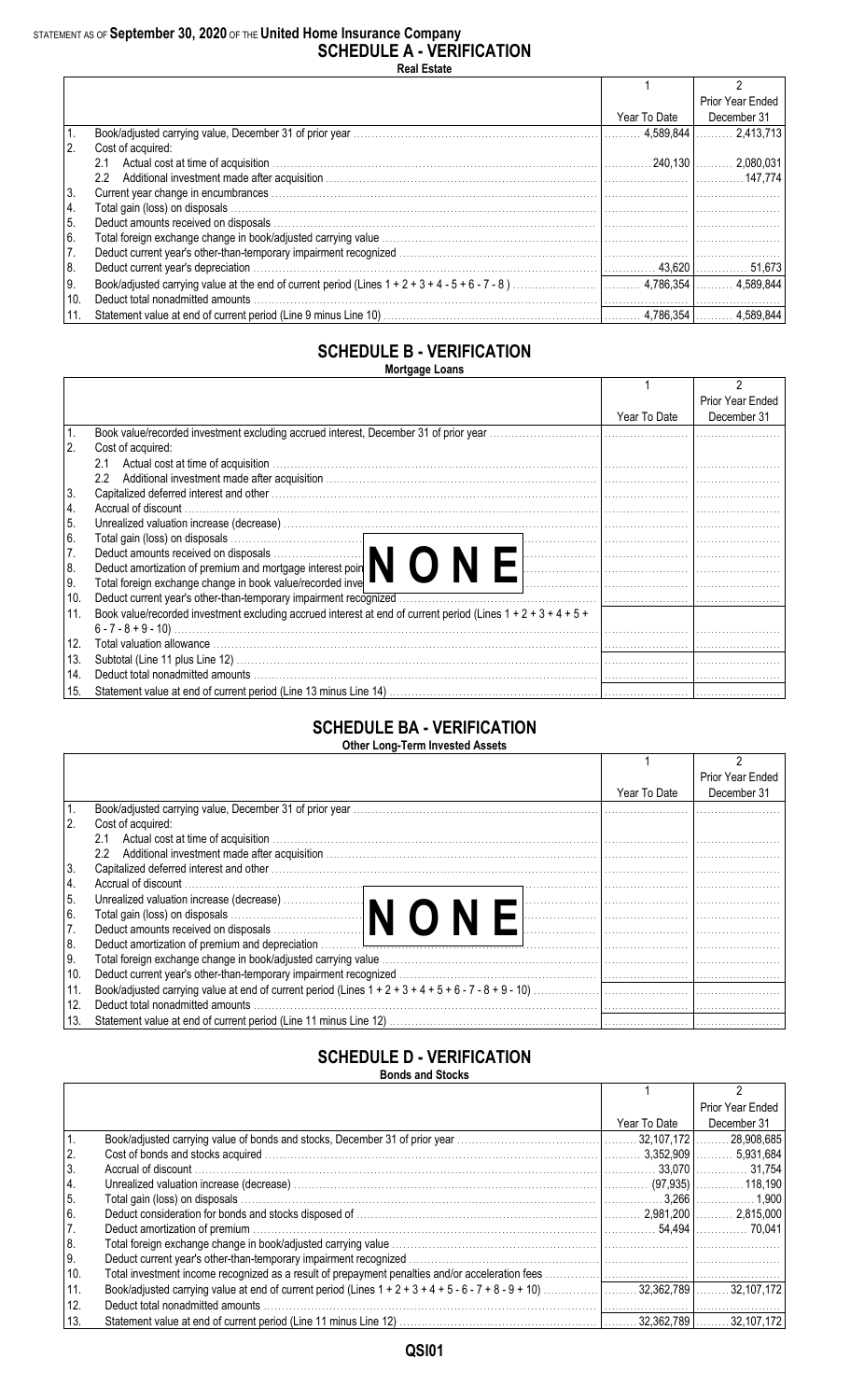## **SCHEDULE D - PART 1B**

Showing the Acquisitions, Dispositions and Non-Trading Activity

During the Current Quarter for all Bonds and Preferred Stock by NAIC Designation

|              |                         | Book/Adjusted          |                |                |                        | Book/Adjusted        | Book/Adjusted                                                                                           | Book/Adjusted         | Book/Adjusted         |
|--------------|-------------------------|------------------------|----------------|----------------|------------------------|----------------------|---------------------------------------------------------------------------------------------------------|-----------------------|-----------------------|
|              |                         | Carrying Value         | Acquisitions   | Dispositions   | Non-Trading            | Carrying Value       | Carrying Value                                                                                          | <b>Carrying Value</b> | <b>Carrying Value</b> |
|              |                         | Beginning of           | During Current | During Current | <b>Activity During</b> | End of               | End of                                                                                                  | End of                | December 31           |
|              | <b>NAIC Designation</b> | <b>Current Quarter</b> | Quarter        | Quarter        | <b>Current Quarter</b> | <b>First Quarter</b> | Second Quarter                                                                                          | <b>Third Quarter</b>  | Prior Year            |
| <b>BONDS</b> |                         |                        |                |                |                        |                      |                                                                                                         |                       |                       |
| 1.           |                         |                        |                |                |                        |                      | …………268,736  ……… 1,660,000  …………… 1,358  ……. 33,414,541  ……. 32,818,227  ……. 31,428,321  ……. 31,537,932 |                       |                       |
| 2.           |                         |                        |                |                |                        |                      |                                                                                                         |                       |                       |
| 3.           |                         |                        |                |                |                        |                      |                                                                                                         |                       |                       |
| 4.           |                         |                        |                |                |                        |                      |                                                                                                         |                       |                       |
| 5.           |                         |                        |                |                |                        |                      |                                                                                                         |                       |                       |
| 6.           |                         |                        |                |                |                        |                      |                                                                                                         |                       |                       |
|              |                         |                        |                |                |                        |                      |                                                                                                         |                       |                       |
|              | <b>PREFERRED STOCK</b>  |                        |                |                |                        |                      |                                                                                                         |                       |                       |
| 8.           | NAIC 1                  |                        |                |                |                        |                      |                                                                                                         |                       |                       |
| l 9.         | NAIC 2                  |                        |                |                |                        |                      |                                                                                                         |                       |                       |
| 10.          | NAIC 3                  |                        |                |                |                        |                      |                                                                                                         |                       |                       |
| 11.          |                         |                        |                |                |                        |                      |                                                                                                         |                       |                       |
| 12.          |                         |                        |                |                |                        |                      |                                                                                                         |                       |                       |
| 13.          |                         |                        |                |                |                        |                      |                                                                                                         |                       |                       |
| 14.          |                         |                        |                |                |                        |                      |                                                                                                         |                       |                       |
| 15.          |                         |                        |                |                |                        |                      |                                                                                                         |                       |                       |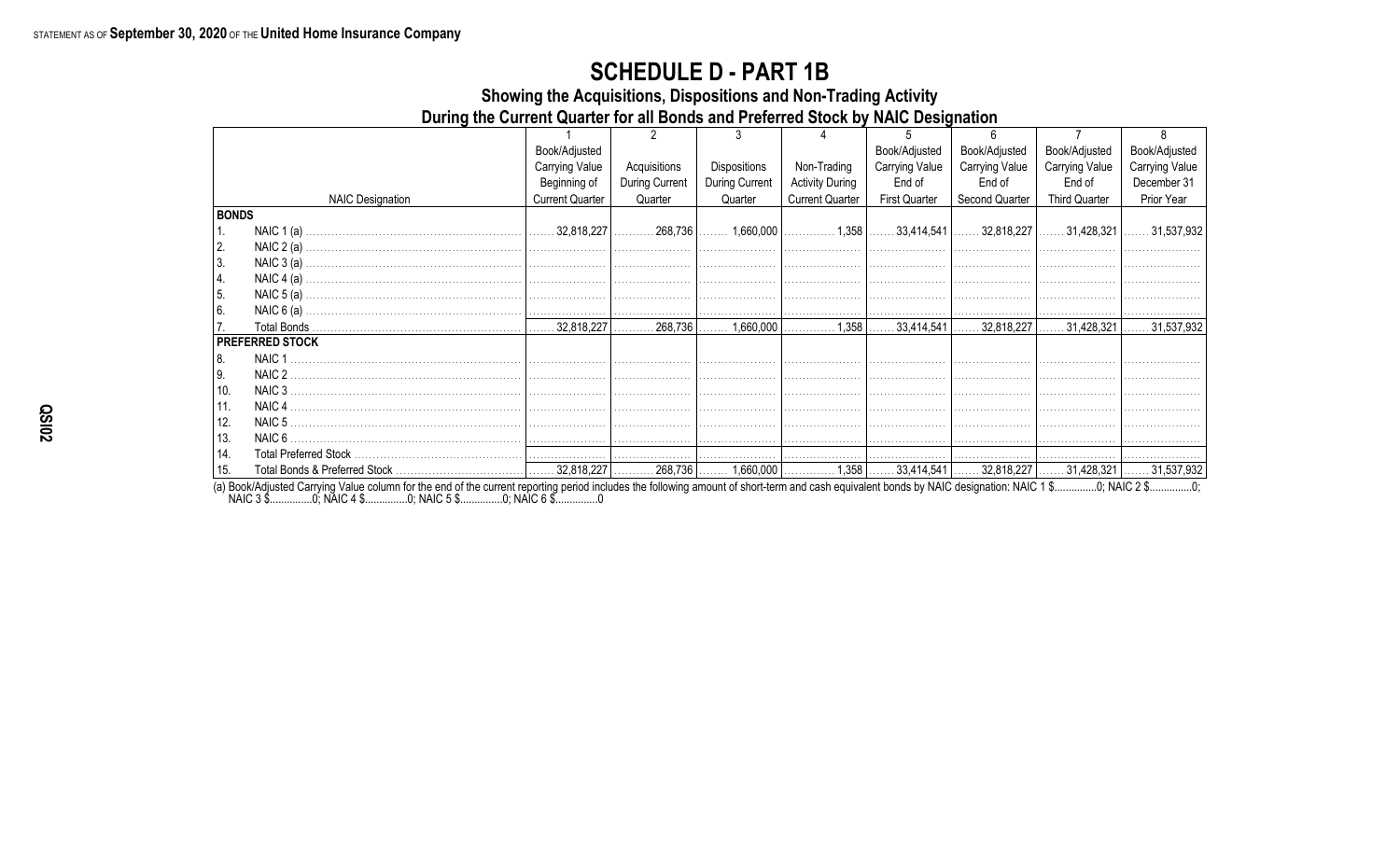| SI08 Schedule E - Verification (Cash Equivalents)  NONE |
|---------------------------------------------------------|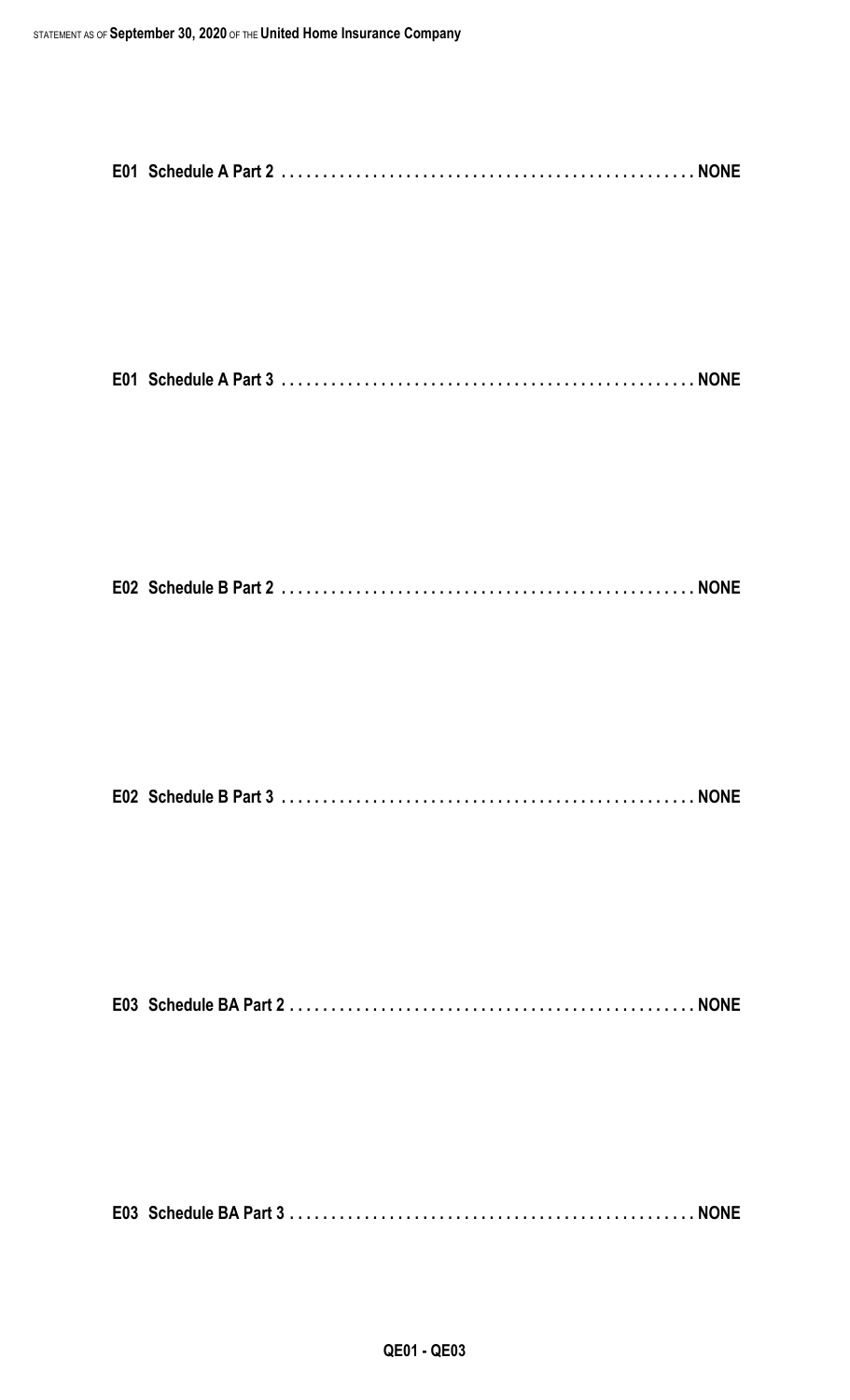# **SCHEDULE D - PART 3**

**Show All Long-Term Bonds and Stock Acquired During the Current Quarter**

|                          |                                                                                               |            |                               |             |                        |                    |            | Paid for Accrued | <b>NAIC Designation</b> |
|--------------------------|-----------------------------------------------------------------------------------------------|------------|-------------------------------|-------------|------------------------|--------------------|------------|------------------|-------------------------|
| <b>CUSIP</b>             |                                                                                               |            |                               | Name of     | Number of              |                    |            | Interest and     | and Administrative      |
| Identification           | Description                                                                                   | Foreign    | Date Acquired                 | Vendor      | <b>Shares of Stock</b> | <b>Actual Cost</b> | Par Value  | <b>Dividends</b> | Symbol                  |
|                          | Bonds - U.S. Political Subdivisions of States, Territories and Possessions                    |            |                               |             |                        |                    |            |                  |                         |
| 070671PV8.               | Batesville AR School District                                                                 |            | 09/03/2020                    | <b>FNBB</b> | X X                    | 198.036            | 200.000    |                  |                         |
| 132821KC2.               |                                                                                               |            | $\left  \right.$ . 09/30/2020 | FNBB        | <b>XXX</b>             | 50.000             | 50.000     |                  |                         |
|                          | 2499999 Subtotal - Bonds - U.S. Political Subdivisions of States, Territories and Possessions | <b>XXX</b> | 248.036                       | 250,000     |                        |                    |            |                  |                         |
|                          | 8399997 Subtotal - Bonds - Part 3                                                             |            |                               |             | <b>XXX</b>             | 248.036            | 250.000    |                  | <b>XXX</b>              |
|                          |                                                                                               |            |                               |             | <b>XXX</b>             | <b>XXX</b>         | <b>XXX</b> | <b>XXX</b>       | <b>XXX</b>              |
| 8399999 Subtotal - Bonds |                                                                                               |            |                               |             | <b>XXX</b>             | 248.036            | 250,000    |                  | <b>XXX</b>              |
|                          |                                                                                               |            |                               |             | <b>XXX</b>             | XXX.               | <b>XXX</b> | <b>XXX</b>       | <b>XXX</b>              |
|                          | 8999999 Subtotal - Preferred Stocks                                                           |            |                               |             | <b>XXX</b>             |                    | <b>XXX</b> |                  | <b>XXX</b>              |
|                          | 9799998 Summary Item from Part 5 for Common Stocks (N/A to Quarterly).                        |            |                               |             | <b>XXX</b>             | <b>XXX</b>         | <b>XXX</b> | <b>XXX</b>       | <b>XXX</b>              |
|                          | 9799999 Subtotal - Common Stocks                                                              |            |                               |             | <b>XXX</b>             |                    | <b>XXX</b> |                  | <b>XXX</b>              |
|                          | 9899999 Subtotal - Preferred and Common Stocks                                                | <b>XXX</b> |                               | <b>XXX</b>  |                        | <b>XXX</b>         |            |                  |                         |
|                          | 9999999 Total - Bonds, Preferred and Common Stocks                                            |            |                               |             | <b>XXX</b>             | 248.036            | XXX        |                  | XXX                     |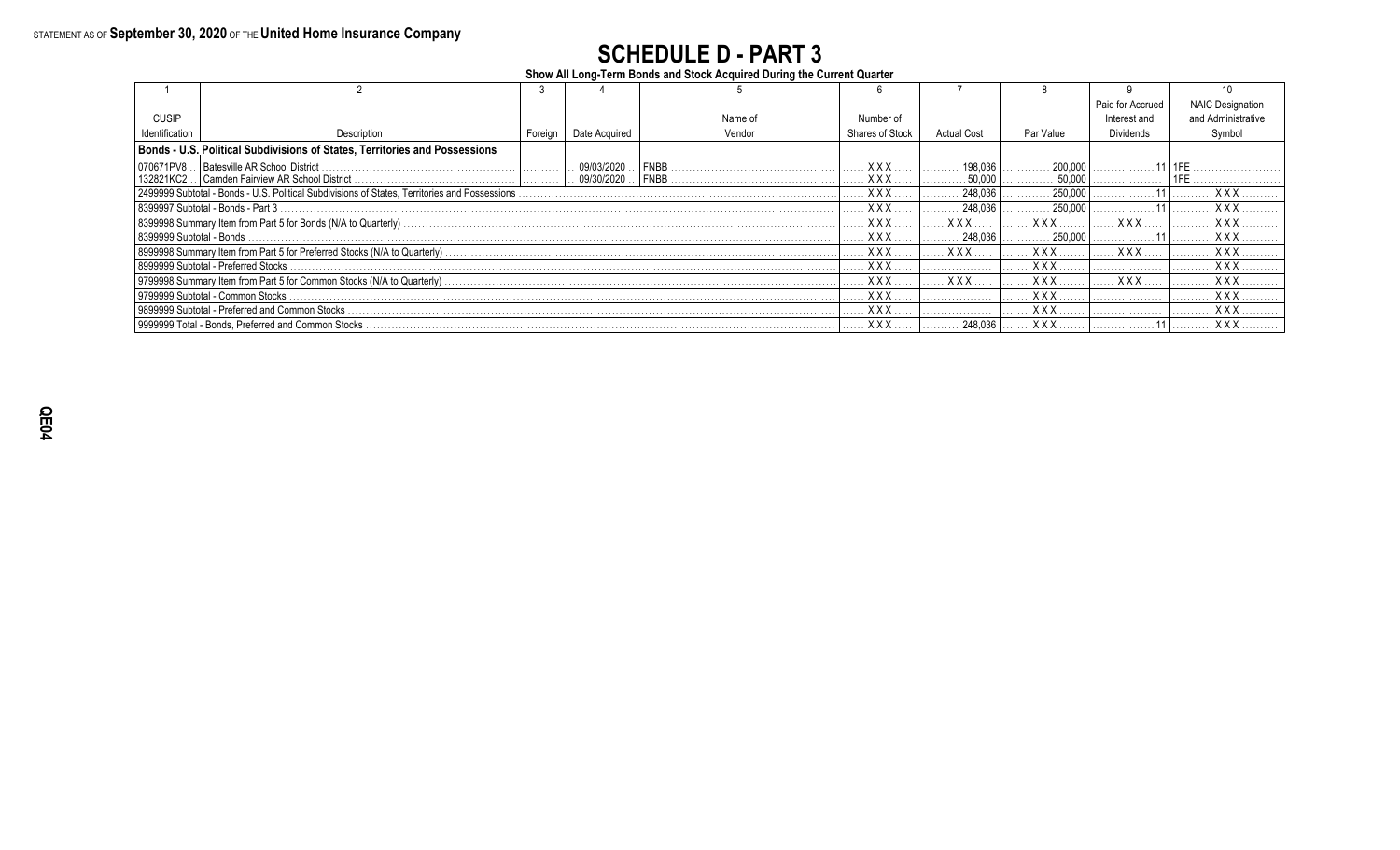## **SCHEDULE D - PART 4**

**Show All Long-Term Bonds and Stocks Sold, Redeemed or Otherwise Disposed of**

**During the Current Quarter**

|                          |                                                                        |                          |                             |            |                        |                    |                    |                   |            |                               | Change in Book/Adjusted Carrying Value |                         |           |                           |             |                       | 19                    |                       |             |            |
|--------------------------|------------------------------------------------------------------------|--------------------------|-----------------------------|------------|------------------------|--------------------|--------------------|-------------------|------------|-------------------------------|----------------------------------------|-------------------------|-----------|---------------------------|-------------|-----------------------|-----------------------|-----------------------|-------------|------------|
|                          |                                                                        |                          |                             |            |                        |                    |                    |                   | 11         |                               | 13                                     |                         | 15        |                           |             |                       |                       |                       |             |            |
|                          |                                                                        |                          |                             |            |                        |                    |                    |                   |            |                               |                                        |                         |           |                           |             |                       |                       |                       |             |            |
|                          |                                                                        |                          |                             |            |                        |                    |                    | Prior Year        |            |                               | <b>Current Year's</b>                  |                         | Total     | Book/                     |             |                       |                       | <b>Bond Interest</b>  |             | NAIC       |
|                          |                                                                        |                          |                             |            |                        |                    |                    | Book/             | Unrealized |                               | Other Than                             | Total                   | Foreign   | Adjusted                  | Foreign     |                       |                       | Stock                 | Stated      | Designatio |
|                          |                                                                        |                          |                             | Number     |                        |                    |                    | Adiusted          | Valuation  | <b>Current Year's</b>         | Temporary                              | Change in               | Exchange  | <b>Carrying Value</b>     | Exchange    | Realized              | Total                 | <b>Dividends</b>      | Contractual | and Admir  |
| <b>CUSIP</b>             |                                                                        | Disposal                 | Name of                     | of Shares  |                        | Par                | Actual             | Carrying          | Increase/  | (Amortization)                | Impairment                             | <b>B./A.C.V.</b>        | Change in | at Disposal               | Gain (Loss) | Gain (Loss)           | Gain (Loss)           | Received              | Maturity    | strative   |
| Identification           | Description                                                            | Date                     | Purchaser                   | of Stock   | l Consideration        | Value              | Cost               | Value             | (Decrease) | Accretion                     | Recognized                             | $(11 + 12 - 13)$        | B.A.C.V.  | Date                      | on Disposal | on Disposal           | on Disposal           | During Year           | Date        | Symbol     |
| ∣ Bonds - U              | . Political Subdivisions of States. Territories and Possessions<br>.S. |                          |                             |            |                        |                    |                    |                   |            |                               |                                        |                         |           |                           |             |                       |                       |                       |             |            |
| 3126755Y3                | Favetteville AR School District                                        |                          | 07/14/2020 Centennial Bank  | XXX.       | $\ldots \ldots 85,000$ | 85,000             | . 86.682           | . 84.899          | .          | .                             |                                        | .                       |           | 84.811                    |             |                       |                       |                       | 06/01/2025  |            |
| 3126756T3                | Favetteville AR School District                                        | 07/14/2020               | Centennial Bank             |            | 100.000                | 100.000            | 102.027            | 99.893            |            |                               |                                        |                         |           | 99,800                    |             | 200                   |                       |                       | 06/01/2027  |            |
| 3126757F2                | Fayetteville AR School District                                        | 07/14/4202               | <b>Centennial Bank</b>      |            | 100,000                | 100,000            | 100.576            | 99.960            |            |                               |                                        |                         |           |                           |             |                       |                       |                       |             |            |
| 38911EQN0<br>927171RK6   | Gravette AR School District                                            | 09/01/2020<br>09/30/2020 |                             |            | 100,000<br>50,000      | 100.000<br>50,000  | 103.336<br>50,000  | 50,000            |            | (257)                         |                                        |                         |           |                           |             |                       |                       |                       |             |            |
| 312680AM3                | Vilonia AR School District<br>Favetteville AR School District          | 07/14/2020               |                             |            | 100,000                | 100,000            | 100,000            |                   |            | .<br>.                        |                                        | .<br>.                  |           |                           |             |                       |                       |                       |             |            |
| 259889LY7                | Dover AR School District                                               | 08/03/2020               |                             |            | 100,000                | 100,000            | 100,000            |                   |            | .                             |                                        | .                       |           |                           |             |                       |                       |                       |             |            |
| 096509LX0                | <b>Blytheville AR School Distric</b>                                   | 08/03/2020               |                             |            | 100,000                | 100.000            | 100,000            |                   |            | .                             |                                        | .                       |           |                           |             |                       |                       | 3.000                 |             |            |
| 782803WP1                | Russellville AR School Distric                                         | 08/03/2020               | <b>Centennial Bank</b>      | <b>XXX</b> | 100,000                | 100,000            | 100.000            |                   |            | .                             |                                        | .                       |           | 100,000                   |             |                       |                       | 3.000                 | 02/01/2026  |            |
| 406567HK6                | Hamburg AR School District                                             | 08/24/2020               | FNBB                        | XXX.       | $\ldots$ . 200,000     | 200.000            | 204,870            | 199.359           | .          | $\ldots \ldots$ (202)         | .                                      | (202)<br>.              |           | 199.157                   | .           | . 843                 | . 843                 | $\ldots \ldots 6,064$ | 02/01/2035  |            |
| 2499999 Subtotal         | - Bonds - U.S. Political Subdivisions of States                        |                          | Territories and Possessions | $XXX$ .    | 1.035.000              | 1.035.000          | 1.047.492          | 1,033,891         | .          | $\ldots \ldots \ldots (676)$  | .                                      | $\ldots \ldots (676)$   | .         | 1.033.215                 | .           | $\ldots \ldots 1,785$ | $\ldots \ldots 1,785$ | .22,005               | . XXX       | <b>XXX</b> |
| ⊤Bonds - Ų               | J.S. Special Revenue. Special Assessment                               |                          |                             |            |                        |                    |                    |                   |            |                               |                                        |                         |           |                           |             |                       |                       |                       |             |            |
| 914115YL8                | University Central AR HSG                                              | 09/01/2020               | Centennial Bank             |            | 100,000                | 100.000            | $\ldots$ 103.995   | 100.299           | .          |                               |                                        |                         |           |                           |             |                       |                       |                       | 09/01/2022  |            |
| 914115YR5                | University Central AR Rev RFI                                          | 09/01/2020               | <b>Centennial Bank</b>      | <b>XXX</b> | 85,000<br>1.1.1.1      | 85,000             | 86,280             |                   |            | $\ldots \ldots$ (76)          |                                        | .                       |           |                           |             |                       |                       |                       |             |            |
| 04084CCA0                | AR Dev Fin Authority                                                   | 07/01/2020               | Centennial Bank             |            | 10,000                 | 10,000             | 10,000             | 10.000            |            |                               |                                        |                         |           | 10.000                    |             |                       |                       |                       | 07/01/2023  |            |
| 91476PDQ8                | University OK Gen Rev                                                  | 07/01/2020               | Centennial Rank             | <b>XXX</b> | 100,000                | 100,000            | 97.929             | 98,802<br>150.183 |            | .                             |                                        | .                       |           |                           |             |                       |                       |                       |             |            |
| 24879UFD8<br>841438JC9   | Denton County TX Water<br>Southeast MO State University                | 09/01/2020<br>09/01/2020 | Centennial Bank             |            | 150,000<br>100,000     | 150,000<br>100,000 | 151,500<br>103,505 | 100.072           |            | 182)<br>$\ldots \ldots$ (191) |                                        |                         |           |                           |             |                       |                       | 3.108                 |             |            |
| 63968MKM0                | Nebraska Invt Fin Authority HSG                                        | 08/03/2020               | Centennial Bank             |            | 20,000                 | 20,000             | 20,000             | 20,000            |            | .                             |                                        | .<br>.                  |           |                           |             |                       |                       |                       | 09/01/2030  |            |
| 63968MKM0                | Nebraska Invt Fin Authority HSG                                        | 09/01/2020               | Centennial Bank             | <b>XXX</b> | 60,000                 | 60,000             | 60,000             | 60,000            |            | .                             | .                                      | .                       |           | 60,000                    |             | .                     |                       | .                     | 09/01/2030  |            |
|                          | 3199999 Subtotal - Bonds - U.S. Special Revenue, Special Assessment    |                          |                             | <b>XXX</b> | 625.000                | 625.000            | 633.209            | 624.432           |            | $\ldots \ldots$ (661)         |                                        | (661<br>.               |           | 623.77                    |             | 1.229                 | 1.229                 | $\ldots$ 13.203       | . XXX       | XXX.       |
|                          | 8399997 Subtotal - Bonds - Part 4                                      |                          |                             | XXX.       | 1,660,000              | 1.660.000          | 1,680,701          | 1.658.323         | .          | $\ldots$ . (1,337)            | .                                      | $\ldots \ldots$ (1,337) | .         | $\ldots \ldots 1,656,985$ | .           | $\ldots \ldots 3,015$ | 3.015                 | $\ldots$ . 35,207     | XXX         | XXX.       |
|                          | 8399998 Summary Item from Part 5 for Bonds (N/A to Quarter             |                          |                             | <b>XXX</b> | XXX                    | <b>XXX</b>         | XXX                | XXX               | <b>XXX</b> | . XXX.                        | XXX                                    | $\overline{X}$ x x x    | . XXX     | <b>XXX</b>                | . XXX       | <b>XXX</b>            | . XXX                 | . XXX                 | XXX         | XXX        |
| 8399999 Subtotal - Bonds |                                                                        |                          |                             | <b>XXX</b> | 1,660,000              | $\ldots$ 1,660,000 | 1,680,701          | . 1,658,323       | .          | $\ldots \ldots (1,337)$       | .                                      | $\ldots \ldots (1,337)$ | .         | $\ldots \ldots 1.656.985$ | .           | . 3,015               | $\ldots \ldots 3,015$ | $\ldots$ 35,207       | XXX         | XXX.       |
|                          | 8999998 Summary Item from Part 5 for Preferred Stocks (N/A to Quarter) |                          |                             | <b>XXX</b> | <b>XXX</b>             | <b>XXX</b>         | XXX                | XXX               | <b>XXX</b> | . XXX.                        | <b>XXX</b>                             | XXX.                    | . XXX     | <b>XXX</b>                | . XXX       | XXX                   | XXX                   | . XXX                 | XXX         | XXX        |
|                          | 8999999 Subtotal - Preferred Stocks                                    |                          |                             | <b>XXX</b> | .                      | $\overline{XXX}$   | .                  | .                 | .          | .                             | .                                      | .                       | .         | .                         | .           | .                     | .                     | .                     | XXX         | XXX        |
|                          | 9799998 Summary Item from Part 5 for Common Stocks (N/A to Quarterly)  |                          |                             | <b>XXX</b> | XXX                    | XXX                | $\ldots$ XXX       | <b>XXX</b>        | <b>XXX</b> | $\boldsymbol{\mathsf{XXX}}$ . | XXX                                    | XXX                     | . XXX     | <b>XXX</b>                | XXX         | <b>XXX</b>            | $\ldots$ XXX          | . XXX.                | XXX.        | XXX.       |
|                          | 9799999 Subtotal - Common Stocks                                       |                          |                             | <b>XXX</b> | .                      | XXX                | .                  | .                 | .          | .                             | .                                      | .                       | .         | .                         | .           | .                     | .                     | .                     | XXX         | <b>XXX</b> |
|                          | 9899999 Subtotal - Preferred and Common Stocks                         |                          |                             | <b>XXX</b> |                        | $\overline{XXX}$   |                    |                   |            | .                             |                                        | .                       |           | .                         | .           |                       |                       | .                     | XXX.        | XXX.       |
|                          | 9999999 Total - Bonds, Preferred and Common Stocks                     |                          |                             | XXX        | 1.660.000              | XXX                | 1,680,701          | 1.658.323         |            | $\ldots$ (1,337)              |                                        | $\ldots$ (1,337)        |           | $\ldots \ldots 1,656,985$ |             |                       | $\ldots \ldots 3,015$ | $\ldots$ . 35,20      | XXX.        | XXX.       |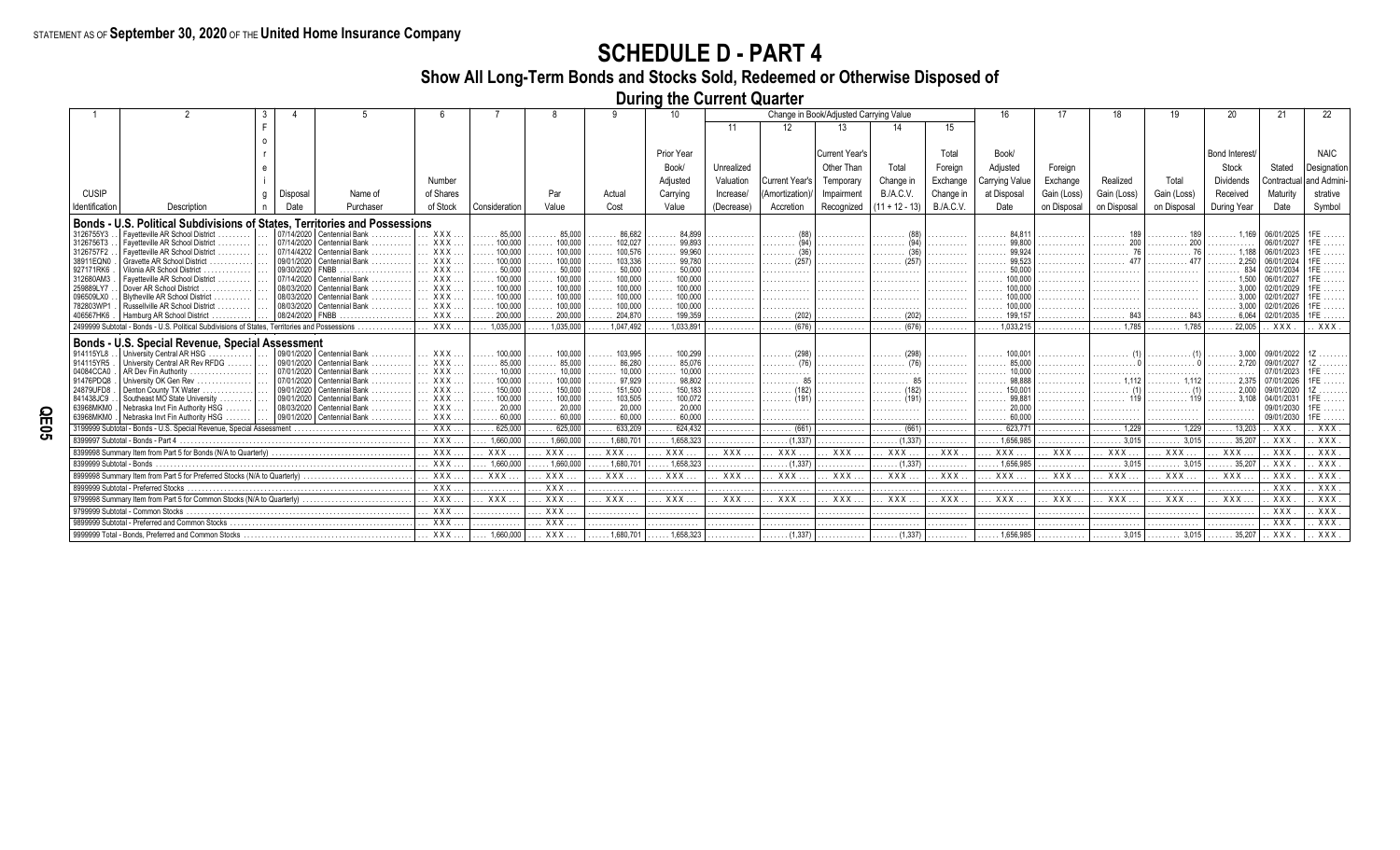**E07 Schedule DB Part B Section 1 . . . . . . . . . . . . . . . . . . . . . . . . . . . . . . . . . . . . . . . . NONE**

**E08 Schedule DB Part D Section 1 . . . . . . . . . . . . . . . . . . . . . . . . . . . . . . . . . . . . . . . . NONE**

**E09 Schedule DB Part D Section 2 - Collateral Pledged By Reporting Entity . . . . . . NONE**

**E09 Schedule DB Part D Section 2 - Collateral Pledged To Reporting Entity . . . . . . NONE**

**E10 Schedule DB Part E . . . . . . . . . . . . . . . . . . . . . . . . . . . . . . . . . . . . . . . . . . . . . . . . NONE**

**E11 Schedule DL - Part 1 - Securities Lending Collateral Assets . . . . . . . . . . . . . . . . NONE**

**E12 Schedule DL - Part 2 - Securities Lending Collateral Assets . . . . . . . . . . . . . . . . NONE**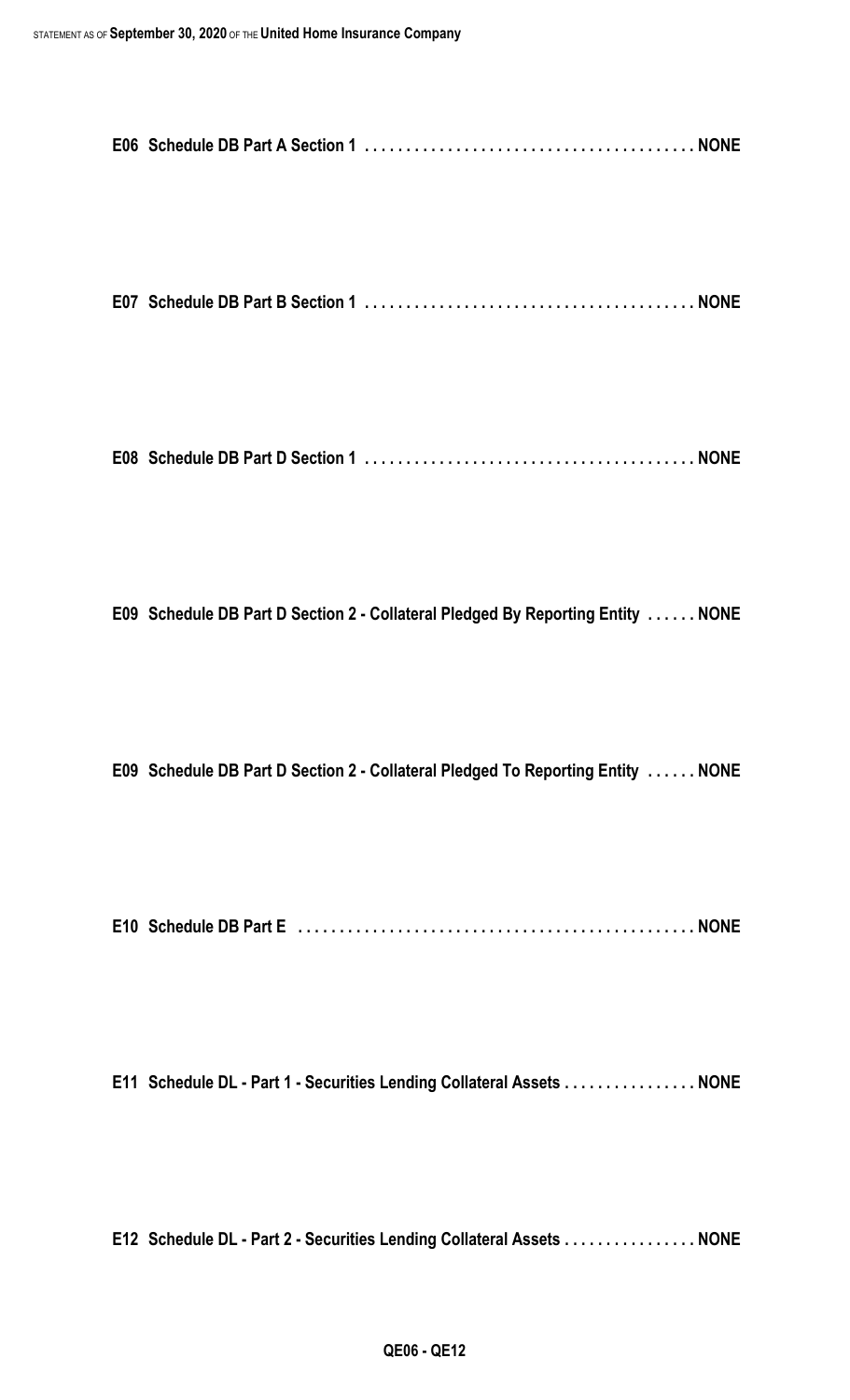## STATEMENT AS OF **September 30, 2020** OF THE **United Home Insurance Company SCHEDULE E - PART 1 - CASH**

| <b>Month End Depository Balances</b>                                         |            |                               |             |            |               |                                                                                           |                                 |                           |  |  |  |  |
|------------------------------------------------------------------------------|------------|-------------------------------|-------------|------------|---------------|-------------------------------------------------------------------------------------------|---------------------------------|---------------------------|--|--|--|--|
|                                                                              | 2          |                               |             | 5.         |               | Book Balance at End of Each Month                                                         |                                 | 9.                        |  |  |  |  |
|                                                                              |            |                               | Amount      | Amount of  |               | During Current Quarter                                                                    |                                 |                           |  |  |  |  |
|                                                                              |            |                               | of Interest | Interest   | 6             |                                                                                           | 8                               |                           |  |  |  |  |
|                                                                              |            |                               | Received    | Accrued    |               |                                                                                           |                                 |                           |  |  |  |  |
|                                                                              |            |                               | During      | at Current |               |                                                                                           |                                 |                           |  |  |  |  |
|                                                                              |            | Rate of                       | Current     | Statement  | First         | Second                                                                                    | Third                           |                           |  |  |  |  |
| Depository                                                                   | Code       | Interest                      | Quarter     | Date       | Month         | Month                                                                                     | Month                           |                           |  |  |  |  |
| open depositories                                                            |            |                               |             |            |               |                                                                                           |                                 |                           |  |  |  |  |
| FNB REGULAR CHECKING                                                         |            |                               |             |            |               | $\dots$ 24,580 $ \dots$ 1,617,822 $ \dots$ 2,562,134 $ \dots$ 3,764,221 $ \,$ X X X $ \,$ |                                 |                           |  |  |  |  |
| <b>FNB PAYROLL ACCOUNT</b>                                                   |            |                               |             |            | $\vert$ 6,788 |                                                                                           |                                 |                           |  |  |  |  |
| <b>Centennial Bank Money</b>                                                 |            |                               |             |            |               |                                                                                           |                                 |                           |  |  |  |  |
|                                                                              |            |                               |             |            | $30,373$      | . 502,155                                                                                 | $1,183,717$ $\times$ X X        |                           |  |  |  |  |
| 0199998 Deposits in  0 depositories that do not exceed the                   |            |                               |             |            |               |                                                                                           |                                 |                           |  |  |  |  |
| allowable limit in any one depository (see Instructions) - open depositories |            |                               |             |            |               |                                                                                           |                                 | XXX                       |  |  |  |  |
|                                                                              |            | $XXX$ $\ldots$ $XXX$ $\ldots$ |             |            |               | . 24,580   1,654,983   3,068,217                                                          | $4,954,106$ $\mid$ X X X $\mid$ |                           |  |  |  |  |
| 0299998 Deposits in 0 depositories that do not exceed the                    |            |                               |             |            |               |                                                                                           |                                 |                           |  |  |  |  |
| allowable limit in any one depository (see Instructions) - suspended         |            |                               |             |            |               |                                                                                           |                                 |                           |  |  |  |  |
|                                                                              | XXX        | XXX.                          | . 1         |            |               |                                                                                           |                                 | XXX                       |  |  |  |  |
|                                                                              | XXX        | XXX.                          | .           |            | .             |                                                                                           |                                 | XXX                       |  |  |  |  |
|                                                                              | <b>XXX</b> | XXX.                          |             | $24,580$   | .             | $1,654,983$ $3,068,217$                                                                   | 4,954,106   X X X               |                           |  |  |  |  |
|                                                                              | <b>XXX</b> | XXX.                          | XXX.        | $XXX$      | 400           | 400                                                                                       |                                 | $400$ $\mid$ X X X $\mid$ |  |  |  |  |
|                                                                              | <b>XXX</b> | XXX.                          | 24,580      | .          | 1,655,383     | $3,068,617$                                                                               | 4,954,506   $X$ X X             |                           |  |  |  |  |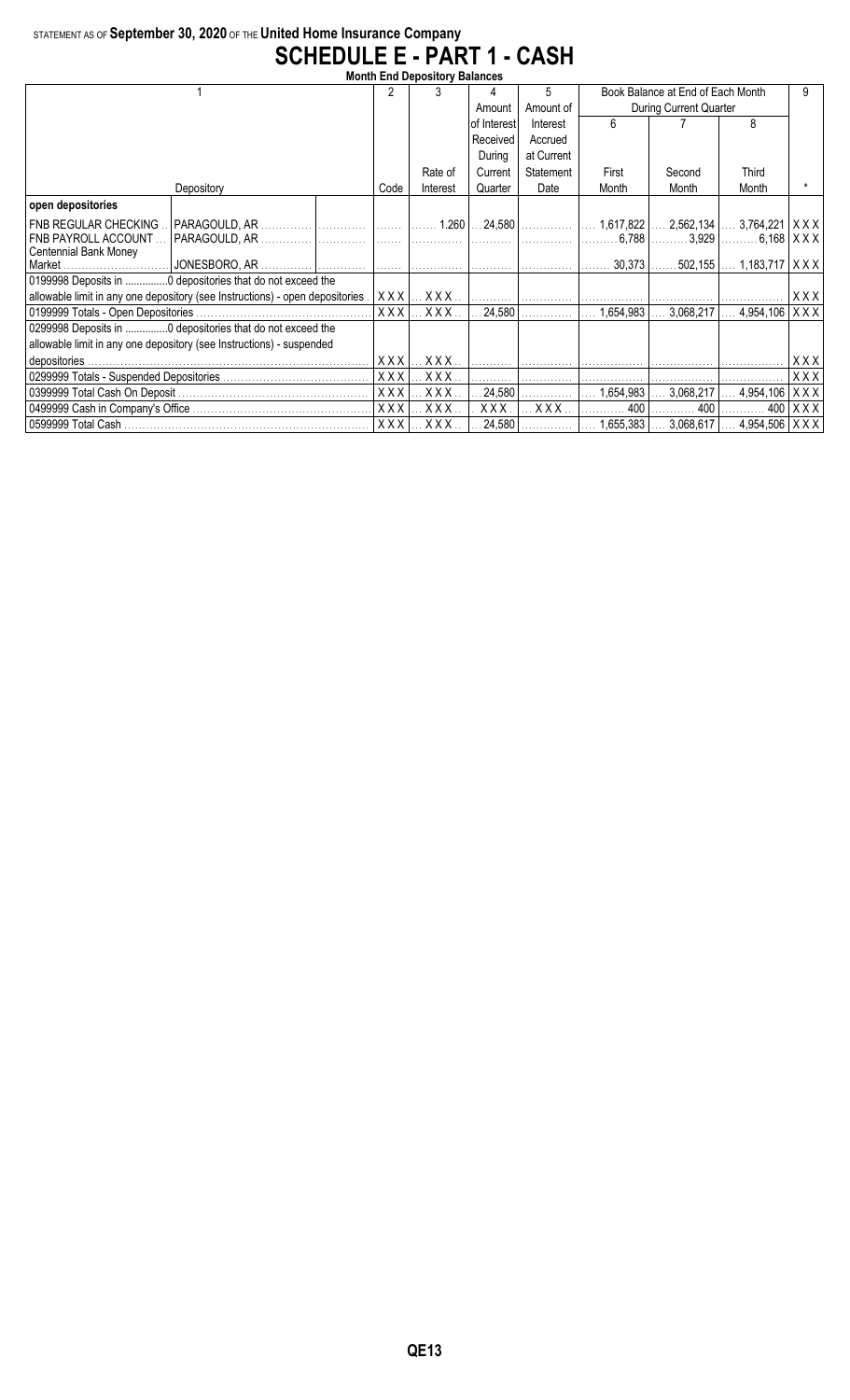## **SCHEDULE E - PART 2 - CASH EQUIVALENTS**

**Show Investments Owned End of Current Quarter**

|              |                                 | ر.   |          |          |          |                |               |                 |  |  |  |
|--------------|---------------------------------|------|----------|----------|----------|----------------|---------------|-----------------|--|--|--|
|              |                                 |      |          |          |          |                | Amount of     |                 |  |  |  |
|              |                                 |      | Date     | Rate of  | Maturity | Book/Adjusted  | Interest      | Amount Received |  |  |  |
| <b>CUSIP</b> | Description                     | Code | Acquired | Interest | Date     | Carrying Value | Due & Accrued | During Year     |  |  |  |
|              |                                 |      |          |          |          |                |               |                 |  |  |  |
|              | 8899999 Total Cash Equivalents. |      |          |          |          |                |               |                 |  |  |  |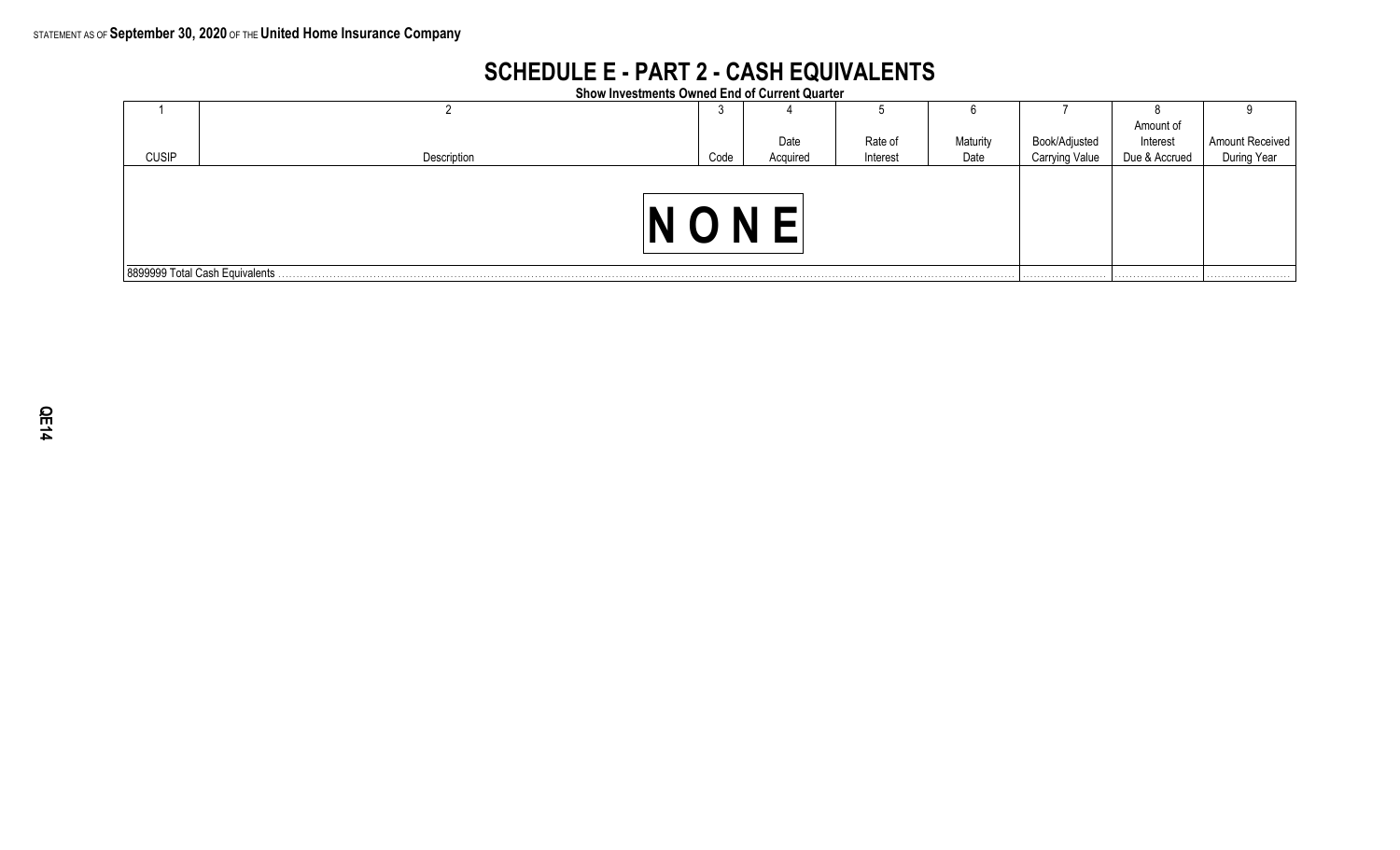# **Amended Statement Cover**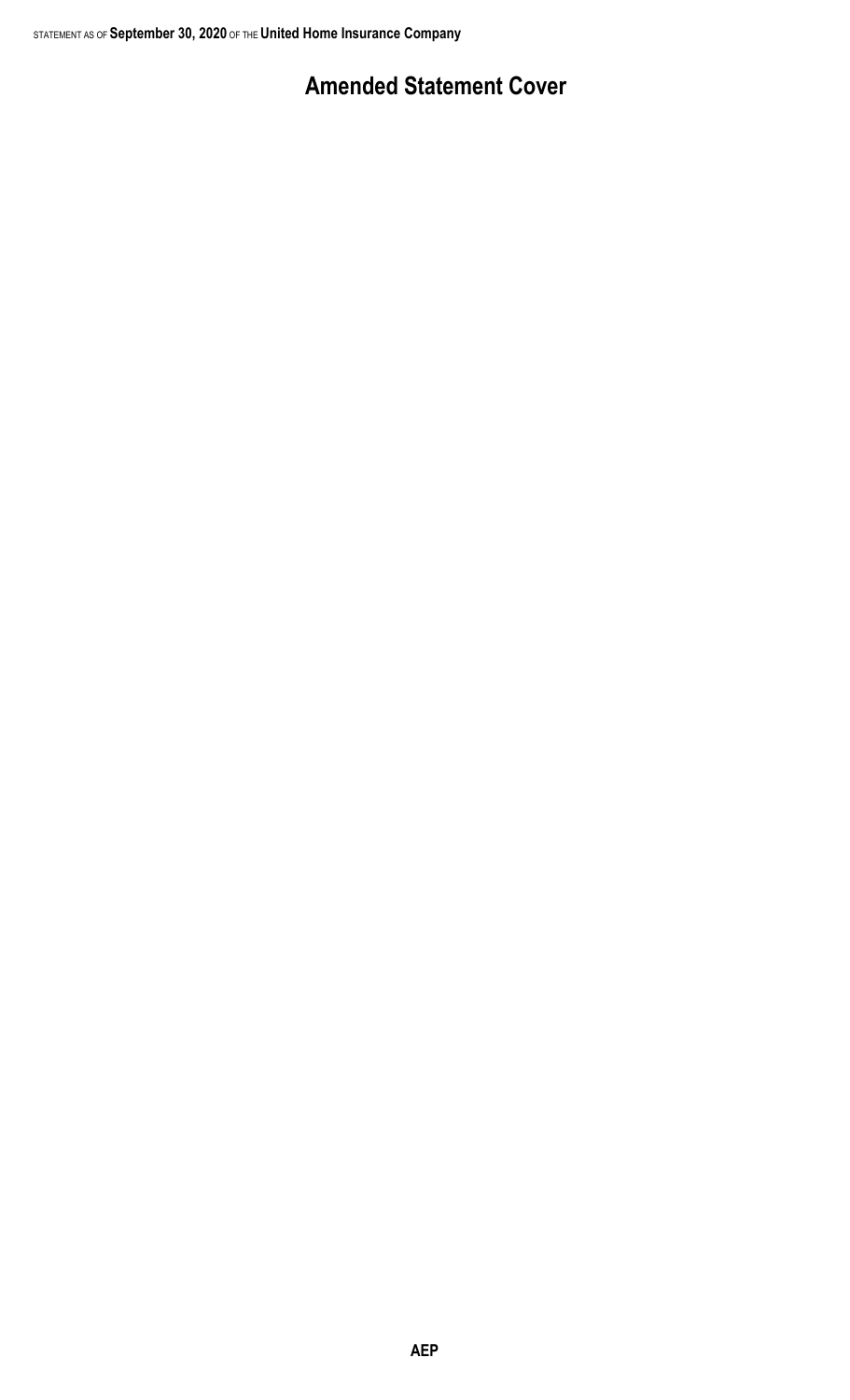## **INDEX TO PROPERTY & CASUALTY QUARTERLY STATEMENT**

Accident and Health Insurance; Q3; Q13 Accounting Changes and Corrections of Errors; Q6, Note 2 Accounting Practices and Policies; Q6, Note 1 Admitted Assets; Q2; QSI01 Affiliated Transactions; Q2; Q3; Q7; Q7.1 Asbestos Losses and Loss Adjustment Expenses; Q6, Note 33 Bonds; Q2; Q5; Q7.1; Q7.2; QSI01; QSI02; QE04; QE05; QSupp2 Business Combinations and Goodwill; Q6, Note 3 Capital Gains (Losses); Q3; Q4; Q5 Capital Stock; Q3; Q4; Q6, Note 13 Capital Notes; Q3; Q5; Q6, Note 11 Caps; QE06; QSI04 Cash; Q2; Q5; QE12; QSupp2 Cash Equivalents; Q2; Q5; QE13 Collars; QE06; QSI04 Commissions; Q3; Q5 Common Stock; Q2; Q7.1; Q7.2; QSI01; QE04; QE05; QSupp2 Counterparty Exposure; Q6, Note 8; QE06; QE08 Contingencies; Q6, Note 14 Debt; Q6, Note 11 Deferred Compensation; Q6, Note 12 Derivative Instruments; Q6, Note 8; QSI04; QSI05; QSI06; QSI07; QE06; QE07; QE08 Director and Officer; QSupp7 Discontinued Operations; Q6, Note 4 Discounting of Liabilities; Q6, Note 32; Q8 Electronic Data Processing Equipment; Q2 Environmental Losses and Loss Adjustment Expenses; Q6, Note 33 Exchange or Counterparty; QE06; QE08 Expenses; Q3; Q4; Q5; Q8; QE01; QSupp3 Extinguishment of Liabilities; Q6, Note 17 Extraordinary Items; Q6, Note 21 Fair Value; Q7, Note 20 Federal ID Number; Q9 Federal Reserve Board; Q7 Finance and Service Charge; Q4 Floors; QE06; QSI04 Foreign Exchange; Q2; Q3; Q4; QSI01; QSI02; QSI03; QE04; QE05 Forwards; QE06; QSI04 Futures Contracts; QE07; QSI04 Guaranty Fund; Q2 Health Care Receivables; Q6, Note 28 Hedging Transactions; Q7.1; QE06; QE07 High Deductible Policies; Q6, Note 31 Holding Company; Q7; Q11; Q12 Income Generation Transactions; QE06;QE07 Income Taxes; Q2; Q3; Q4; Q5; Q6, Note 9 Intercompany Pooling; Q6, Note 26 Investment Income; Q2; Q4; Q5; Q6, Note 7; QSupp2 Investments; Q2; Q4; Q6, Note 5; Q7.1; Q7.2; QSI01; QSI03; QE03; QE04; QE05; QE08; QE13; QSupp2 Joint Venture; Q6, Note 6 Leases; Q6, Note 15 Licensing; Q3; Q7; Q10 Limited Liability Company (LLC); Q6, Note 6 Limited Partnership; Q6, Note 6 Lines of Business; Q8; Q13 Long-Term Invested Assets; QSI01; QE03 Loss Development; Q6 Losses; Q3; Q4; Q5; Q6, Note 25; Q8; Q10; Q13; Q14; QSupp1; QSupp3 Loss Adjustment Expenses; Q3; Q6, Note 26; Q8; Q14; QSupp3 Managing General Agents; Q6, Note 19; Q7 Medical Malpractice Insurance; Q13; Q15; QSupp5 Medicare Part D Coverage; QSupp6 Mortgage Loans; Q2; Q5; Q7.1; QSI01; QE02; QSupp2 Multiple Peril Crop Insurance; Q6, Note 35 Nonadmitted Assets; Q2; Q4; QSI01; QSI03 Non-Tabular Discount; Q6, Note 32 Off-Balance Sheet Risk; Q6, Note 16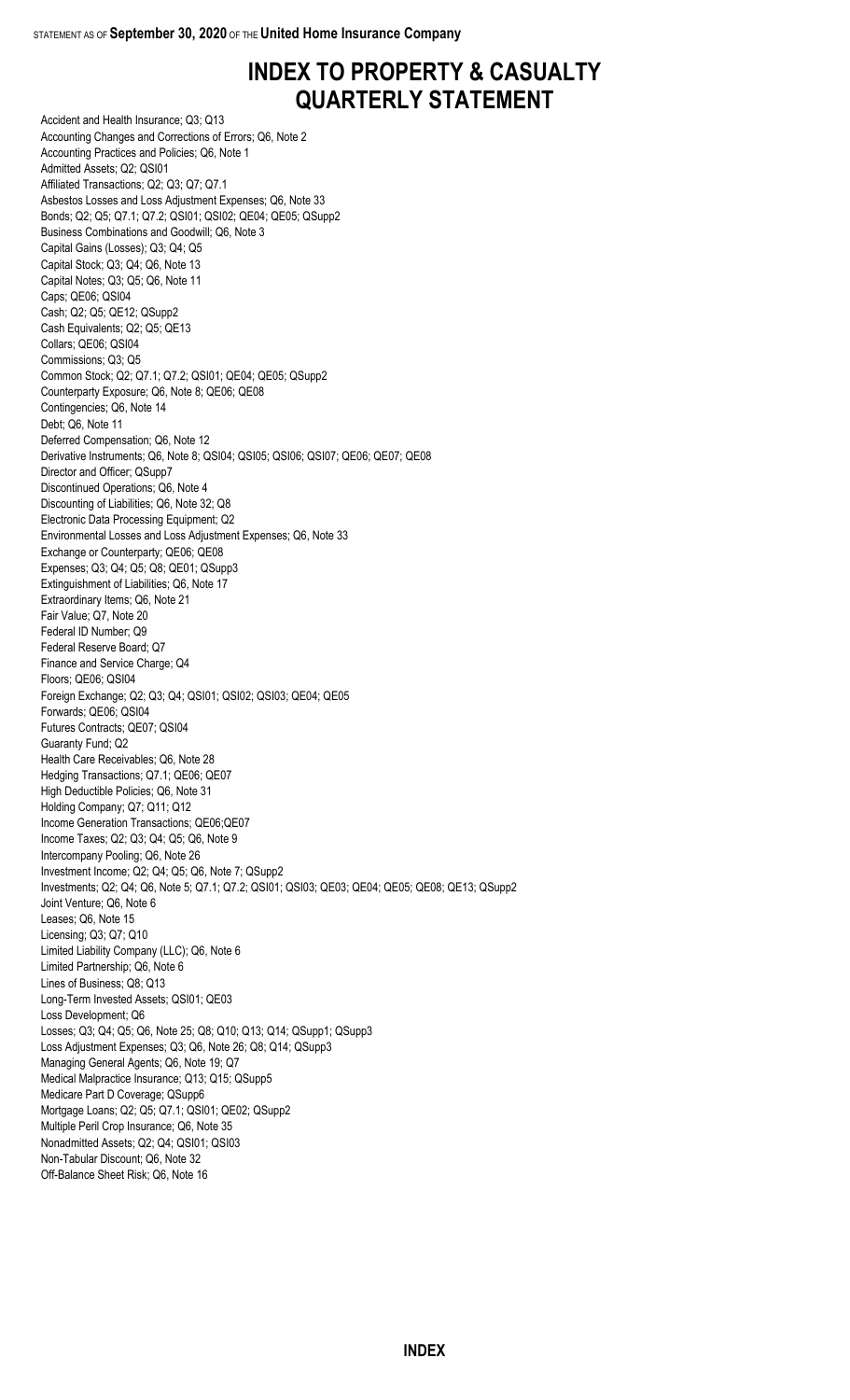## **INDEX TO PROPERTY & CASUALTY QUARTERLY STATEMENT**

Options; Q7.1; QE06; QSI04 Organizational Chart; Q7; Q11 Other Derivative Transactions; QE06; QE07 Parent, Subsidiaries and Affiliates; Q2; Q3; Q6, Note 10; Q7.1 Participating Policies; Q6, Note 29 Pharmaceutical Rebates; Q6, Note 28 Policyholder Dividends; Q3; Q4; Q5 Postemployment Benefits; Q6, Note 12 Postretirement Benefits; Q6, Note 12 Preferred Stock; Q2; Q7.1; Q7.2; QSI01; QSI02; QE04; QSupp2 Premium Deficiency Reserves; Q6, Note 30 Premium Notes; Q2; Q5 Premiums; Q3; Q5; Qsupp3 Accrued Retrospective; Q2 Advance; Q3 Direct; Q10; Q13 Earned; Q4; Q10; Q13; QSupp5 Earned but Unbilled; Q2 Unearned; Q3 Written; Q4; Q10; Q13; QSupp5 Quasi Reorganizations; Q6, Note 13 Real Estate; Q2; Q5; Q7.1; QSI01; QE01; QSupp2 Redetermination, Contract Subject to; Q6, Note 24 Reinsurance; Q6, Note 23 Assumed; Q13 Ceded; Q3; Q9; QSupp3 Commutation; Q6, Note 23 Funds Held; Q2; Q3 Losses; Q3; Q4; Q8; QSupp3 Payable; Q3; QSupp3 Premiums; Q3; QSupp3 Receivable; Q2; QSupp3 Unsecured; Q6, Note 23 Uncollectible; Q6, Note 23 Reserves Incurred but Not Reported (IBNR); Q8; Q14 Unpaid Loss Adjustment Expense (LAE); Q14 Retirement Plans; Q6, Note 12 Retrospectively Rated Contracts; Q6, Note 24 Salvage and Subrogation; Q10 Securities Lending; Q2; Q3; QE9; QE11 Servicing of Financial Assets; Q6, Note 17 Short-Term Investments; Q2; Q5; Q7.1; QSI03; QSupp2 Special Deposits; QSupp2 Stockholder Dividends; Q3; Q4; Q5 Structured Settlements; Q6, Note 27 Subscriber Savings Accounts; Q6, Note 34 Subsequent Events; Q6, Note 22 Surplus; Q3; Q4; Q5; Q6, Note 13; Q14; Q15; QSupp1; QSupp2; QSupp3 Surplus Notes; Q3; Q4; Q5 Swaps; QE07; QSI04 Synthetic Assets; QSI04; QSI05 Tabular Discount; Q6, Note 32 Third Party Administrator; Q6, Note 19; Q7 Treasury Stock; Q3; Q4; Q5 Underwriting Expenses; Q4 Uninsured Accident and Health; Q3; Q6, Note 18 Valuation Allowance; QSI01 Wash Sales; Q6, Note 17